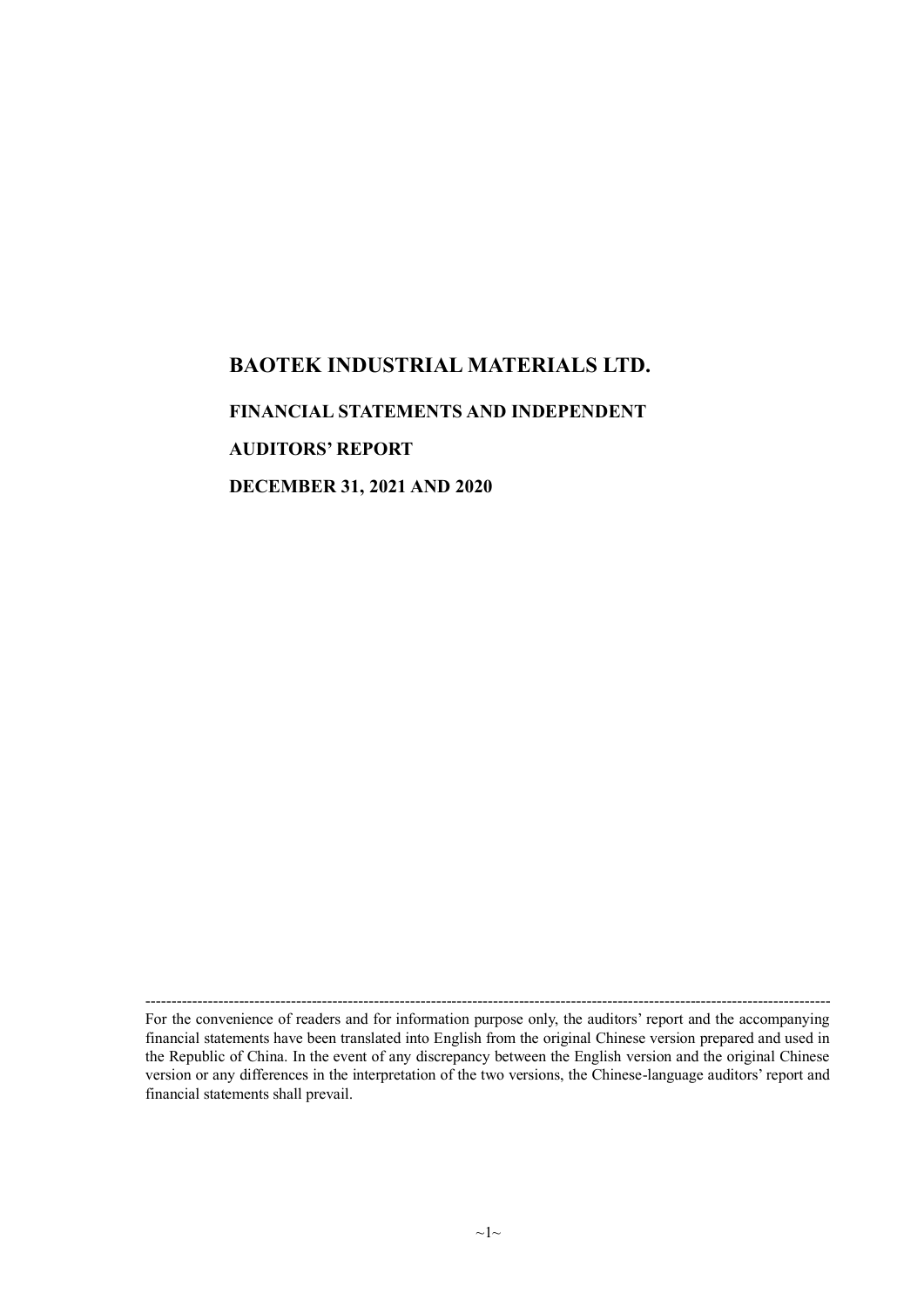# BAOTEK INDUSTRIAL MATERIALS LTD. DECEMBER 31, 2021 AND 2020 FINANCIAL STATEMENTS AND INDEPENDENT AUDITORS' REPORT TABLE OF CONTENTS

|    |     | Contents                                      | Page/Number/Index |
|----|-----|-----------------------------------------------|-------------------|
|    |     |                                               |                   |
| 1. |     | Cover Page                                    | $\mathbf{1}$      |
| 2. |     | Table of Contents                             | $2 \sim 4$        |
| 3. |     | <b>Independent Auditors' Report</b>           | $5 \sim 9$        |
| 4. |     | <b>Balance Sheets</b>                         | $10 \sim 11$      |
| 5. |     | Statements of Comprehensive Income            | 12                |
| 6. |     | <b>Statements of Changes in Equity</b>        | 13                |
| 7. |     | <b>Statements of Cash Flows</b>               | 14                |
| 8. |     | Notes to the Financial Statements             | $15 \sim 54$      |
|    | (1) | HISTORY AND ORGANISATION                      | 15                |
|    | (2) | THE DATE OF AUTHORISATION FOR ISSUANCE OF THE | 15                |
|    |     | FINANCIAL STATEMENTS ANDPROCEDURES FOR        |                   |
|    |     | <b>AUTHORISATION</b>                          |                   |
|    | (3) | APPLICATION OF NEW STANDARDS, AMENDMENTS AND  | $15 \sim 16$      |
|    |     | <b>INTERPRETATIONS</b>                        |                   |
|    | (4) | SUMMARY OF SIGNIFICANT ACCOUNTING POLICIES    | $16 \sim 24$      |
|    | (5) | CRITICAL ACCOUNTING JUDGEMENTS, ESTIMATES AND | 24                |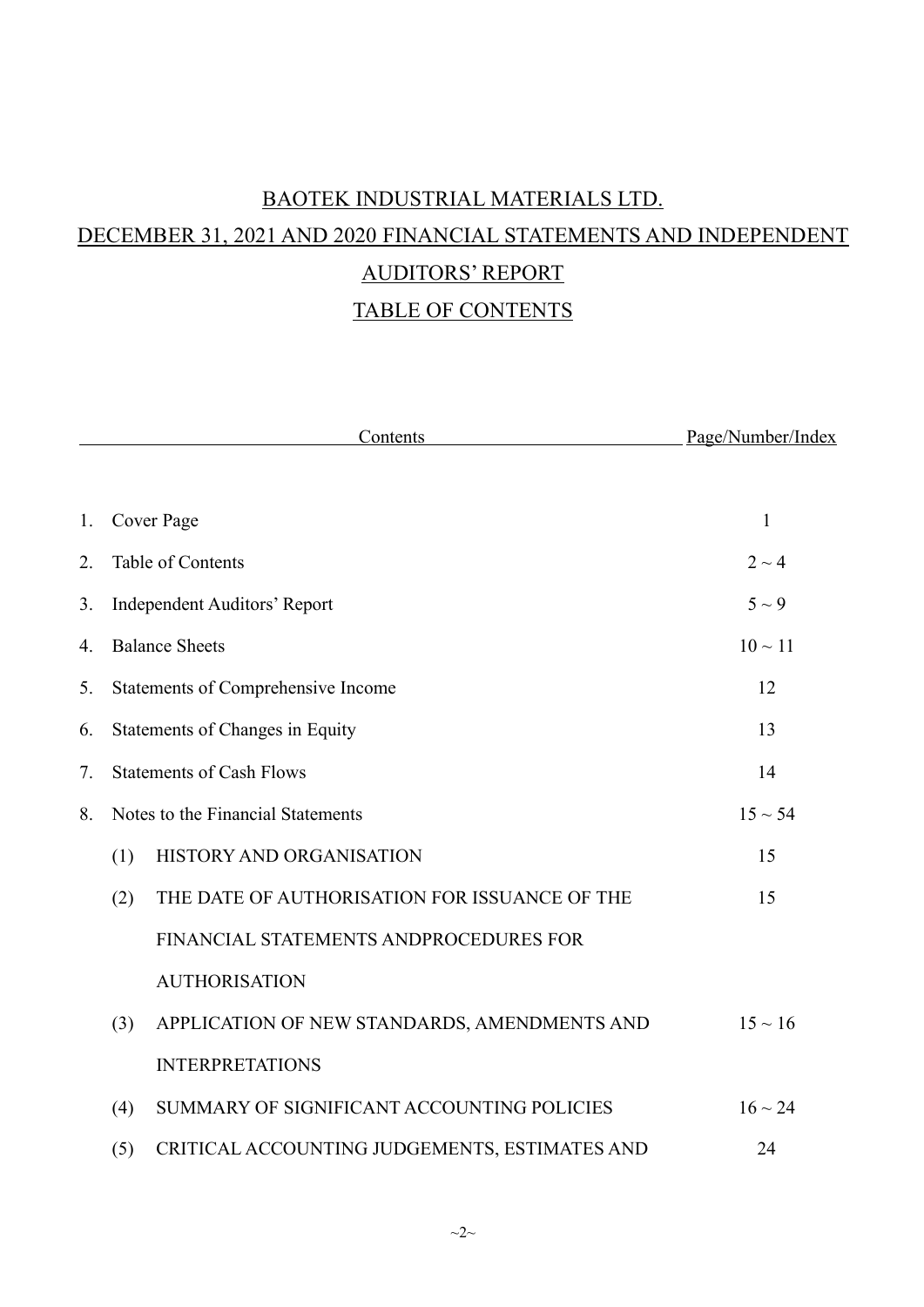|    |      | Contents                                                                | Page/Number/Index |
|----|------|-------------------------------------------------------------------------|-------------------|
|    |      |                                                                         |                   |
|    |      | <b>KEY SOURCES OF ASSUMPTION UNCERTAINTY</b>                            |                   |
|    | (6)  | DETAILS OF SIGNIFICANT ACCOUNTS                                         | $25 \sim 41$      |
|    | (7)  | RELATED PARTY TRANSACTIONS                                              | $41 \sim 44$      |
|    | (8)  | PLEDGED ASSETS                                                          | 44                |
|    | (9)  | SIGNIFICANT CONTINGENT LIABILITIES AND                                  | 44                |
|    |      | UNRECOGNIZED CONTRACT COMMITMENTS                                       |                   |
|    | (10) | SIGNIFICANT DISASTER LOSS                                               | 44                |
|    | (11) | SIGNIFICANT EVENTS AFTER THE BALANCE SHEET DATE                         | 44                |
|    |      | (12) OTHERS                                                             | $44 \sim 53$      |
|    |      | (13) SUPPLEMENTARY DISCLOSURES                                          | 53                |
|    |      | (14) SEGMENT INFORMATION                                                | $53 \sim 54$      |
| 9. |      | <b>Statements of Major Accounting Items</b>                             |                   |
|    |      | Statement of Cash and Cash Equivalents                                  | Statement 1       |
|    |      | <b>Statement of Trade Receivables</b>                                   | Statement 2       |
|    |      | Statement of Inventories                                                | Statement 3       |
|    |      | Statement of Changes in Property, Plant and Equipment                   | Statement 4       |
|    |      | Statement of Changes in Accumulated Depreciation of Property, Plant and | Statement 5       |
|    |      | Equipment                                                               |                   |
|    |      | <b>Statement of Trade Payables</b>                                      | Statement 6       |
|    |      | <b>Statement of Operating Revenue</b>                                   | Statement 7       |
|    |      | <b>Statement of Operating Costs</b>                                     | Statement 8       |
|    |      | <b>Statement of Manufacturing Expenses</b>                              | Statement 9       |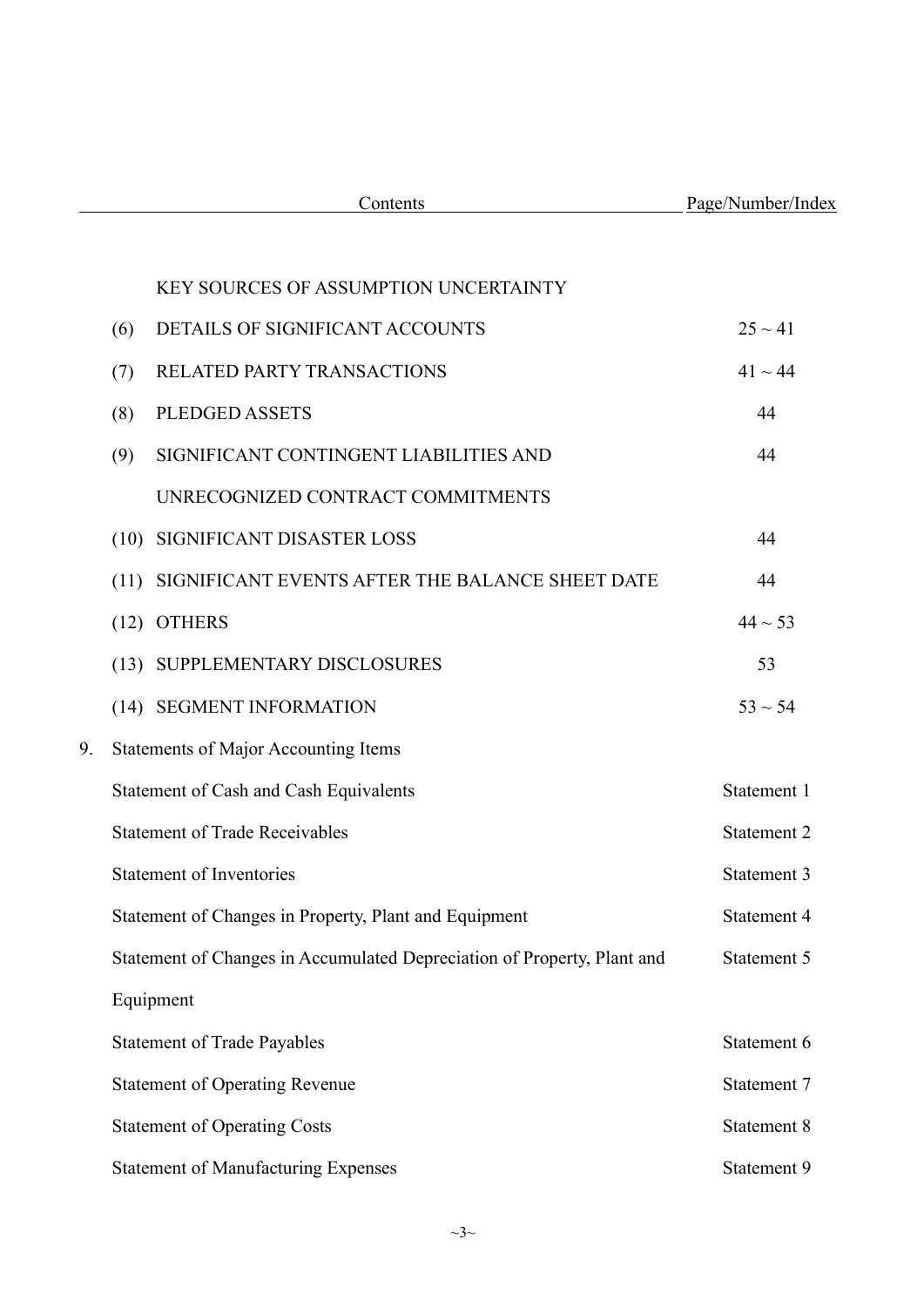| Contents | Page/Number/Index |
|----------|-------------------|
|          |                   |
|          |                   |
|          |                   |

| <b>Statement of Selling Expenses</b>                                 | Statement 10 |
|----------------------------------------------------------------------|--------------|
| <b>Statement of Administrative Expenses</b>                          | Statement 11 |
|                                                                      |              |
| Statement of Research and Development expenses                       | Statement 12 |
| Summary Statement of Current Period Employee Benefits, Depreciation, | Statement 13 |
| Depletion and Amortization Expenses By Function                      |              |
|                                                                      |              |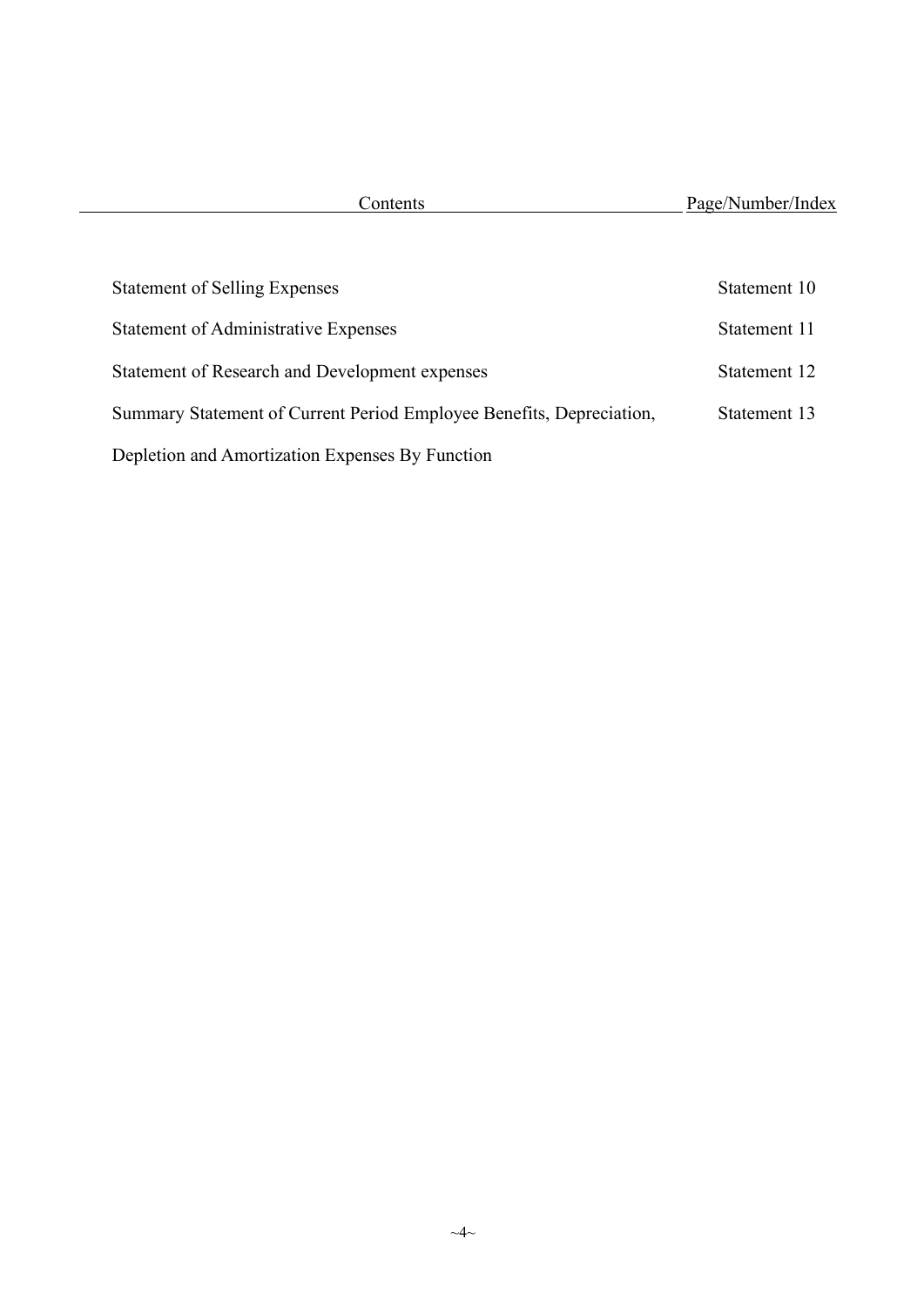#### INDEPENDENT AUDITORS' REPORT TRANSLATED FROM CHINESE

To the Board of Directors and Shareholders of BAOTEK INDUSTRIAL MATERIALS LTD.

# *Opinion*

We have audited the accompanying balance sheets of BAOTEK INDUSTRIAL MATERIALS LTD. as at December 31, 2021 and 2020, and the related statements of comprehensive income, of changes in equity and of cash flows for the years then ended, and notes to the financial statements, including a summary of significant accounting policies.

In our opinion, the accompanying financial statements present fairly, in all material respects, the financial position of BAOTEK INDUSTRIAL MATERIAL LTD. as at December 31, 2021 and 2020, and its financial performance and its cash flows for the years then ended in accordance with the "Regulations Governing the Preparation of Financial Reports by Securities Issuers" and the International Financial Reporting Standards, International Accounting Standards, IFRIC Interpretations, and SIC Interpretations as endorsed by the Financial Supervisory Commission.

# *Basis for opinion*

We conducted our audits in accordance with the "Regulations Governing Auditing and Attestation of Financial Statements by Certified Public Accountants" and generally accepted auditing standards in the Republic of China. Our responsibilities under those standards are further described in the Auditor's Responsibilities for the Audit of the Financial Statements section of our report. We are independent of BAOTEK INDUSTRIAL MATERIAL LTD. in accordance with the Norm of Professional Ethics for Certified Public Accountant in the Republic of China, and we have fulfilled our other ethical responsibilities in accordance with these requirements. We believe that the audit evidence we have obtained is sufficient and appropriate to provide a basis for our opinion.

# **Key audit matters**

Key audit matters are those matters that, in our professional judgment, were of most significance in our audit of the financial statements of the current period. These matters were addressed in the context of our audit of the financial statements as a whole and, in forming our opinion thereon, we do not provide a separate opinion on these matters.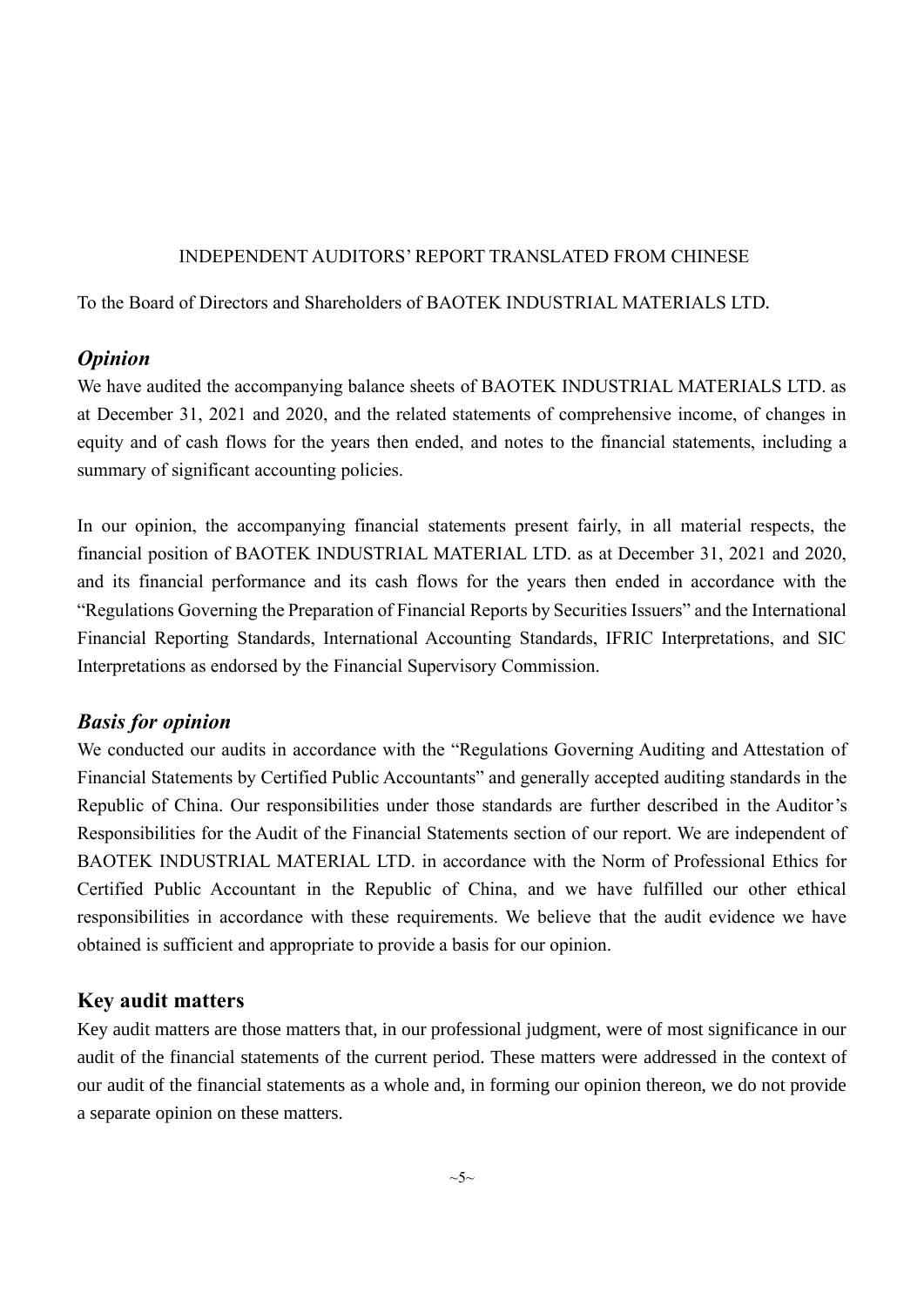Key audit matters for the Company's financial statements of the current period are stated as follows:

# **Cutoff of warehouse sales revenue**

# Description

Refer to Note 4(22) for details of revenue recognition. The Company recognises sales revenue when goods are drop-shipped from factories directly and when customers accept the goods. The supporting documents of revenue recognition include reports or other information provided by warehouse custodians and inventory movement record of warehouse.

As there are hubs located in different countries with numerous custodians, the frequency and contents of statements provided by custodians vary, and customers are in various locations around the world, the process of revenue recognition contains numerous manual procedures. Since there are numerous daily revenue from hubs and the transaction amounts prior to and after the balance sheet date are significant to the financial statements. Thus, we consider the cutoff of warehouse sales revenue as a key audit matter.

# How our audit addressed the matter

We performed the following audit procedures relative to the above key audit matter:

- 1. Obtained an understanding of the Company's operations and industry, and assessed the reasonableness of the policy and procedures to recognise revenue.
- 2. Assessed and checked the appropriateness of cutoff of sales revenue around the balance sheet date, and verified the statements provided by the warehouse custodians.
- 3. Confirmed the inventory quantities with warehouse custodians and agreed the results to accounting records. In addition, inspected the reason for the difference between the confirmation replies and accounting records and tested the reconciling items made by the Company in order to confirm whether the significant differences have been adjusted.
- 4. Confirmed the inventory quantities by performing physical inventory count observation and agreed the results to accounting records.

# **Valuation of inventory**

# Description

Refer to Note 4(11) for description of accounting policy on inventory valuation, Note 5(2) for accounting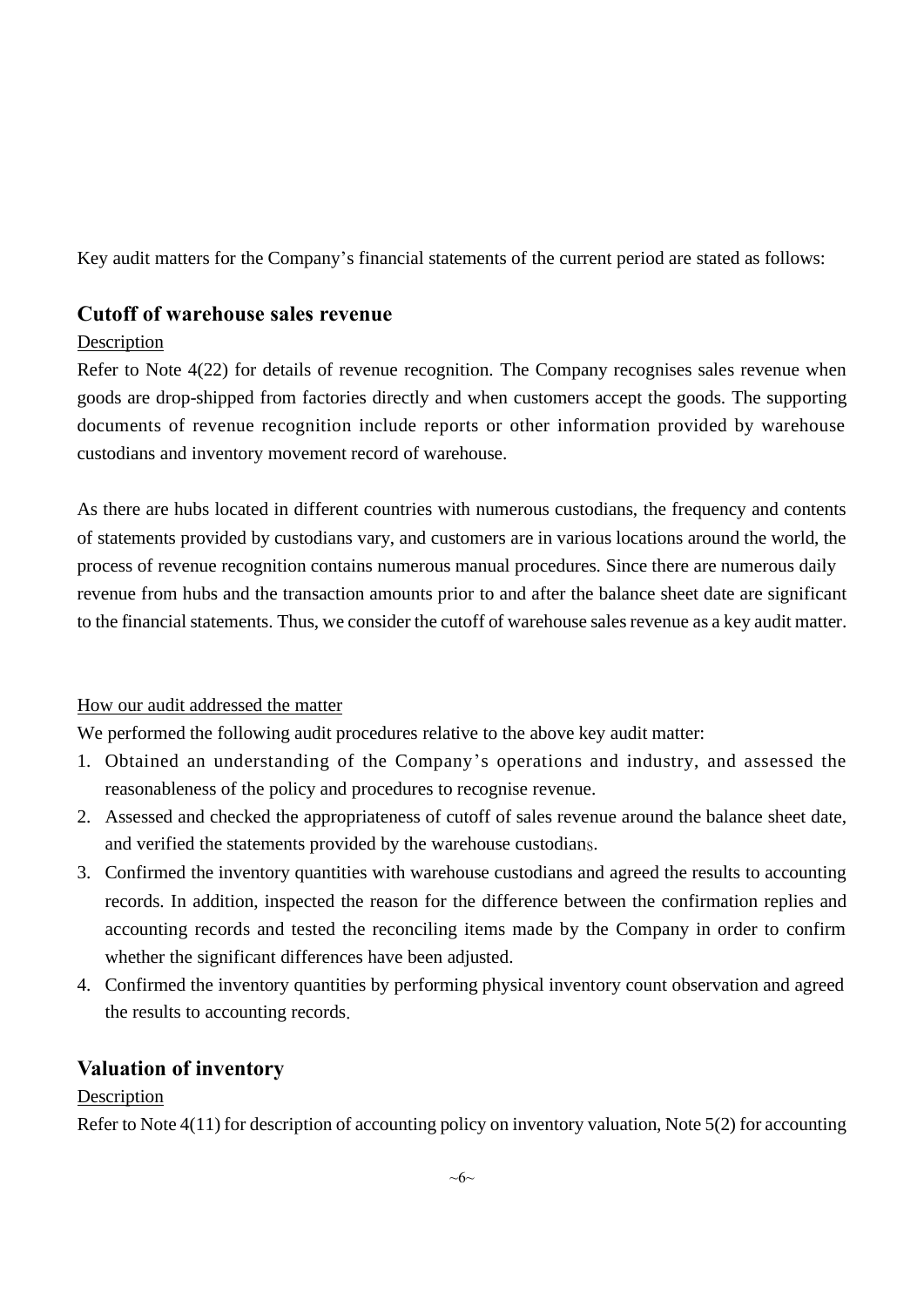estimates and assumption uncertainty in relation to inventory valuation, and Note 6(5) for description of inventories. As of December 31, 2021, inventory and allowance for inventory valuation losses amounted NT\$351,319 thousand and NT\$13,450 thousand, respectively.

The Company is primarily engaged in manufacturing and sales of electronic glass fabrics. As the Company's inventories belong to a rapidly changing industry and are easily affected by the market price, there is a higher risk of incurring inventory valuation losses or having obsolete inventory. Thus, we consider the valuation of inventory a key audit matter.

## How our audit addressed the matter

We performed the following audit procedures relative to the above key audit matter:

- 1. Ascertained whether the policies on allowance for inventory valuation losses were reasonable and consistently applied in all the periods.
- 2. Validated the accuracy of inventory aging report, sampled and confirmed the consistency of quantities and amounts indicated in the inventory listing, and verified the proper categorization of inventory aging report.
- 3. Evaluated and confirmed the reasonableness of net realisable value, and examined the reasonableness of provision for allowance for inventory valuation losses.

# **Responsibilities of management and those charged with governance for the financial statements**

Management is responsible for the preparation and fair presentation of the financial statements in accordance with the "Regulations Governing the Preparation of Financial Reports by Securities Issuers" and the International Financial Reporting Standards, International Accounting Standards, IFRIC Interpretations, and SIC Interpretations as endorsed by the Financial Supervisory Commission, and for such internal control as management determines is necessary to enable the preparation of financial statements that are free from material misstatement, whether due to fraud or error.

In preparing the financial statements, management is responsible for assessing the Company's ability to continue as a going concern, disclosing, as applicable, matters related to going concern and using the going concern basis of accounting unless management either intends to liquidate the Company or to cease operations, or has no realistic alternative but to do so.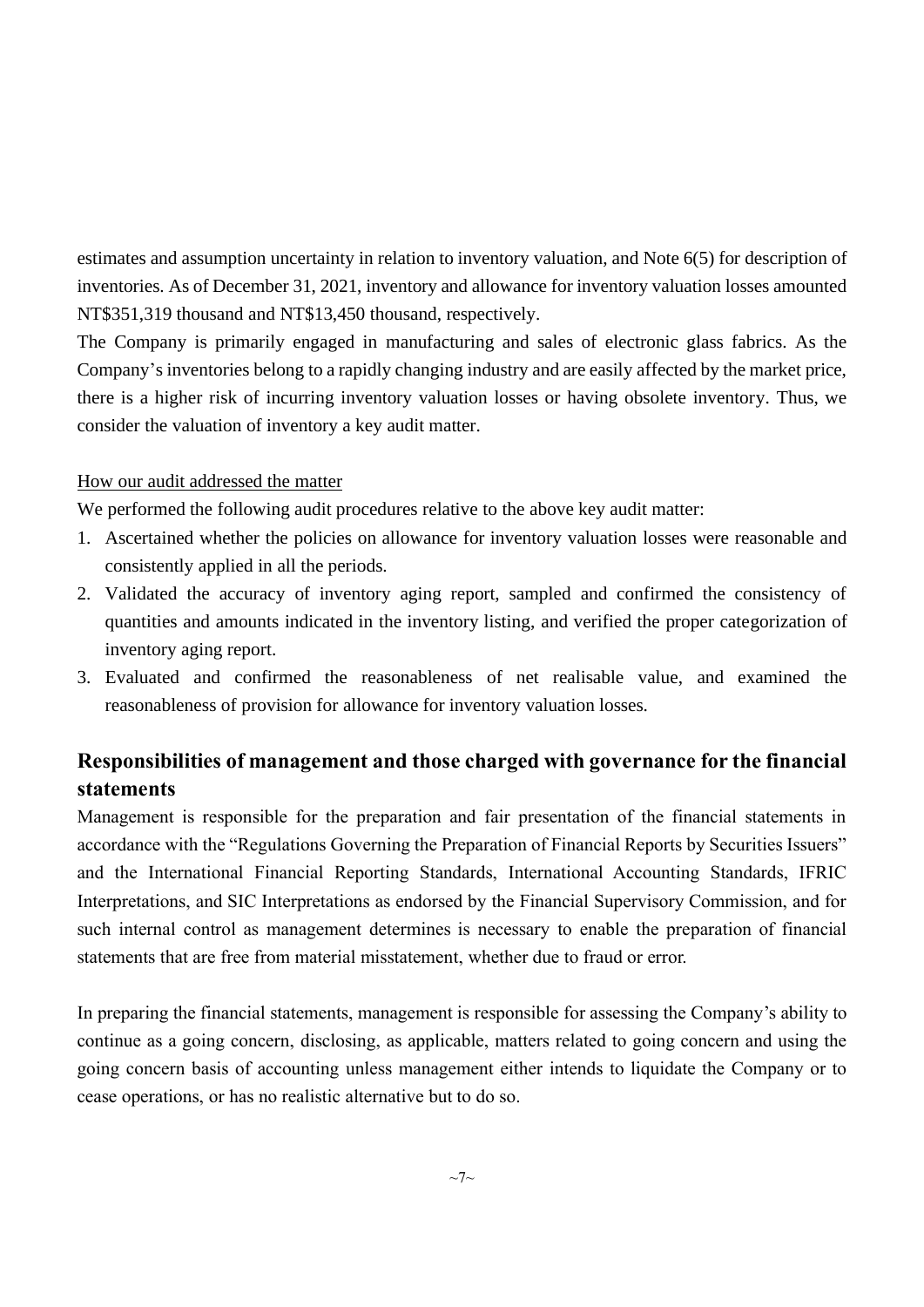Those charged with governance, including audit committee, are responsible for overseeing the Company's financial reporting process.

## **Auditors' responsibilities for the audit of the financial statements**

Our objectives are to obtain reasonable assurance about whether the financial statements as a whole are free from material misstatement, whether due to fraud or error, and to issue an auditors' report that includes our opinion. Reasonable assurance is a high level of assurance, but is not a guarantee that an audit conducted in accordance with the generally accepted auditing standards with the Republic of China will always detect a material misstatement when it exists. Misstatements can arise from fraud or error and are considered material if, individually or in the aggregate, they could reasonably be expected to influence the economic decisions of users taken on the basis of these financial statements.

As part of an audit in accordance with the generally accepted auditing standards with the Republic of China, we exercise professional judgment and maintain professional skepticism throughout the audit. We also:

- 1. Identify and assess the risks of material misstatement of the financial statements, whether due to fraud or error, design and perform audit procedures responsive to those risks, and obtain audit evidence that is sufficient and appropriate to provide a basis for our opinion. The risk of not detecting a material misstatement resulting from fraud is higher than for one resulting from error, as fraud may involve collusion, forgery, intentional omissions, misrepresentations, or the override of internal control.
- 2. Obtain an understanding of internal control relevant to the audit in order to design audit procedures that are appropriate in the circumstances, but not for the purpose of expressing an opinion on the effectiveness of the Company's internal control.
- 3. Evaluate the appropriateness of accounting policies used and the reasonableness of accounting estimates and related disclosures made by management.
- 4. Conclude on the appropriateness of management's use of the going concern basis of accounting and, based on the audit evidence obtained, whether a material uncertainty exists related to events or conditions that may cast significant doubt on the Company's ability to continue as a going concern. If we conclude that a material uncertainty exists, we are required to draw attention in our auditors' report to the related disclosures in the financial statements or, if such disclosures are inadequate, to modify our opinion. Our conclusions are based on the audit evidence obtained up to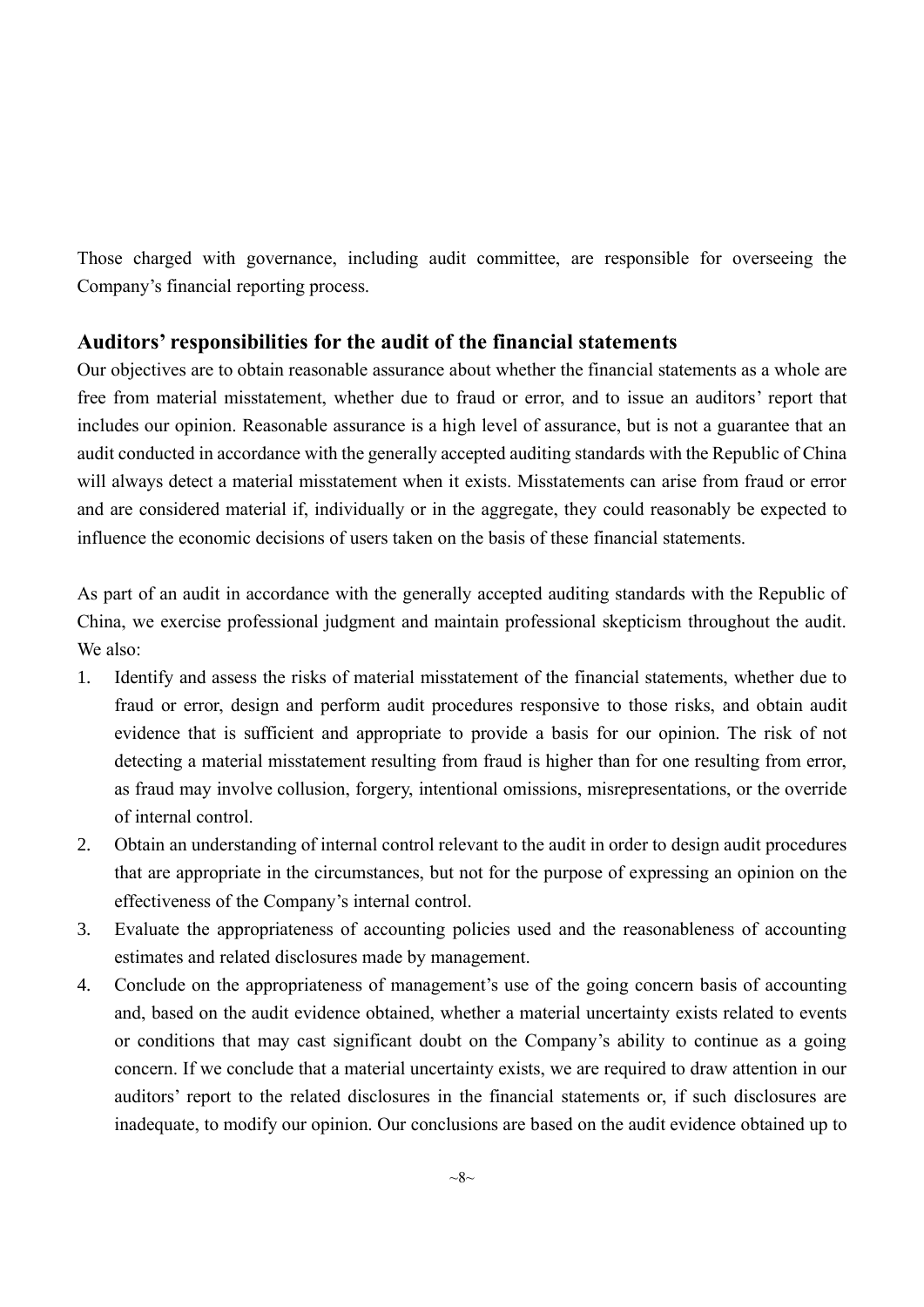the date of our auditor's report. However, future events or conditions may cause the Company to cease to continue as a going concern.

5. Evaluate the overall presentation, structure and content of the financial statements, including the disclosures, and whether the financial statements represent the underlying transactions and events in a manner that achieves fair presentation.

We communicate with those charged with governance regarding, among other matters, the planned scope and timing of the audit and significant audit findings, including any significant deficiencies in internal control that we identify during our audit.

We also provide those charged with governance with a statement that we have complied with relevant ethical requirements regarding independence, and to communicate with them all relationships and other matters that may reasonably be thought to bear on our independence, and where applicable, related safeguards.

From the matters communicated with those charged with governance, we determine those matters that were of most significance in the audit of the financial statements of the current period and are therefore the key audit matters. We describe these matters in our auditors'report unless law or regulation precludes public disclosure about the matter or when, in extremely rare circumstances, we determine that a matter should not be communicated in our report because the adverse consequences of doing so would reasonably be expected to outweigh the public interest benefits of such communication.

Chiang, Tsai-yen Liu, Chien-Yu

For and on behalf of PricewaterhouseCoopers, Taiwan February 24, 2022 -------------------------------------------------------------------------------------------------------------------------------------------------

The accompanying financial statements are not intended to present the financial position and results of operations and cash flows in accordance with accounting principles generally accepted in countries and jurisdictions other than the Republic of China. The standards, procedures and practices in the Republic of China governing the audit of such financial statements may differ from those generally accepted in countries and jurisdictions other than the Republic of China. Accordingly, the accompanying financial statements and independent auditors' report are not intended for use by those who are not informed about the accounting principles or auditing standards generally accepted in the Republic of China, and their applications in practice.

As the financial statements are the responsibility of the management, PricewaterhouseCoopers cannot accept any liability for the use of, or reliance on, the English translation or for any errors or misunderstandings that may derive from the translation.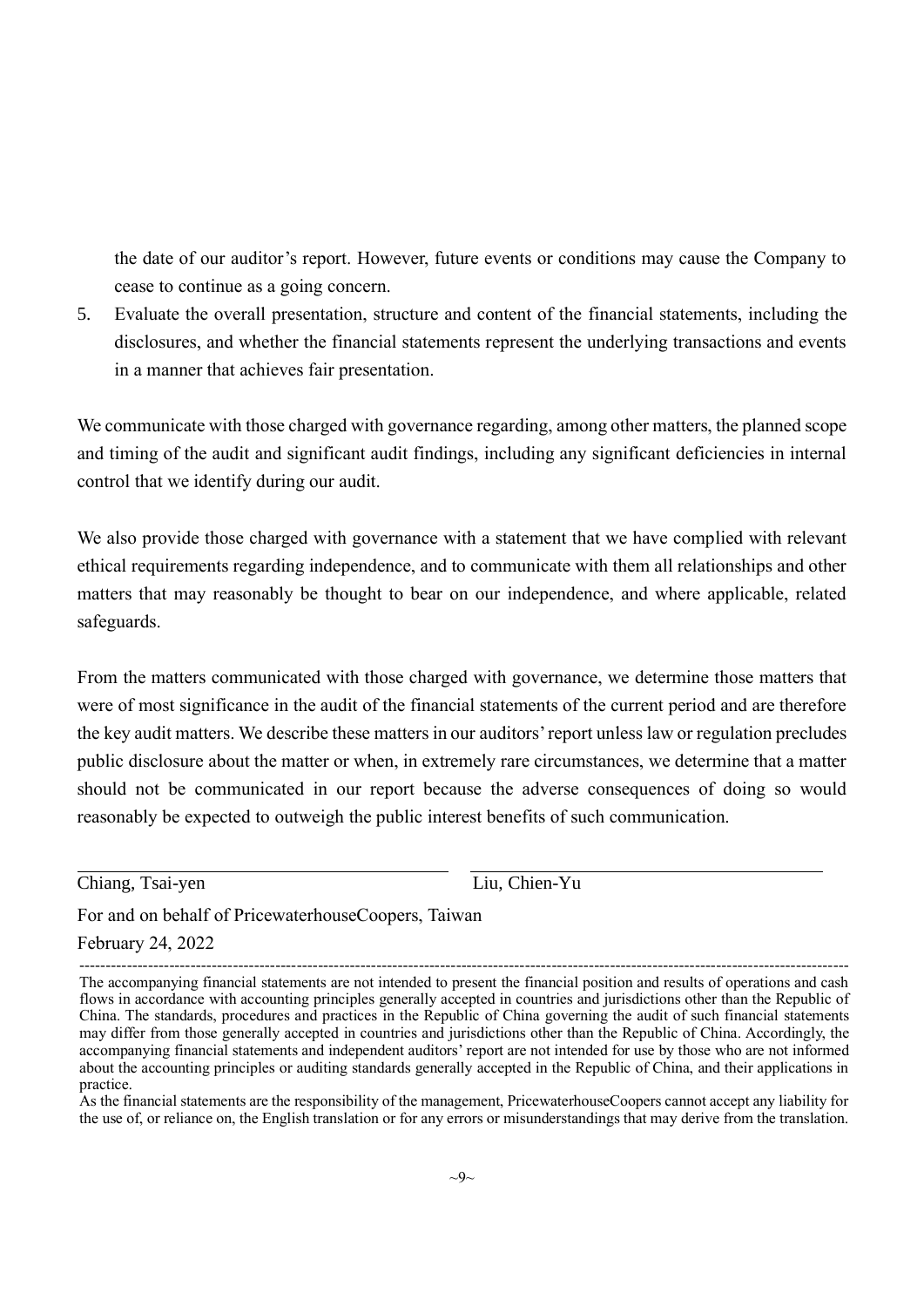#### BAOTEK INDUSTRIAL MATERIALS LTD. BALANCE SHEETS DECEMBER 31, 2021 AND 2020 (Expressed in thousands of New Taiwan dollars)

|      |                                        |                    | December 31, 2021 |                |         | December 31, 2020<br><b>AMOUNT</b> |               |
|------|----------------------------------------|--------------------|-------------------|----------------|---------|------------------------------------|---------------|
|      | Assets                                 | Notes              | <b>AMOUNT</b>     | $\frac{0}{6}$  |         |                                    | $\frac{0}{6}$ |
|      | <b>Current assets</b>                  |                    |                   |                |         |                                    |               |
| 1100 | Cash and cash equivalents              | 6(1)               | \$<br>61,433      | 3              | $\sqrt$ | 100,423                            | 5             |
| 1110 | Financial assets at fair value through | 6(2)               |                   |                |         |                                    |               |
|      | profit or loss - current               |                    | 1,246             |                |         | 84                                 |               |
| 1120 | Current financial assets at fair value | $6(3)$ and $12(3)$ |                   |                |         |                                    |               |
|      | through other comprehensive income     |                    |                   |                |         | 50,663                             | 2             |
| 1170 | Accounts receivable, net               | 6(4)               | 299,613           | 14             |         | 328,837                            | 16            |
| 1180 | Accounts receivable - related parties  | $6(4)$ and 7       | 93,647            | $\overline{4}$ |         | 100,103                            | $\mathfrak s$ |
| 1200 | Other receivables                      |                    | 12,215            | 1              |         | 17,754                             | $\mathbf{1}$  |
| 1210 | Other receivables due from related     | $\tau$             |                   |                |         |                                    |               |
|      | parties                                |                    | 752               |                |         | 621                                |               |
| 130X | Inventories                            | 6(5)               | 337,869           | 16             |         | 290,508                            | 14            |
| 1410 | Prepayments                            |                    | 11,914            | $\mathbf{1}$   |         | 5,838                              |               |
| 1470 | Other current assets                   |                    | 10,606            |                |         | 15,484                             | $\mathbf{1}$  |
| 11XX | <b>Current Assets</b>                  |                    | 829,295           | 39             |         | 910,315                            | $44$          |
|      | Non-current assets                     |                    |                   |                |         |                                    |               |
| 1600 | Property, plant and equipment          | $6(6)$ , 7 and 8   | 1,235,946         | 57             |         | 1,048,127                          | 51            |
| 1755 | Right-of-use assets                    | 6(7)               | 4,600             |                |         | 6,743                              |               |
| 1840 | Deferred income tax assets             | 6(20)              | 37,336            | 2              |         | 50,889                             | 3             |
| 1900 | Other non-current assets               |                    | 44,674            | $\sqrt{2}$     |         | 44,597                             | $\sqrt{2}$    |
| 15XX | Non-current assets                     |                    | 1,322,556         | 61             |         | 1,150,356                          | 56            |
| 1XXX | <b>Total assets</b>                    |                    | \$<br>2,151,851   | 100            | \$      | 2,060,671                          | 100           |

(Continued)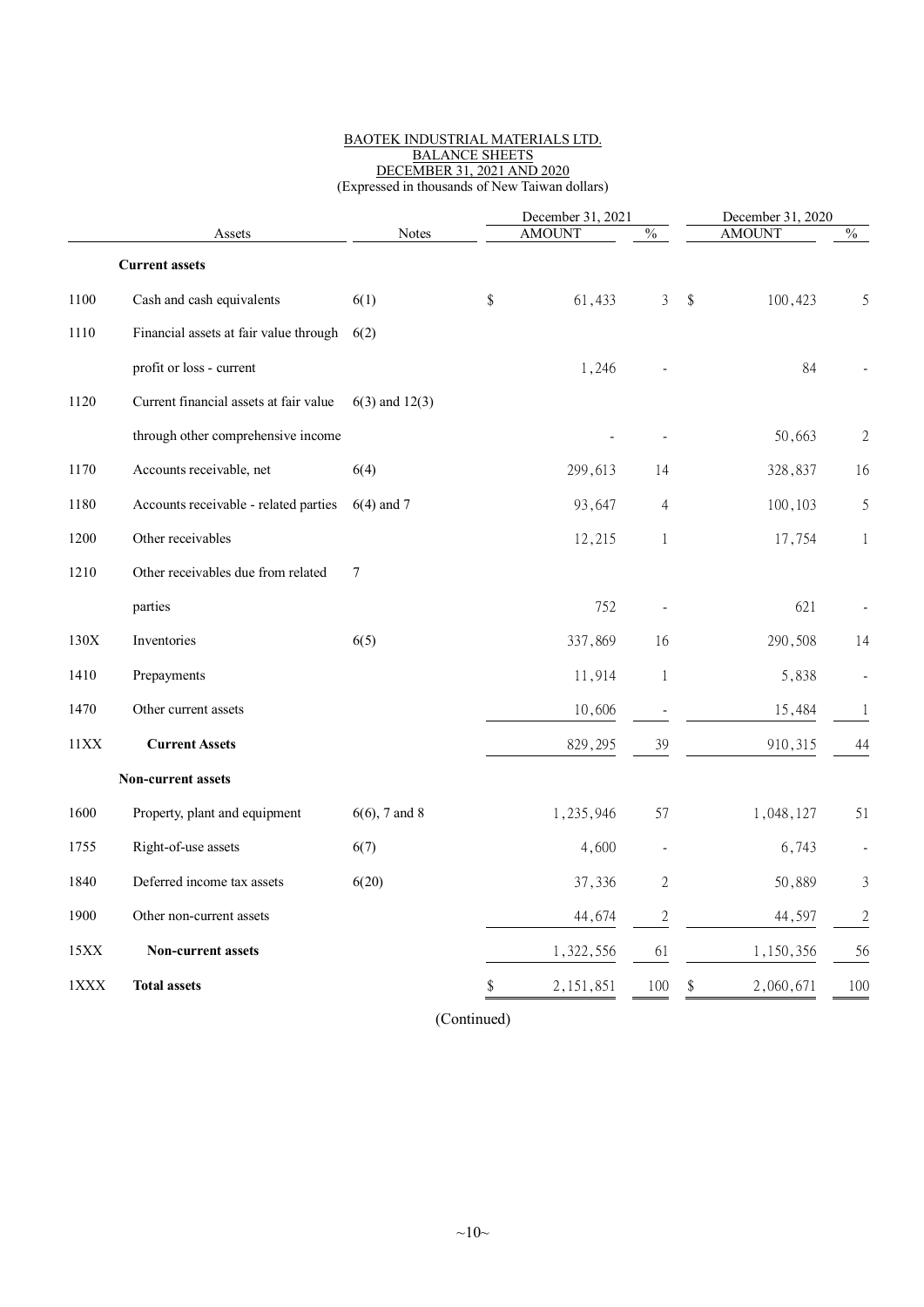#### BAOTEK INDUSTRIAL MATERIALS LTD. BALANCE SHEETS DECEMBER 31, 2021 AND 2020 (Expressed in thousands of New Taiwan dollars)

|        |                                        |              |                  | December 31, 2021 |                                        | December 31, 2020 |                |  |
|--------|----------------------------------------|--------------|------------------|-------------------|----------------------------------------|-------------------|----------------|--|
|        | Liabilities and Equity                 | Notes        |                  | <b>AMOUNT</b>     | $\frac{0}{0}$                          | <b>AMOUNT</b>     | $\frac{0}{0}$  |  |
|        | <b>Current liabilities</b>             |              |                  |                   |                                        |                   |                |  |
| 2150   | Notes payable                          |              | \$               | 15                | \$                                     |                   |                |  |
| 2170   | Accounts payable                       |              |                  | 20,996            | $\mathbf{1}$                           | 16,417            | 1              |  |
| 2180   | Accounts payable - related parties     | $\tau$       |                  | 184,488           | 8                                      | 147,912           | 7              |  |
| 2200   | Other payables                         | 6(8)         |                  | 100,936           | 5                                      | 84,526            | $\overline{4}$ |  |
| 2220   | Other payables - related parties       | $6(8)$ and 7 |                  | 18                |                                        | 19,341            | 1              |  |
| 2280   | Current lease liabilities              | 6(23)        |                  | 1,882             |                                        | 5,959             |                |  |
| 2300   | Other current liabilities              | 6(13)        |                  | 323               |                                        | 2,500             |                |  |
| 21XX   | <b>Current Liabilities</b>             |              |                  | 308,658           | 14                                     | 276,655           | 13             |  |
|        | <b>Non-current liabilities</b>         |              |                  |                   |                                        |                   |                |  |
| 2580   | Non-current lease liabilities          | 6(23)        |                  | 2,727             |                                        | 816               |                |  |
| 2640   | Net defined benefit liability, non-    | 6(9)         |                  |                   |                                        |                   |                |  |
|        | current                                |              |                  | 8,318             | $\mathbf{1}$                           | 12,238            | 1              |  |
| 2645   | Guarantee deposits received            |              |                  | 34                |                                        | 34                |                |  |
| 25XX   | <b>Non-current liabilities</b>         |              |                  | 11,079            | 1                                      | 13,088            | 1              |  |
| 2XXX   | <b>Total Liabilities</b>               |              |                  | 319,737           | 15                                     | 289,743           | 14             |  |
|        | <b>Equity</b>                          |              |                  |                   |                                        |                   |                |  |
|        | Share capital                          |              |                  |                   |                                        |                   |                |  |
| 3110   | Share capital - common stock           | 6(10)        |                  | 1,948,940         | 90                                     | 1,948,940         | 95             |  |
|        | Retained earnings                      |              |                  |                   |                                        |                   |                |  |
| 3350   | Accumulated deficit                    | 6(11)        | $\overline{(\ }$ | $116,826$ ) (     | $5)$ (                                 | $133,807$ ) (     | 7)             |  |
|        | Other equity interest                  |              |                  |                   |                                        |                   |                |  |
| 3400   | Other equity interest                  | 6(12)        |                  |                   | $\sqrt{2}$<br>$\overline{\phantom{a}}$ | 44,205) (         | 2)             |  |
| 3XXX   | <b>Total equity</b>                    |              |                  | 1,832,114         | 85                                     | 1,770,928         | 86             |  |
|        | Significant contingent liabilities and | 9            |                  |                   |                                        |                   |                |  |
|        | unrecognised contract commitments      |              |                  |                   |                                        |                   |                |  |
| $3X2X$ | <b>Total liabilities and equity</b>    |              | \$               | 2, 151, 851       | 100<br>\$                              | 2,060,671         | 100            |  |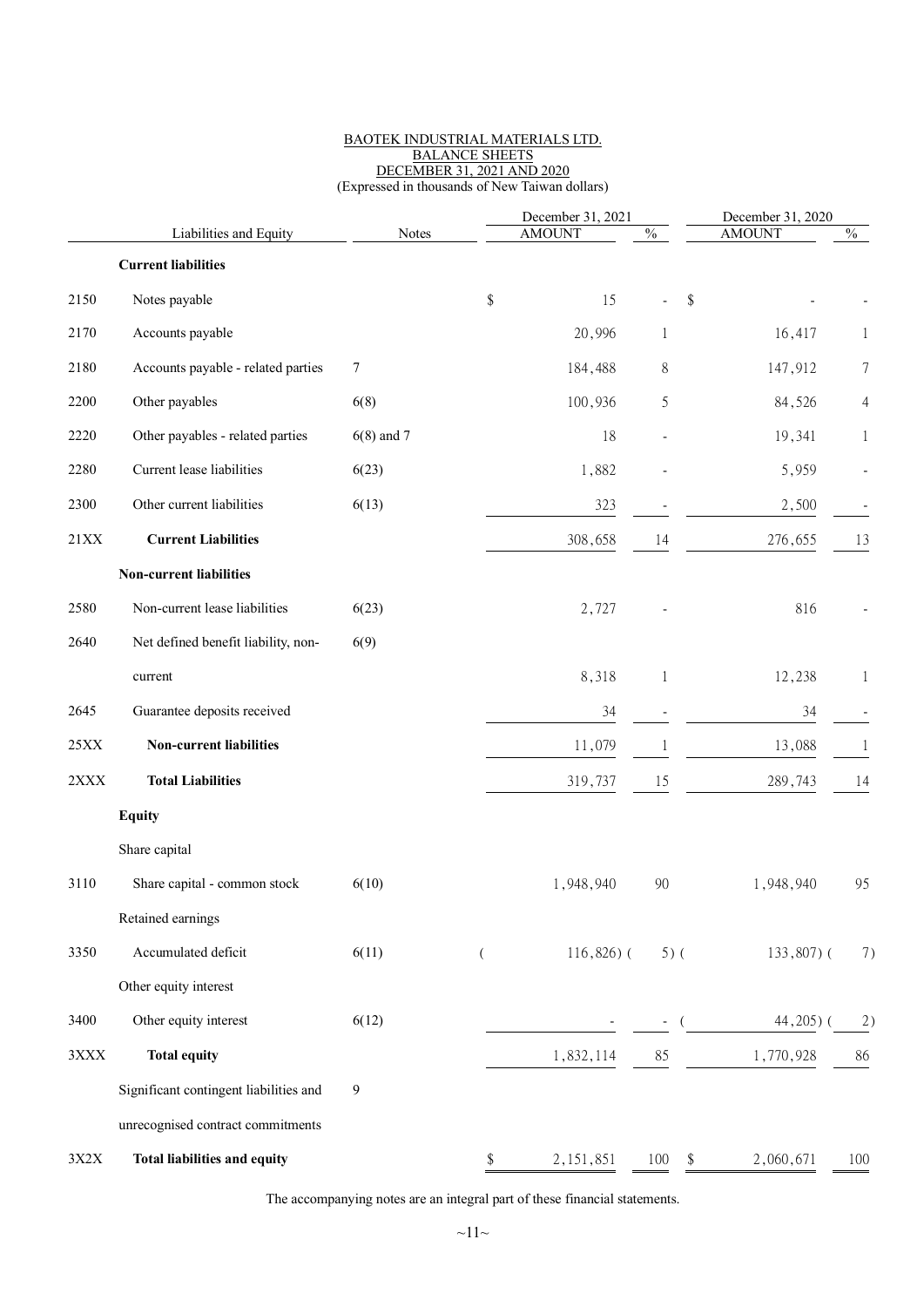#### BAOTEK INDUSTRIAL MATERIALS LTD. STATEMENTS OF COMPREHENSIVE INCOME YEARS ENDED DECEMBER 31, 2021 AND 2020

(Expressed in thousands of New Taiwan dollars, except for earnings per share amount)

|              |                                                                                                                                            |                                                | Year ended December 31 |                    |                                   |                 |                   |                      |
|--------------|--------------------------------------------------------------------------------------------------------------------------------------------|------------------------------------------------|------------------------|--------------------|-----------------------------------|-----------------|-------------------|----------------------|
|              |                                                                                                                                            |                                                |                        | 2021               |                                   |                 | 2020              |                      |
|              | Items                                                                                                                                      | <b>Notes</b>                                   |                        | <b>AMOUNT</b>      | $\frac{0}{0}$                     |                 | <b>AMOUNT</b>     | $\frac{0}{0}$        |
| 4000<br>5000 | Operating revenue<br>Operating costs                                                                                                       | $\overline{6(13)}$ and 7<br>$6(5)(18)(19)$ and | $\overline{\$}$        | 1,403,923          | 100                               | $\overline{\$}$ | 1,450,112         | 100                  |
|              |                                                                                                                                            | 7                                              |                        | $1,222,615$ (      | 87)                               |                 | $1,267,947$ )     | 87)                  |
| 5900         | Net operating margin                                                                                                                       |                                                |                        | 181,308            | 13                                |                 | 182,165           | $\overline{13}$      |
|              | Operating expenses                                                                                                                         | 6(18)(19)                                      |                        |                    |                                   |                 |                   |                      |
| 6100         | Selling expenses                                                                                                                           |                                                |                        | $34,123$ ) (       | $2)$ (                            |                 | $27,156$ ) (      | 2)                   |
| 6200<br>6300 | Administrative expenses<br>Research and development                                                                                        |                                                |                        | $64,648$ ) (       | $5)$ (                            |                 | $58,141$ ) (      | 4)                   |
|              | expenses                                                                                                                                   |                                                |                        | $11,430$ ) (       | $1)$ (                            |                 | $9,771)$ (        | 1)                   |
| 6450<br>6000 | Impairment gain                                                                                                                            | 12(2)                                          |                        | 13                 | $\overline{\phantom{a}}$          |                 | 17                | $\blacksquare$       |
| 6900         | Total operating expenses<br>Operating profit                                                                                               |                                                |                        | 110,188)<br>71,120 | $\overline{8})$<br>$\overline{5}$ |                 | 95,051)<br>87,114 | $\overline{7})$<br>6 |
|              | Non-operating income and<br>expenses                                                                                                       |                                                |                        |                    |                                   |                 |                   |                      |
| 7100         | Interest income                                                                                                                            | 6(14)                                          |                        | 55                 |                                   |                 | 73                |                      |
| 7010         | Other income                                                                                                                               | 6(15)                                          |                        | 11,401             | 1                                 |                 | 9,478             |                      |
| 7020         | Other gains and losses                                                                                                                     | 6(16)                                          |                        | $16,549$ ) (       | $1)$ (                            |                 | $21,872$ ) (      | 2)                   |
| 7050         | Finance costs                                                                                                                              | 6(17)                                          |                        | 56)                |                                   |                 | 115)              | $\blacksquare$       |
| 7000         | Total non-operating income<br>and expenses                                                                                                 |                                                |                        | 5,149)             |                                   |                 | 12,436)           |                      |
| 7900         | Profit before income tax                                                                                                                   |                                                |                        | 65,971             | 5                                 |                 | 74,678            | 5                    |
| 7950         | Income tax (expense) benefit                                                                                                               | 6(20)                                          |                        | 13,025)            | 1)                                |                 | 21,055            | $\overline{2}$       |
| 8200         | Profit for the year<br>Other comprehensive income                                                                                          |                                                |                        | 52,946             | $\overline{4}$                    | \$              | 95,733            | $\overline{7}$       |
|              | <b>Components of other</b><br>comprehensive income that will<br>not be reclassified to profit or<br>loss                                   |                                                |                        |                    |                                   |                 |                   |                      |
| 8311         | Gain (loss) on defined benefit<br>plan                                                                                                     | 6(9)                                           | \$                     | 2,641              | $-$ (\$)                          |                 | $4,209$ )         |                      |
| 8316         | Unrealised gains from<br>investments in equity<br>instruments measured at fair<br>value through other                                      | 6(3)(12)                                       |                        |                    |                                   |                 |                   |                      |
| 8349         | comprehensive income<br>Income tax related to<br>components of other<br>comprehensive income that will<br>not be reclassified to profit or | 6(20)                                          |                        | 6,127              |                                   |                 | 6,551             |                      |
|              | loss                                                                                                                                       |                                                |                        | 528)               |                                   |                 | 842               |                      |
| 8310         | Components of other<br>comprehensive income that<br>will not be reclassified to profit<br>or loss                                          |                                                |                        |                    |                                   |                 |                   |                      |
| 8300         | Other comprehensive income for                                                                                                             |                                                |                        | 8,240              |                                   |                 | 3,184             |                      |
|              | the year                                                                                                                                   |                                                |                        | 8,240              |                                   |                 | 3,184             |                      |
| 8500         | Total comprehensive income for                                                                                                             |                                                |                        |                    |                                   |                 |                   |                      |
|              | the year                                                                                                                                   |                                                | \$                     | 61,186             | 4                                 | \$              | 98,917            |                      |
|              | Basic and diluted earnings per<br>share (in dollars)                                                                                       |                                                |                        |                    |                                   |                 |                   |                      |
| 9750         | Earnings per share                                                                                                                         | 6(21)                                          | \$                     |                    | $0.27$ \$                         |                 |                   | 0.49                 |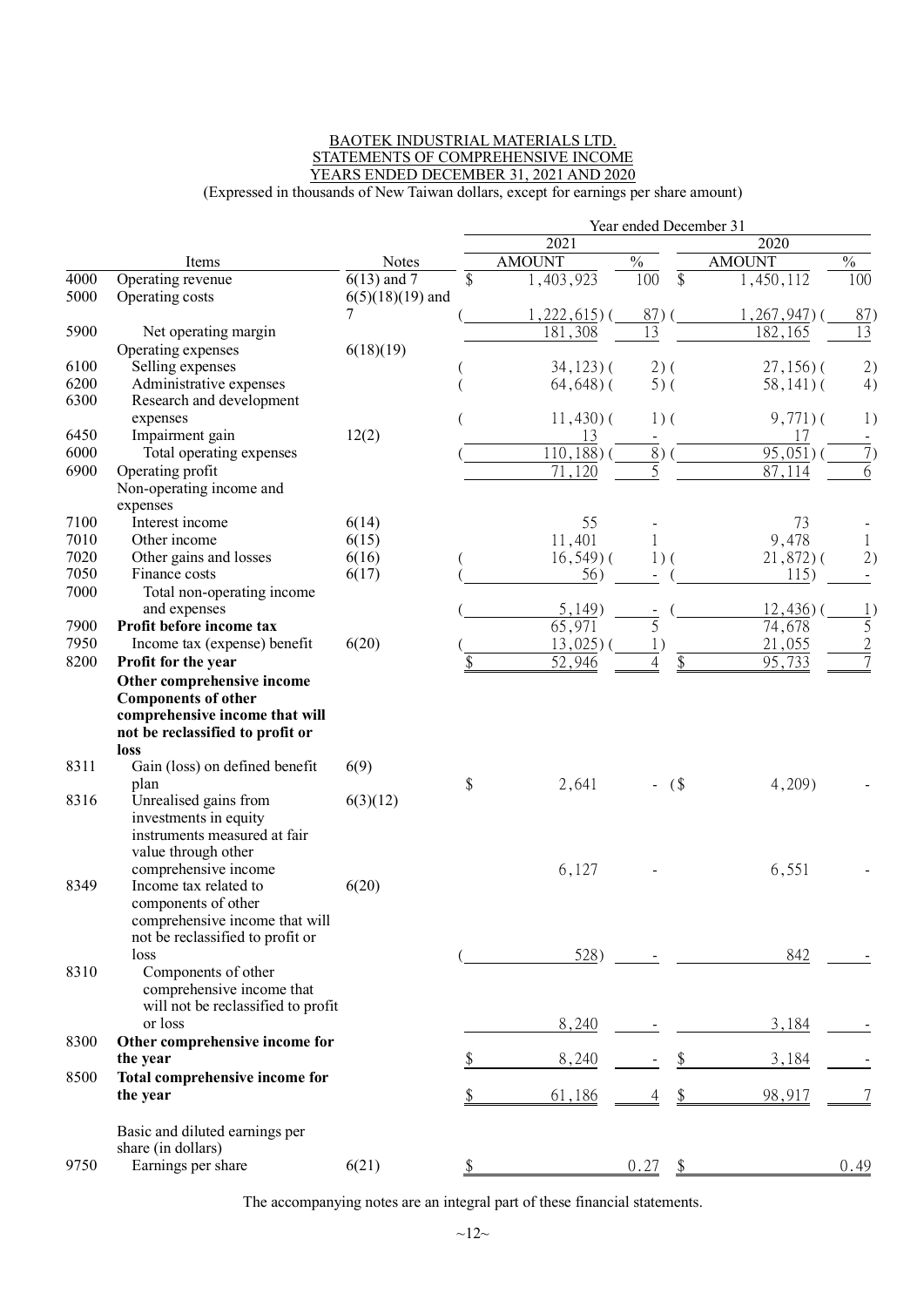#### BAOTEK INDUSTRIAL MATERIALS LTD. STATEMENTS OF CHANGES IN EQUITY YEARS ENDED DECEMBER 31, 2021 AND 2020 (Expressed in thousands of New Taiwan dollars)

|                                                                                          | <b>Notes</b> | Share capital -<br>common stock |         | Accumulated<br>deficit | Unrealised gains<br>(losses) from financial<br>assets measured at fair<br>value through other<br>comprehensive<br>income | Total equity |
|------------------------------------------------------------------------------------------|--------------|---------------------------------|---------|------------------------|--------------------------------------------------------------------------------------------------------------------------|--------------|
|                                                                                          |              |                                 |         |                        |                                                                                                                          |              |
| 2020                                                                                     |              |                                 |         |                        |                                                                                                                          |              |
| Balance at January 1,<br>2020                                                            |              | 1,948,940                       | (       | 224,669) (\$           | 52,260)                                                                                                                  | \$1,672,011  |
| Net income                                                                               |              |                                 |         | 95,733                 |                                                                                                                          | 95,733       |
| Other comprehensive $6(3)(9)(12)(20)$<br>income                                          |              |                                 |         | 3,367)                 | 6,551                                                                                                                    | 3,184        |
| Total comprehensive<br>income                                                            |              |                                 |         | 92,366                 | 6,551                                                                                                                    | 98,917       |
| Disposal of equity<br>instruments at fair value<br>through other<br>comprehensive income | 6(3)(12)     |                                 |         | 1,504)                 | 1,504                                                                                                                    |              |
| Balance at December 31,<br>2020                                                          |              | \$1,948,940                     | (       | $133,807$ ) (\$        | 44,205)                                                                                                                  | \$1,770,928  |
| 2021                                                                                     |              |                                 |         |                        |                                                                                                                          |              |
| Balance at January 1,<br>2021                                                            |              | \$1,948,940                     | (       | $133,807$ ) (\$        | 44,205)                                                                                                                  | \$1,770,928  |
| Net income                                                                               |              |                                 |         | 52,946                 |                                                                                                                          | 52,946       |
| Other comprehensive $6(3)(9)(12)(20)$<br>income                                          |              |                                 |         | 2,113                  | 6,127                                                                                                                    | 8,240        |
| Total comprehensive<br>income                                                            |              |                                 |         | 55,059                 | 6,127                                                                                                                    | 61,186       |
| Disposal of equity<br>instruments at fair value<br>through other<br>comprehensive income | 6(3)(12)     |                                 |         | 38,078)                | 38,078                                                                                                                   |              |
| Balance at December 31,<br>2021                                                          |              | \$1,948,940                     | $(\$\)$ | 116,826)               | \$<br>$\blacksquare$                                                                                                     | \$1,832,114  |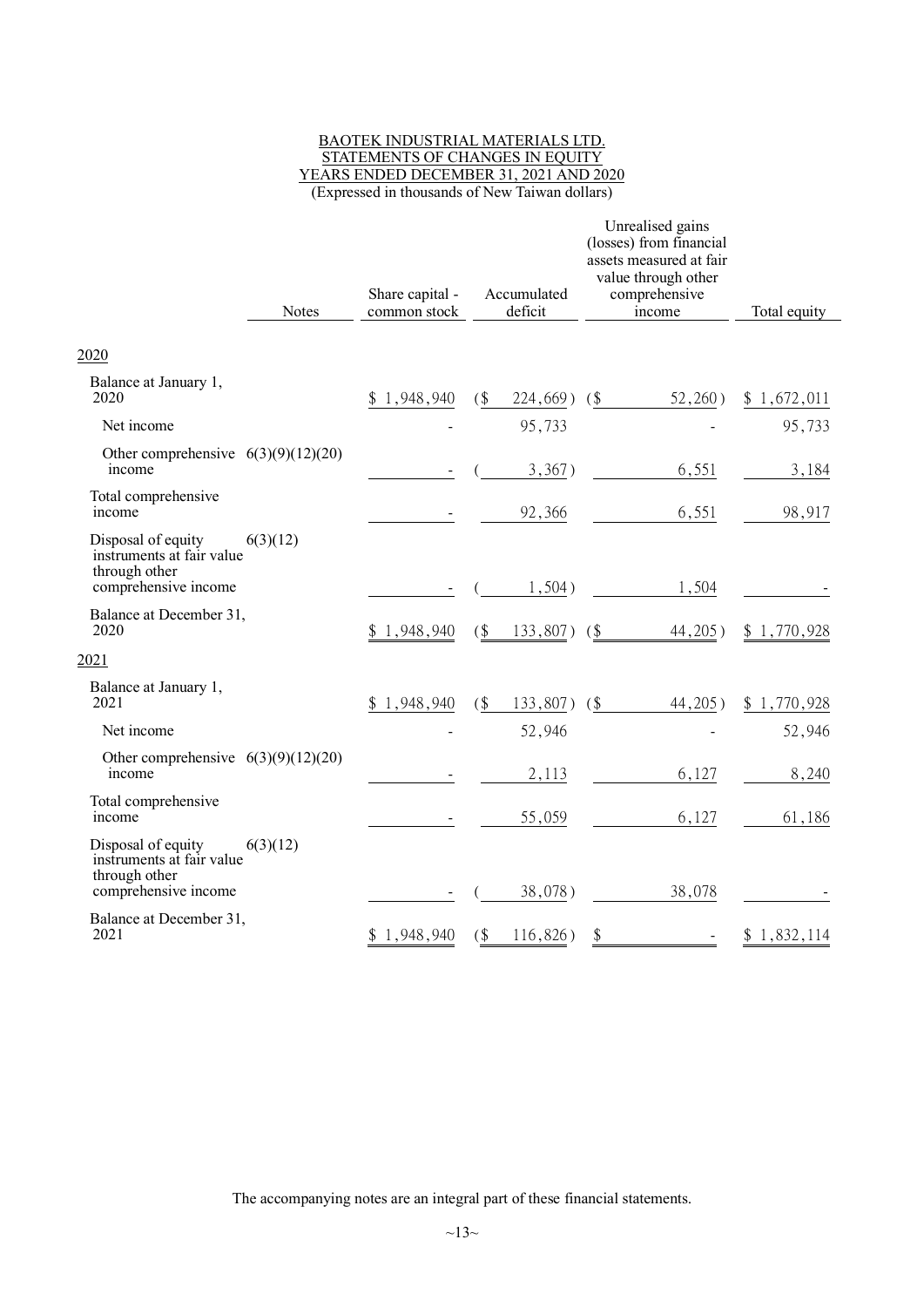#### BAOTEK INDUSTRIAL MATERIALS LTD. STATEMENTS OF CASH FLOWS YEARS ENDED DECEMBER 31, 2021 AND 2020 (Expressed in thousands of New Taiwan dollars)

|                                                                   |              |                | Year ended December 31 |                |           |  |  |  |
|-------------------------------------------------------------------|--------------|----------------|------------------------|----------------|-----------|--|--|--|
|                                                                   | <b>Notes</b> |                | 2021                   | 2020           |           |  |  |  |
|                                                                   |              |                |                        |                |           |  |  |  |
| CASH FLOWS FROM OPERATING ACTIVITIES                              |              |                |                        |                |           |  |  |  |
| Profit before tax                                                 |              | \$             | 65,971                 | \$             | 74,678    |  |  |  |
| Adjustments                                                       |              |                |                        |                |           |  |  |  |
| Adjustments to reconcile profit (loss)                            |              |                |                        |                |           |  |  |  |
| Net gain on financial assets or liabilities at fair value through | 6(16)        |                |                        |                |           |  |  |  |
| profit or loss                                                    |              | (              | $1,162$ ) (            |                | 84)       |  |  |  |
| Depreciation expense                                              | 6(6)(7)(18)  |                | 111,540                |                | 105,655   |  |  |  |
| Expected credit gain                                              | 12(2)        |                | $13)$ (                |                | 17)       |  |  |  |
| (Gain) losses on disposal of property, plant and equipment        | 6(6)(16)     |                | 438)                   |                | 127       |  |  |  |
| Property, plant and equipment reclassified to expense             |              |                |                        |                | 10        |  |  |  |
| Gain on lease modification                                        | 6(7)(16)     |                |                        | - (            | 29)       |  |  |  |
| Interest income                                                   | 6(14)        | (              | 55)                    | $\sqrt{ }$     | 73)       |  |  |  |
| Interest expense                                                  | 6(17)        |                | 56                     |                | 115       |  |  |  |
| Dividend income                                                   | 6(15)        | $\overline{(}$ | $3,415$ ) (            |                | 4,546)    |  |  |  |
| Changes in operating assets and liabilities                       |              |                |                        |                |           |  |  |  |
| Changes in operating assets                                       |              |                |                        |                |           |  |  |  |
| Accounts receivable                                               |              |                | 29,235                 |                | 60,732    |  |  |  |
| Accounts receivable - related parties                             |              |                | 6,458                  | - (            | 8,861)    |  |  |  |
| Other accounts receivable                                         |              |                | 5,539                  |                | $2,569$ ) |  |  |  |
| Other receivables due from related parties                        |              |                | 131)                   | $\sqrt{2}$     | 547)      |  |  |  |
| Inventories                                                       |              |                | 47,361)                |                | 61,667    |  |  |  |
| Prepayments                                                       |              |                | 6,076)                 |                | 11,845    |  |  |  |
| Other current assets                                              |              |                | 4,878                  |                | $4,400$ ) |  |  |  |
| Other non-current assets                                          |              |                |                        | $\overline{ }$ | 20,982)   |  |  |  |
| Changes in operating liabilities                                  |              |                |                        |                |           |  |  |  |
| Notes payable                                                     |              |                | 15                     |                |           |  |  |  |
| Accounts payable                                                  |              |                | 4,579                  |                | 472       |  |  |  |
| Accounts payable - related parties                                |              |                | 36,576                 | €              | 19,363)   |  |  |  |
| Other accounts payable                                            |              |                | 5,513                  |                | 3,611     |  |  |  |
| Other accounts payable - related parties                          |              |                | 17                     | $\overline{ }$ | 91)       |  |  |  |
| Other current liabilities                                         |              |                | 2,177)                 |                | 1,981     |  |  |  |
| Net defined benefit liability, non-current                        |              |                | $1,279$ )              |                | 1,580)    |  |  |  |
| Cash inflow generated from operations                             |              |                | 208,270                |                | 257,751   |  |  |  |
| Interest acquired                                                 |              |                | 55                     |                | 73        |  |  |  |
| Interest paid                                                     |              |                | 56)                    | $\overline{ }$ | 119)      |  |  |  |
| Dividend received                                                 |              |                | 3,415                  |                | 4,546     |  |  |  |
| Net cash flows from operating activities                          |              |                | 211,684                |                | 262,251   |  |  |  |
| CASH FLOWS FROM INVESTING ACTIVITIES                              |              |                |                        |                |           |  |  |  |
| Decrease in financial assets at amortized cost                    |              |                |                        |                | 5,096     |  |  |  |
| Proceeds from disposal of financial assets at fair value through  | 6(3)         |                |                        |                |           |  |  |  |
| other comprehensive income                                        |              |                | 56,790                 |                | 32,111    |  |  |  |
| Acquisition of property, plant and equipment                      | 6(22)        |                | 301,452)               | $\overline{ }$ | 179,859)  |  |  |  |
| Proceeds from disposal of property, plant and equipment           |              |                | 441                    |                | 42        |  |  |  |
| Increase in refundable deposits                                   |              |                | 77)                    |                | 20,965)   |  |  |  |
| Net cash flows used in investing activities                       |              |                | 244,298)               |                | 163, 575) |  |  |  |
| CASH FLOWS FROM FINANCING ACTIVITIES                              |              |                |                        |                |           |  |  |  |
| Increase in short-term loans                                      | 6(23)        |                | 100                    |                | 204,385   |  |  |  |
| Decrease in short-term loans                                      | 6(23)        |                | $100$ )                | $\overline{ }$ | 220,385)  |  |  |  |
| Payment of lease liability                                        | 6(7)(23)     |                | 6,376)                 |                | 5,486)    |  |  |  |
| Net cash flows used in financing activities                       |              |                | 6,376)                 |                | 21,486)   |  |  |  |
| Net (decrease) increase in cash and cash equivalents              |              |                |                        |                |           |  |  |  |
|                                                                   |              |                | 38,990)                |                | 77,190    |  |  |  |
| Cash and cash equivalents at beginning of year                    | 6(1)         |                | 100,423                |                | 23, 233   |  |  |  |
| Cash and cash equivalents at end of year                          | 6(1)         | \$             | 61,433                 | \$             | 100,423   |  |  |  |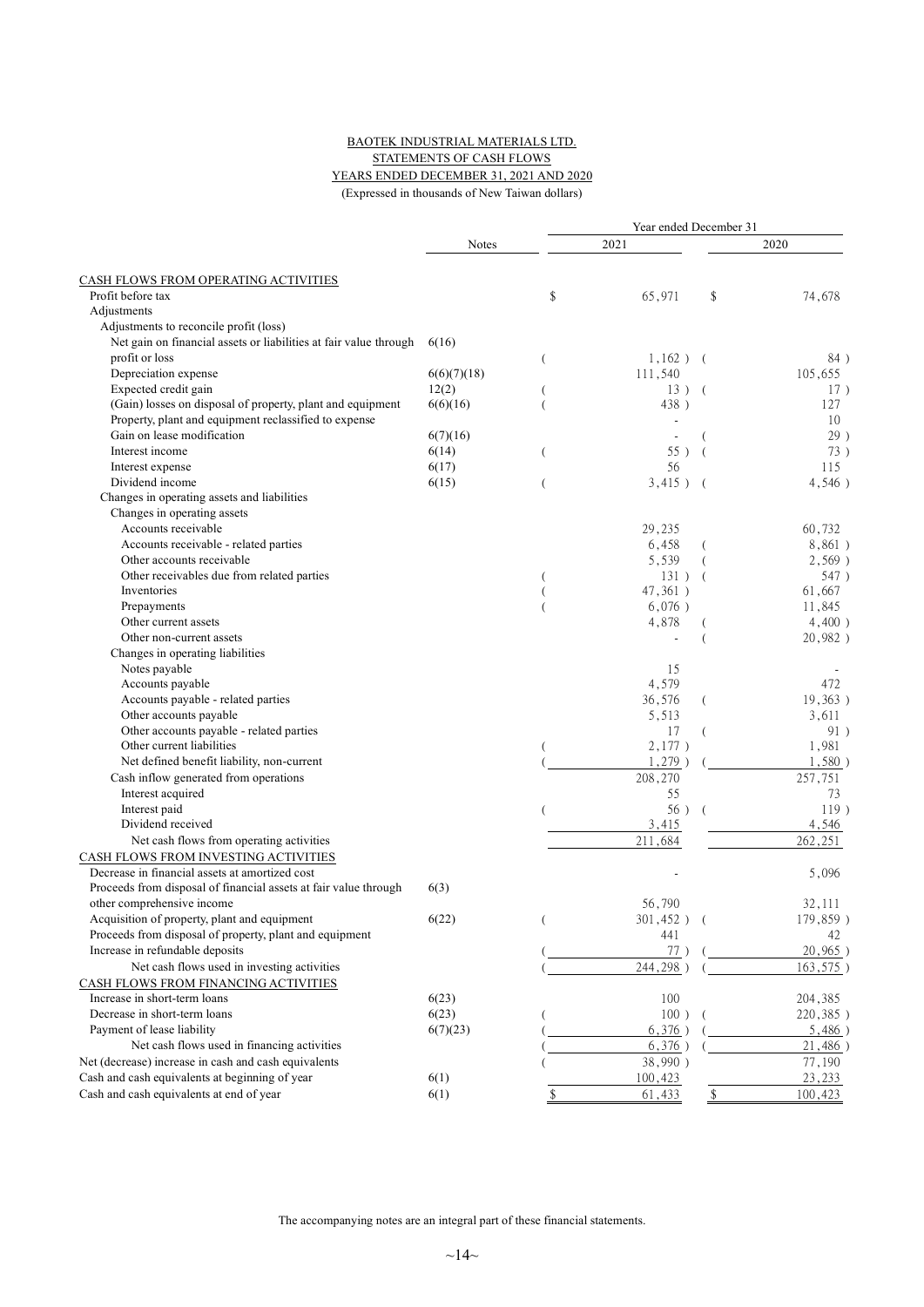# BAOTEK INDUSTRIAL MATERIALS LTD. NOTES TO THE FINANCIAL STATEMENTS FOR THE YEARS ENDED DECEMBER 31, 2021 AND 2020

(Expressed in thousands of New Taiwan dollars, except as otherwise indicated)

# 1. HISTORY AND ORGANISATION

BAOTEK INDUSTRIAL MATERIALS LTD. (the "Company") was incorporated as a company limited by shares under the provisions of the Company Act of the Republic of China (R.O.C.). The Company is primarily engaged in high-end fiberglass fabrics for copper clad laminates of various electronic applications. NITTO BOSEKT CO., LTD. holds 47.65% equity interest in the Company through public tender offer on August 10, 2018, becoming the Company's major shareholder since that date. NITTO BOSEKI CO., LTD. holds more than half of the directors in the Company on June 21, 2019, becoming the Company's parent company since that date.

# 2. THE DATE OF AUTHORISATION FOR ISSUANCE OF THE FINANCIAL STATEMENTS AND PROCEDURES FOR AUTHORISATION

These financial statements were authorised for issuance by the Board of Directors on February 24, 2022.

- 3. APPLICATION OF NEW STANDARDS, AMENDMENTS AND INTERPRETATIONS
	- (1) Effect of the adoption of new issuances of or amendments to International Financial Reporting Standards ("IFRS") as endorsed by the Financial Supervisory Commission ("FSC")

New standards, interpretations and amendments endorsed by FSC effective from 2021 are as follows:

|                                                                                               | Effective date by               |
|-----------------------------------------------------------------------------------------------|---------------------------------|
|                                                                                               | <b>International Accounting</b> |
| New Standards, Interpretations and Amendments                                                 | <b>Standards Board</b>          |
| Amendments to IFRS 4, 'Extension of the temporary exemption from                              | January 1, 2021                 |
| applying IFRS 9'                                                                              |                                 |
| Amendments to IFRS 9, IAS 39, IFRS 7, IFRS 4 and IFRS 16, '                                   | January 1, 2021                 |
| Interest Rate Benchmark Reform— Phase 2'                                                      |                                 |
| Amendment to IFRS 16, 'Covid-19-related rent concessions beyond 30                            | April 1, 2021(Note)             |
| June 2021'                                                                                    |                                 |
| Note: Earlier application from January 1, 2021 is allowed by FSC.                             |                                 |
| The above standards and interpretations have no significant impact to the Company's financial |                                 |
| condition and financial performance based on the Company's assessment.                        |                                 |

(2) Effect of new issuances of or amendments to IFRSs as endorsed by the FSC but not yet adopted by the Company

New standards, interpretations and amendments endorsed by the FSC effective from 2022 are as follows: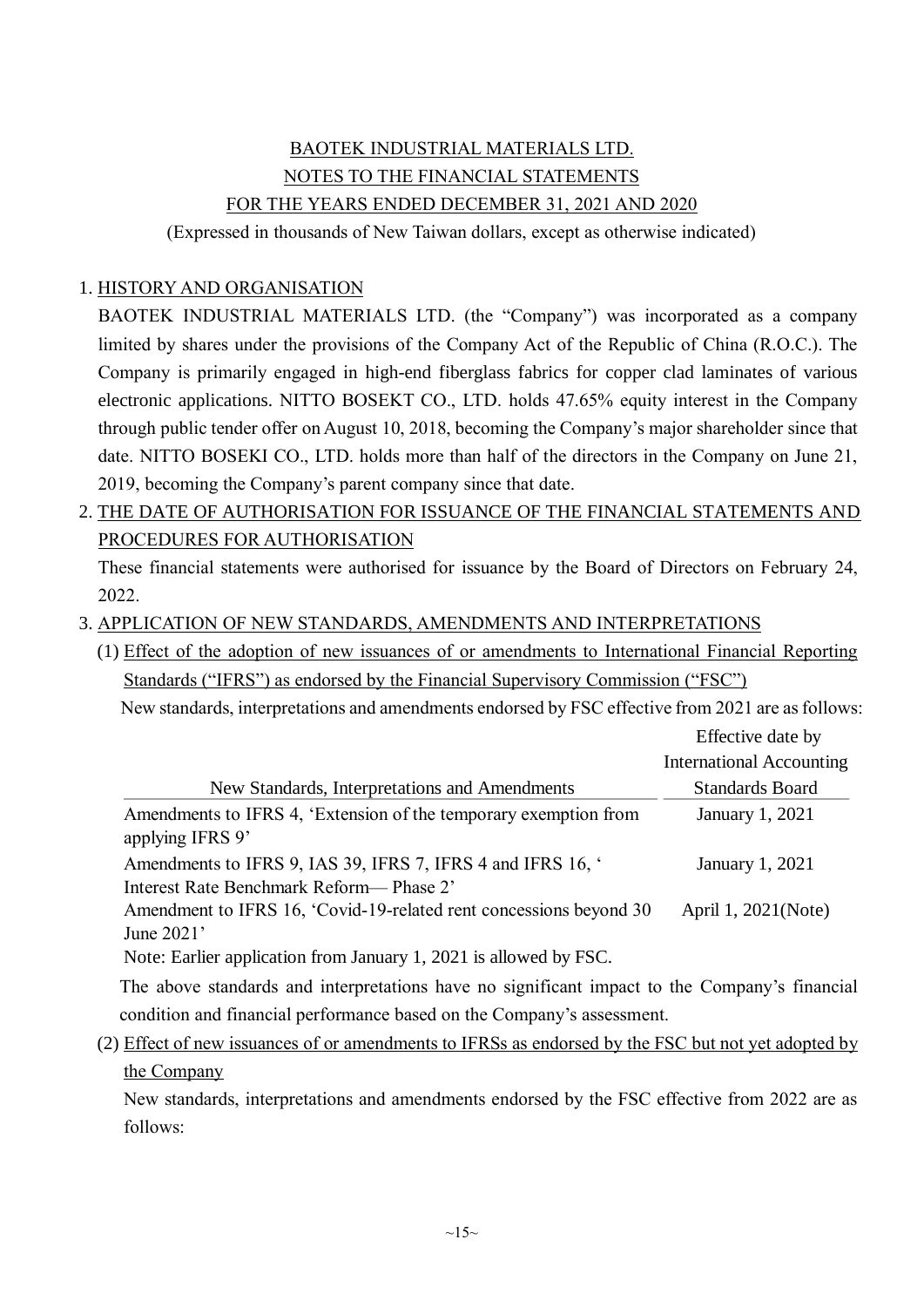|                                                                                               | Effective date by      |
|-----------------------------------------------------------------------------------------------|------------------------|
|                                                                                               | International          |
|                                                                                               | Accounting             |
| New Standards, Interpretations and Amendments                                                 | <b>Standards Board</b> |
| Amendments to IFRS 3, 'Reference to the conceptual framework'                                 | January 1, 2022        |
| Amendments to IAS 16, 'Property, plant and equipment:<br>proceeds before intended use'        | January 1, 2022        |
| Amendments to IAS 37, 'Onerous contracts-<br>cost of fulfilling a contract'                   | January 1, 2022        |
| Annual improvements to IFRS Standards 2018-2020                                               | January 1, 2022        |
| The above standards and interpretations have no significant impact to the Company's financial |                        |

condition and financial performance based on the Company's assessment.

(3) IFRSs issued by IASB but not yet endorsed by the FSC

New standards, interpretations and amendments issued by IASB but not yet included in the IFRSs as endorsed by the FSC are as follows:

 $Eff$ ective date by

|                                                                                                             | Ellective date by               |
|-------------------------------------------------------------------------------------------------------------|---------------------------------|
|                                                                                                             | <b>International Accounting</b> |
| New Standards, Interpretations and Amendments                                                               | <b>Standards Board</b>          |
| Amendments to IFRS 10 and IAS 28, 'Sale or contribution of assets                                           | To be determined by             |
| between an investor and its associate or joint venture'                                                     | <b>International Accounting</b> |
|                                                                                                             | <b>Standards Board</b>          |
| IFRS 17, 'Insurance contracts'                                                                              | January 1, 2023                 |
| Amendments to IFRS 17, 'Insurance contracts'                                                                | January 1, 2023                 |
| Amendments to IAS 1, 'Classification of liabilities as current or non-<br>current'                          | January 1, 2023                 |
| Amendment to IFRS 17, 'Initial application of IFRS 17 and IFRS 9 –<br>comparative information'              | January 1, 2023                 |
| Amendments to IAS 1, 'Disclosure of accounting policies'                                                    | January 1, 2023                 |
| Amendments to IAS 8, 'Definition of accounting estimates'                                                   | January 1, 2023                 |
| Amendments to IAS 12, 'Deferred tax related to assets and liabilities<br>arising from a single transaction' | January 1, 2023                 |

Except for the following, the above standards and interpretations have no significant impact to the Company's financial condition and financial performance based on the Company's assessment.

# 4. SUMMARY OF SIGNIFICANT ACCOUNTING POLICIES

The principal accounting policies applied in the preparation of these financial statements are set out below. These policies have been consistently applied to all the periods presented, unless otherwise stated.

(1) Compliance statement

The financial statements of the Company have been prepared in accordance with the "Regulations Governing the Preparation of Financial Reports by Securities Issuers", International Financial Reporting Standards, International Accounting Standards, IFRIC Interpretations, and SIC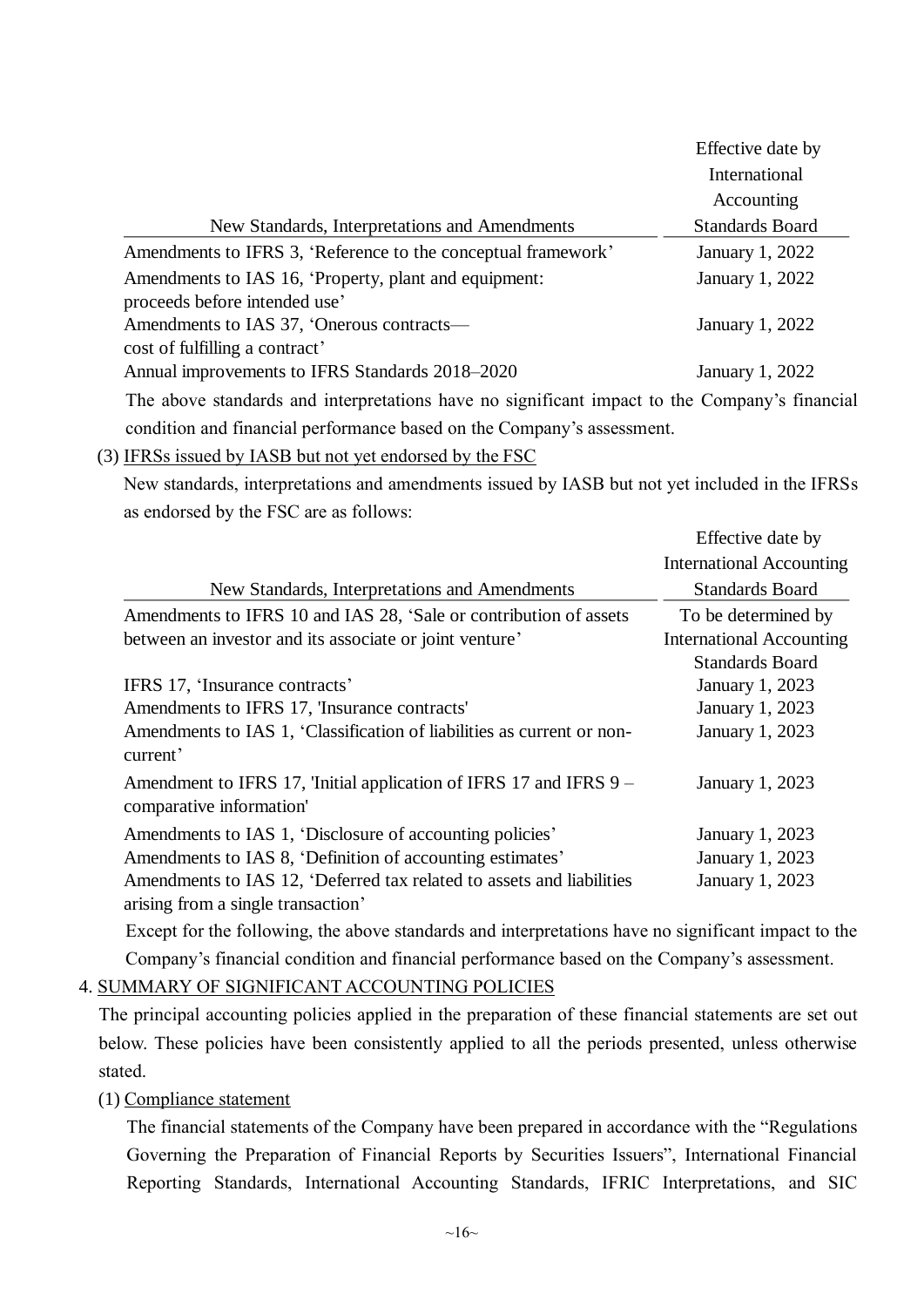Interpretations as endorsed by the FSC (collectively referred herein as the "IFRSs").

- (2) Basis of preparation
	- A. Except for the following items, the financial statements have been prepared under the historical cost convention:
		- (a) Financial assets and financial liabilities (including derivative instruments) at fair value through profit or loss.
		- (b) Financial assets and liabilities at fair value through other comprehensive income/Availablefor-sale financial assets measured at fair value.
		- (c) Defined benefit liabilities recognized based on the net amount of pension fund assets less present value of defined benefit obligation.
	- B. The preparation of financial statements in conformity with IFRSs requires the use of certain critical accounting estimates. It also requires management to exercise its judgement in the process of applying the Company's accounting policies. The areas involving a higher degree of judgement or complexity, or areas where assumptions and estimates are significant to the financial statements are disclosed in Note 5.
- (3) Foreign currency translation

Items included in the financial statements of each of the Company's entities are measured using the currency of the primary economic environment in which the entity operates (the "functional currency"). The financial statements are presented in New Taiwan Dollars, which is the Company's functional currency.

Foreign currency transactions and balances

- A. Foreign currency transactions are translated into the functional currency using the exchange rates prevailing at the dates of the transactions or valuation where items are remeasured. Foreign exchange gains and losses resulting from the settlement of such transactions are recognized in profit or loss in the period in which they arise.
- B. Monetary assets and liabilities denominated in foreign currencies at the period end are retranslated at the exchange rates prevailing at the balance sheet date. Exchange differences arising upon re-translation at the balance sheet date are recognized in profit or loss.
- C. Non-monetary assets and liabilities denominated in foreign currencies held at fair value through profit or loss are re-translated at the exchange rates prevailing at the balance sheet date; their translation differences are recognized in profit or loss. Non-monetary assets and liabilities denominated in foreign currencies held at fair value through other comprehensive income are re-translated at the exchange rates prevailing at the balance sheet date; their translation differences are recognized in other comprehensive income. However, non-monetary assets and liabilities denominated in foreign currencies that are not measured at fair value are translated using the historical exchange rates at the dates of the initial transactions.
- D. All foreign exchange gains and losses are presented in the statement of comprehensive income within 'other gains and losses'.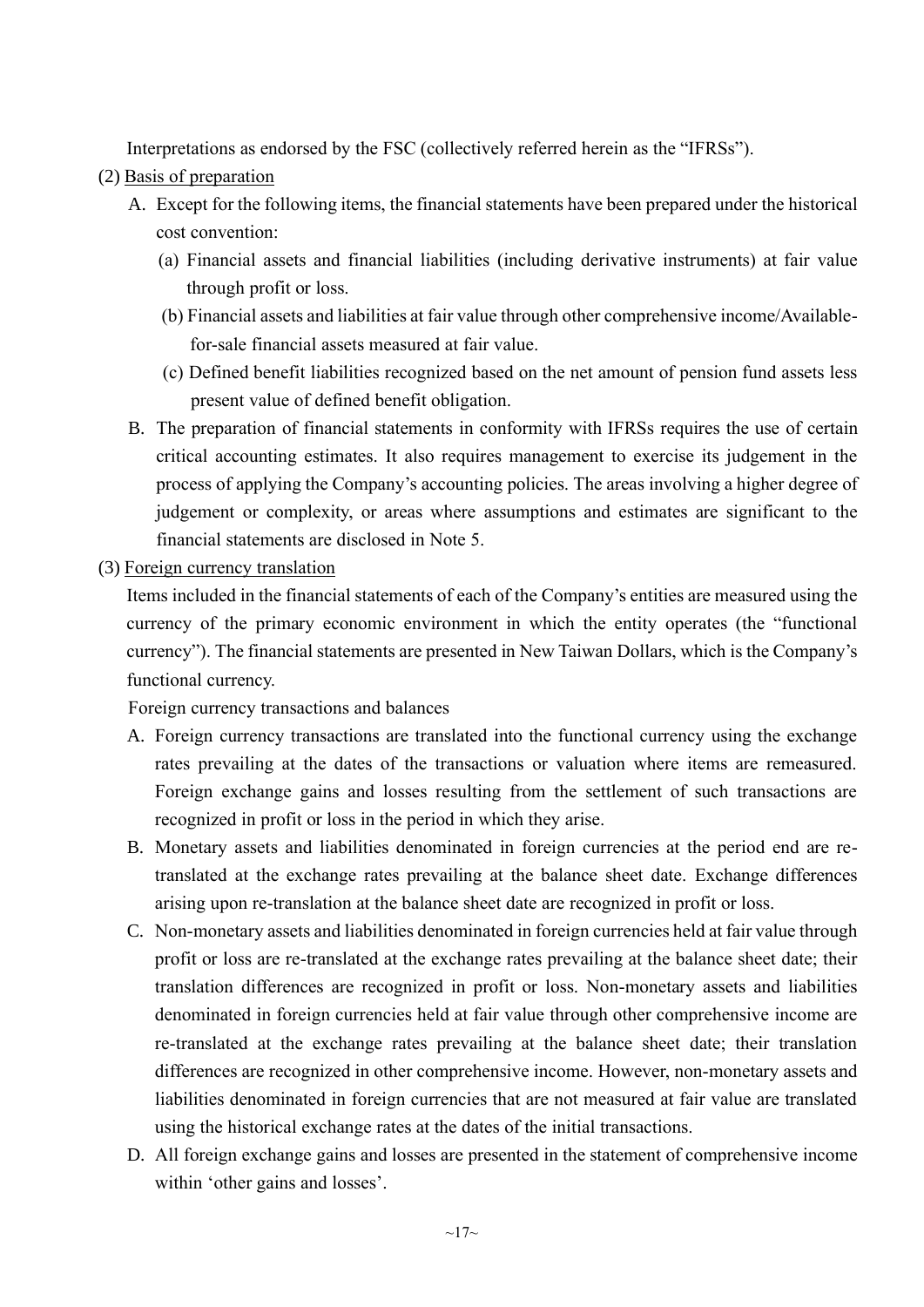- (4) Classification of current and non-current items
	- A. Assets that meet one of the following criteria are classified as current assets; otherwise they are classified as non-current assets:
		- (a) Assets arising from operating activities that are expected to be realised, or are intended to be sold or consumed within the normal operating cycle;
		- (b) Assets held mainly for trading purposes;
		- (c) Assets that are expected to be realised within twelve months from the balance sheet date;
		- (d) Cash and cash equivalents, excluding restricted cash and cash equivalents and those that are to be exchanged or used to settle liabilities more than twelve months after the balance sheet date.
	- B. Liabilities that meet one of the following criteria are classified as current liabilities; otherwise they are classified as non-current liabilities:
		- (a) Liabilities that are expected to be settled within the normal operating cycle;
		- (b) Liabilities arising mainly from trading activities;
		- (c) Liabilities that are to be settled within twelve months from the balance sheet date;
		- (d) Liabilities for which the repayment date cannot be extended unconditionally to more than twelve months after the balance sheet date. Terms of a liability that could, at the option of the counterparty, result in its settlement by the issue of equity instruments do not affect its classification.
- (5) Financial assets at fair value through profit or loss
	- A. Financial assets at amortised cost or fair value through other comprehensive income are designated as at fair value through profit or loss at initial recognition when they eliminate or significantly reduce a measurement or recognition inconsistency.
	- B. On a regular way purchase or sale basis, financial assets at fair value through profit or loss are recognized and derecognized using settlement date accounting.
	- C. At initial recognition, the Company measures the financial assets at fair value and recognizes the transaction costs in profit or loss. The Company subsequently measures the financial assets at fair value, and recognizes the gain or loss in profit or loss.
- (6) Financial assets at fair value through other comprehensive income
	- A. Financial assets at fair value through other comprehensive income comprise equity securities which are not held for trading, and for which the Company has made an irrevocable election at initial recognition to recognize changes in fair value in other comprehensive income and debt instruments.
	- B. On a regular way purchase or sale basis, financial assets at fair value through other comprehensive income are recognized and derecognized using settlement date accounting.
	- C. At initial recognition, the Company measures the financial assets at fair value plus transaction costs. The Company subsequently measures the financial assets at fair value:

The changes in fair value of equity investments that were recognized in other comprehensive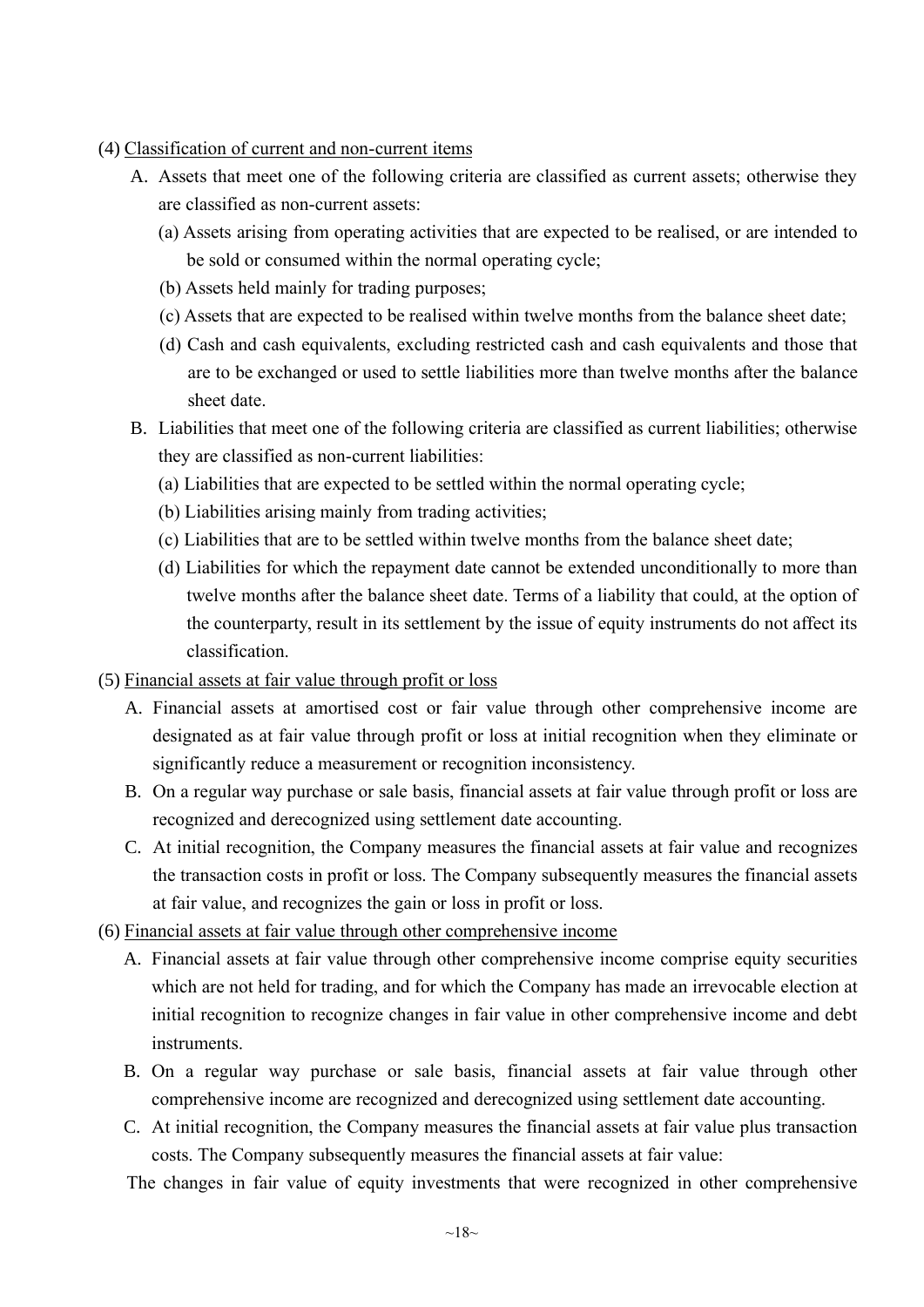income are reclassified to retained earnings and are not reclassified to profit or loss following the derecognition of the investment. Dividends are recognized as revenue when the right to receive payment is established, future economic benefits associated with the dividend will flow to the Company and the amount of the dividend can be measured reliably.

- (7) Financial assets at amortised cost
	- A. Financial assets at amortised cost are those that meet all of the following criteria:
		- (a) The objective of the Company's business model is achieved by collecting contractual cash flows.
		- (b) The assets' contractual cash flows represent solely payments of principal and interest.
	- B. On a regular way purchase or sale basis, financial assets at amortised cost are recognised and derecognised using trade date accounting.
	- C. At initial recognition, the Company measures the financial assets at fair value plus transaction costs. Interest income from these financial assets is included in finance income using the effective interest method. A gain or loss is recognised in profit or loss when the asset is derecognised or impaired.
	- D. The Company's time deposits which do not fall under cash equivalents are those with a short maturity period and are measured at initial investment amount as the effect of discounting is immaterial.
- (8) Accounts and notes receivable
	- A. Accounts and notes receivable entitle the Company a legal right to receive consideration in exchange for transferred goods or rendered services.
	- B. The short-term accounts and notes receivable without bearing interest are subsequently measured at initial invoice amount as the effect of discounting is immaterial.
- (9) Impairment of financial assets

For debt instruments measured at fair value through other comprehensive income and financial assets at amortised cost including accounts receivable, at each reporting date, the Company recognizes the impairment provision for 12 months expected credit losses if there has not been a significant increase in credit risk since initial recognition or recognizes the impairment provision for the lifetime expected credit losses (ECLs) if such credit risk has increased since initial recognition after taking into consideration all reasonable and verifiable information that includes forecasts. On the other hand, for accounts receivable or contract assets that do not contain a significant financing component, the Company recognizes the impairment provision for lifetime ECLs.

(10) Derecognition of financial assets

The Company derecognizes a financial asset when the contractual rights to receive the cash flows from the financial asset expire.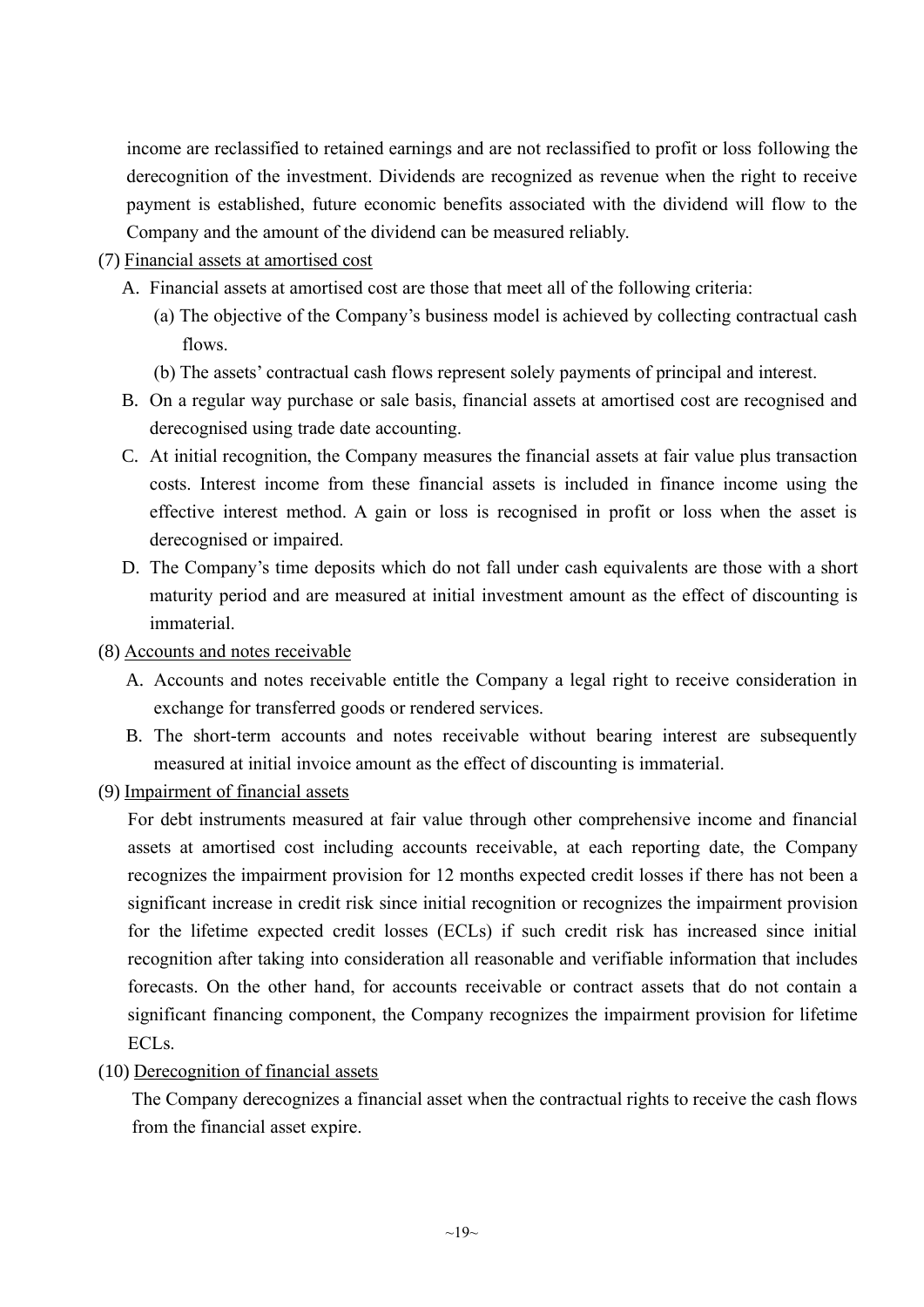#### (11) Inventories

Inventories are stated at the lower of cost and net realizable value. Cost is determined using the weighted-average method. The cost of finished goods and work in progress comprises raw materials, direct labor, other direct costs and related production overheads (allocated based on normal operating capacity). It excludes borrowing costs. The item by item approach is used in applying the lower of cost and net realizable value. Net realizable value is the estimated selling price in the ordinary course of business, less the estimated cost of completion and applicable variable selling expenses.

### (12) Property, plant and equipment

- A. Property, plant and equipment are initially recorded at cost. Borrowing costs incurred during the construction period are capitalised.
- B. Subsequent costs are included in the asset's carrying amount or recognized as a separate asset, as appropriate, only when it is probable that future economic benefits associated with the item will flow to the Company and the cost of the item can be measured reliably. The carrying amount of the replaced part is derecognized. All other repairs and maintenance are charged to profit or loss during the financial period in which they are incurred.
- C. Land is not depreciated. Other property, plant and equipment apply cost model and are depreciated using the straight-line method to allocate their cost over their estimated useful lives. Each part of an item of property, plant, and equipment with a cost that is significant in relation to the total cost of the item must be depreciated separately.
- D. The assets' residual values, useful lives and depreciation methods are reviewed, and adjusted if appropriate, at each financial year-end. If expectations for the assets' residual values and useful lives differ from previous estimates or the patterns of consumption of the assets' future economic benefits embodied in the assets have changed significantly, any change is accounted for as a change in estimate under IAS 8, 'Accounting Policies, Changes in Accounting Estimates and Errors', from the date of the change. The estimated useful lives of property, plant and equipment are as follows:

| Buildings and structures |  |  | $2 \sim 56$ years |
|--------------------------|--|--|-------------------|
| Machinery and equipment  |  |  | $1 \sim 15$ years |
| Other equipment          |  |  | $1 \sim 5$ years  |
|                          |  |  | $1.11$ $1.11$     |

- $(13)$  Leasing arrangements (lessee) right-of-use assets/ lease liabilities
	- A. Leases are recognized as a right-of-use asset and a corresponding lease liability at the date at which the leased asset is available for use by the Company. For short-term leases or leases of low-value assets, lease payments are recognized as an expense on a straight-line basis over the lease term.
	- B. Lease liabilities include the net present value of the remaining lease payments at the commencement date, discounted using the incremental borrowing interest rate.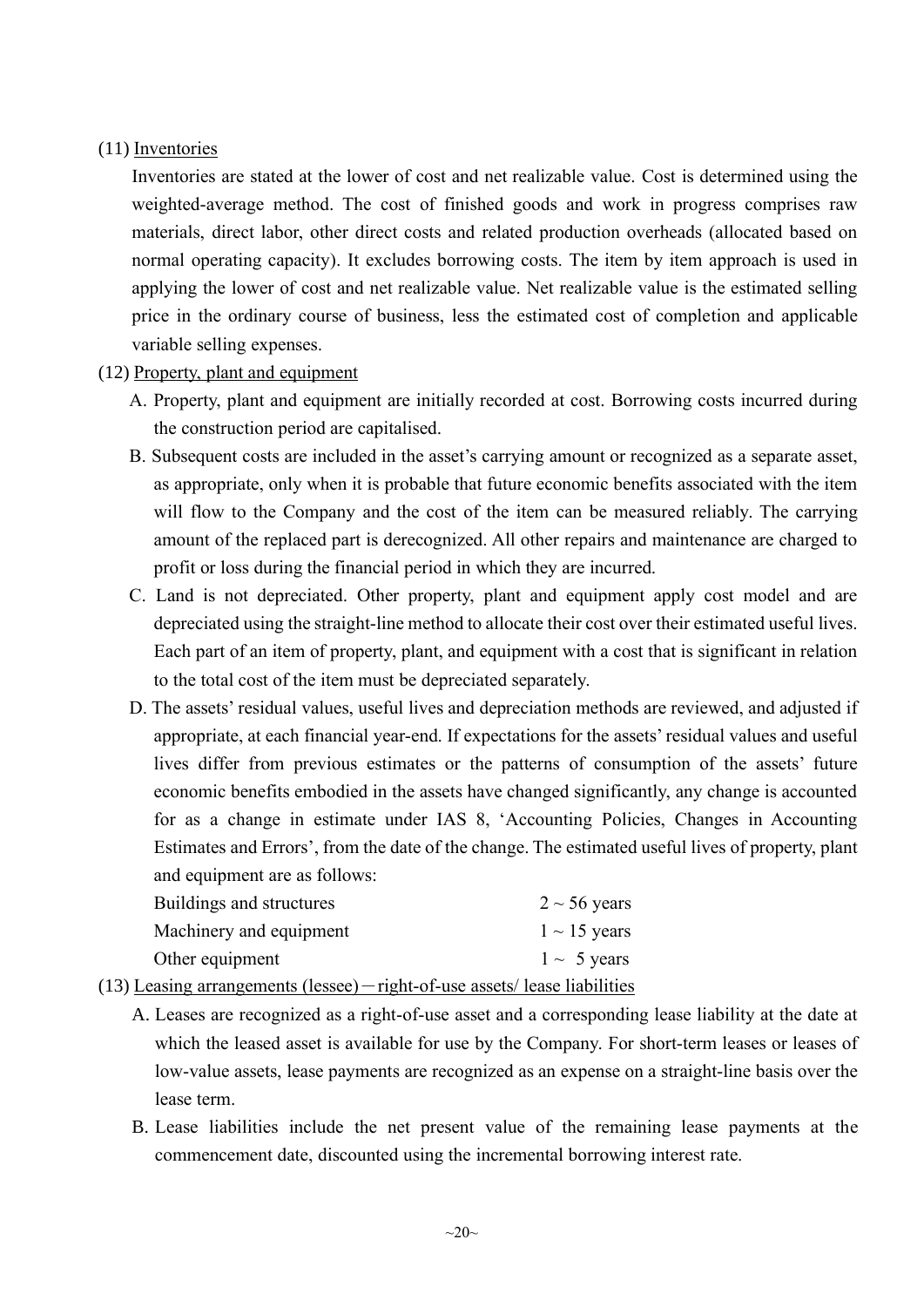Lease payments are comprised of the following:

- (a) Fixed payments, less any lease incentives receivable; and
- (b) Amounts expected to be payable by the lessee under residual value guarantees.

The Company subsequently measures the lease liability at amortised cost using the interest method and recognizes interest expense over the lease term. The lease liability is remeasured and the amount of remeasurement is recognized as an adjustment to the right-of-use asset when there are changes in the lease term or lease payments and such changes do not arise from contract modifications.

- C. At the commencement date, the right-of-use asset is stated at cost comprising the following:
	- (a) The amount of the initial measurement of lease liability; and
	- (b) Any lease payments made at or before the commencement date.

The right-of-use asset is measured subsequently using the cost model and is depreciated from the commencement date to the earlier of the end of the asset's useful life or the end of the lease term. When the lease liability is remeasured, the amount of remeasurement is recognized as an adjustment to the right-of-use asset.

- D. For lease modifications that decrease the scope of the lease, the lessee shall decrease the carrying amount of the right-of-use asset to reflect the partial or full termination of the lease, and recognize the difference between remeasured lease liability in profit or loss.
- (14) Impairment of non-financial assets

The Company assesses at each balance sheet date the recoverable amounts of those assets where there is an indication that they are impaired. An impairment loss is recognized for the amount by which the asset's carrying amount exceeds its recoverable amount. The recoverable amount is the higher of an asset's fair value less costs to sell or value in use. When the circumstances or reasons for recognizing impairment loss for an asset in prior years no longer exist or diminish, the impairment loss is reversed. The increased carrying amount due to reversal should not be more than what the depreciated or amortized historical cost would have been if the impairment had not been recognized.

#### (15) Borrowings

Borrowings comprise long-term and short-term bank borrowings. Borrowings are recognized initially at fair value, net of transaction costs incurred. Borrowings are subsequently stated at amortised cost; any difference between the proceeds (net of transaction costs) and the redemption value is recognized in profit or loss over the period of the borrowings using the effective interest method.

#### (16) Notes and accounts payable

- A. Accounts payable are liabilities for purchases of raw materials, goods or services and notes payable are those resulting from operating and non-operating activities.
- B. The short-term notes and accounts payable without bearing interest are subsequently measured at initial invoice amount as the effect of discounting is immaterial.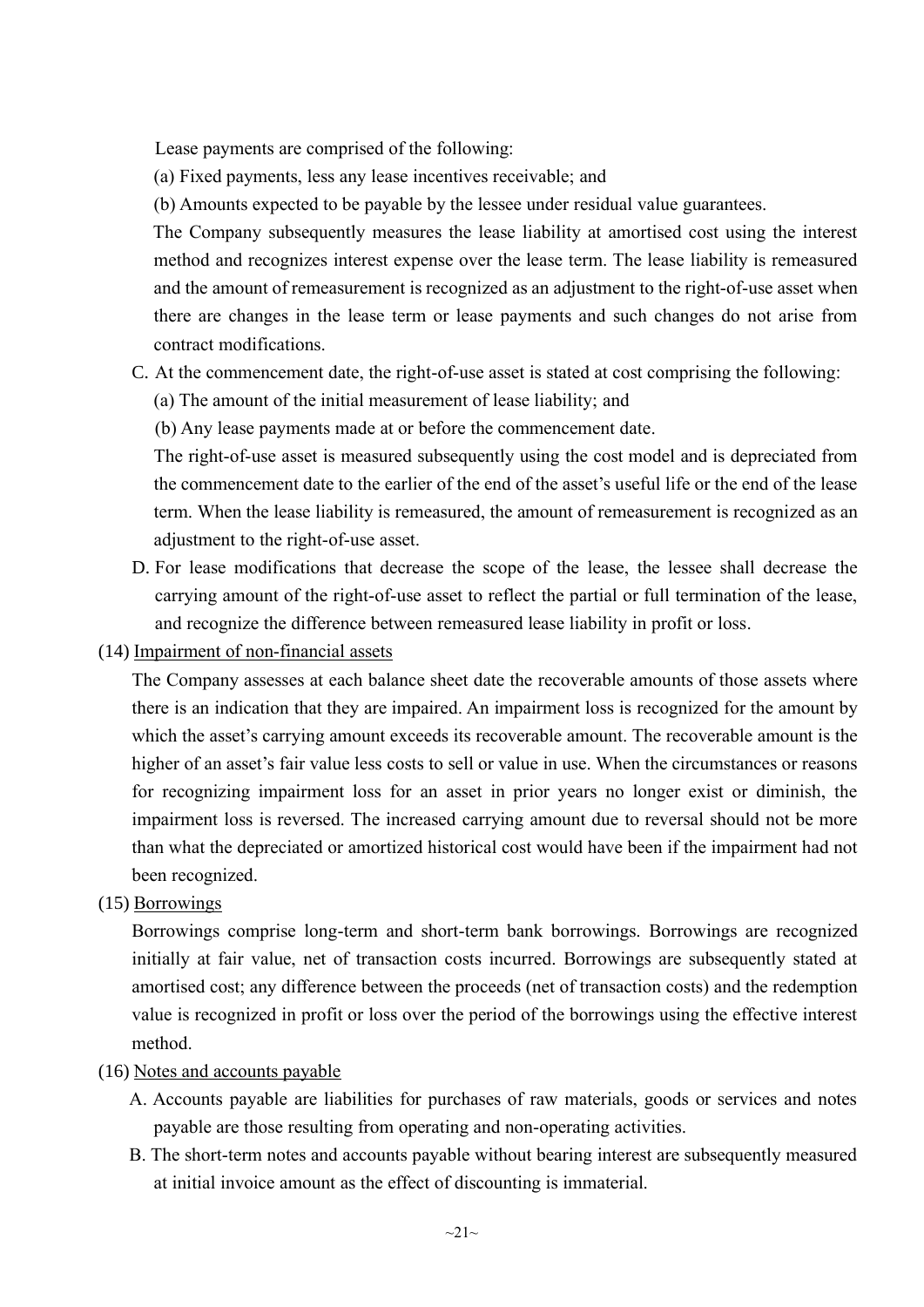#### (17) Derecognition of financial liabilities

A financial liability is derecognized when the obligation specified in the contract is either discharged or cancelled or expires.

- (18) Employee benefits
	- A. Short-term employee benefits

Short-term employee benefits are measured at the undiscounted amount of the benefits expected to be paid in respect of service rendered by employees in a period and should be recognized as expense in that period when the employees render service.

#### B. Pensions

(a) Defined contribution plans

For defined contribution plans, the contributions are recognized as pension expense when they are due on an accrual basis. Prepaid contributions are recognized as an asset to the extent of a cash refund or a reduction in the future payments.

- (b) Defined benefit plans
	- i. Net obligation under a defined benefit plan is defined as the present value of an amount of pension benefits that employees will receive on retirement for their services with the Company in current period or prior periods. The liability recognized in the balance sheet in respect of defined benefit pension plans is the present value of the defined benefit obligation at the balance sheet date less the fair value of plan assets. The net defined benefit obligation is calculated annually by independent actuaries using the projected unit credit method. The rate used to discount is determined by using interest rates of highquality corporate bonds that are denominated in the currency in which the benefits will be paid, and that have terms to maturity approximating to the terms of the related pension liability; when there is no deep market in high-quality corporate bonds, the Company uses interest rates of government bonds (at the balance sheet date) instead.
	- ii. Remeasurements arising on defined benefit plans are recognized in other comprehensive income in the period in which they arise and are recorded as retained earnings.
- C. Employees' compensation and directors' and supervisors' remuneration

Employees' compensation and directors' and supervisors' remuneration are recognized as expense and liability, provided that such recognition is required under legal or constructive obligation and those amounts can be reliably estimated. Any difference between the resolved amounts and the subsequently actual distributed amounts is accounted for as changes in estimates.

#### (19) Income tax

A. The tax expense for the period comprises current and deferred tax. Tax is recognized in profit or loss, except to the extent that it relates to items recognized in other comprehensive income or items recognized directly in equity, in which cases the tax is recognized in other comprehensive income or equity.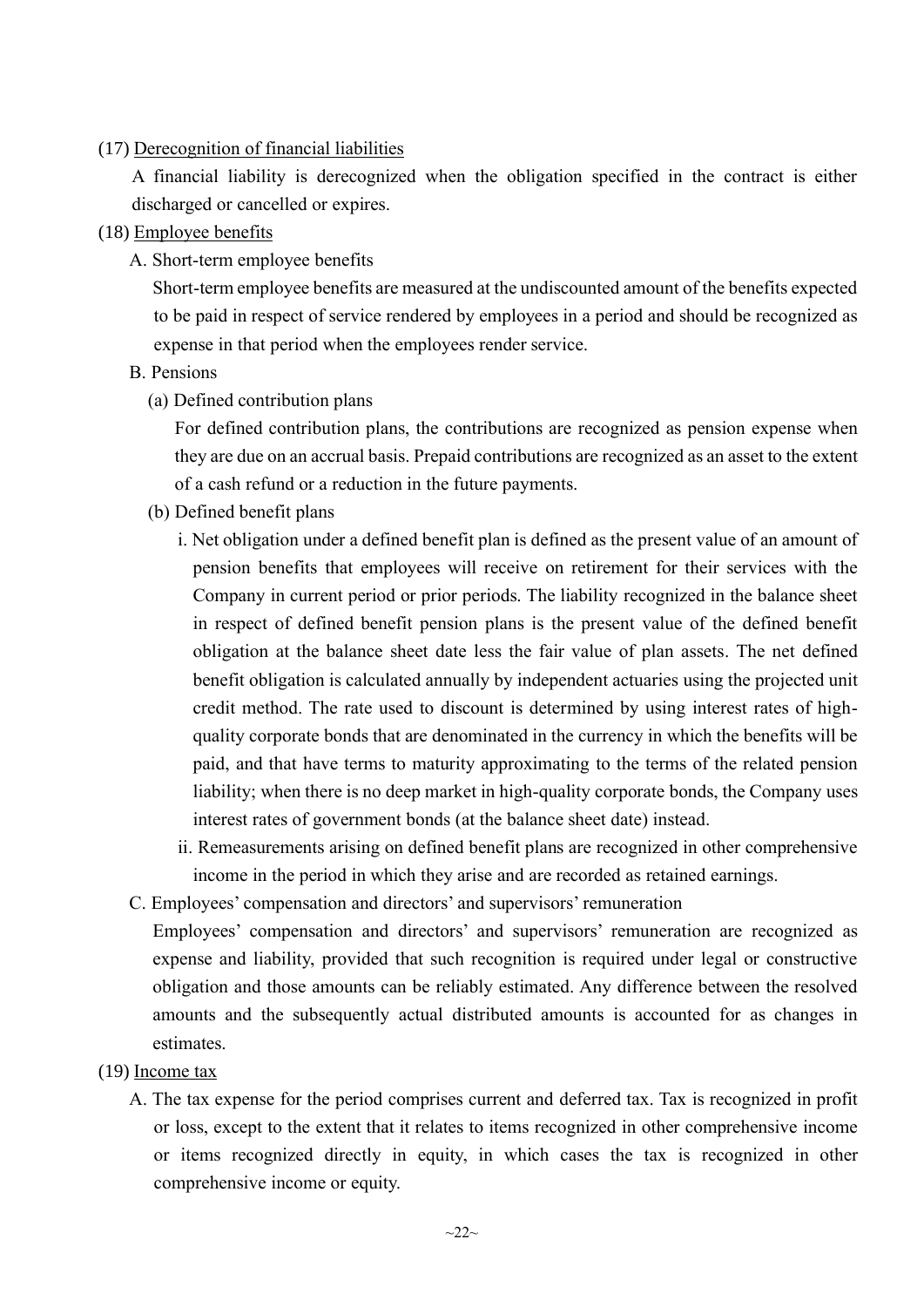- B. The current income tax expense is calculated on the basis of the tax laws enacted or substantively enacted at the balance sheet date in the countries where the Company and its subsidiaries operate and generate taxable income. Management periodically evaluates positions taken in tax returns with respect to situations in accordance with applicable tax regulations. It establishes provisions where appropriate based on the amounts expected to be paid to the tax authorities. An additional tax is levied on the unappropriated retained earnings and is recorded as income tax expense in the year the stockholders resolve to retain the earnings.
- C. Deferred tax is recognized, using the balance sheet liability method, on temporary differences arising between the tax bases of assets and liabilities and their carrying amounts in the consolidated balance sheet. However, the deferred tax is not accounted for if it arises from initial recognition of goodwill or of an asset or liability in a transaction other than a business combination that at the time of the transaction affects neither accounting nor taxable profit or loss. Deferred tax is provided on temporary differences arising on investments in subsidiaries, except where the timing of the reversal of the temporary difference is controlled by the Company and it is probable that the temporary difference will not reverse in the foreseeable future. Deferred tax is determined using tax rates (and laws) that have been enacted or substantially enacted by the balance sheet date and are expected to apply when the related deferred tax asset is realised or the deferred tax liability is settled.
- D. Deferred tax assets are recognized only to the extent that it is probable that future taxable profit will be available against which the temporary differences can be utilised. At each balance sheet date, unrecognized and recognized deferred tax assets are reassessed.
- E. Current income tax assets and liabilities are offset and the net amount reported in the balance sheet when there is a legally enforceable right to offset the recognized amounts and there is an intention to settle on a net basis or realise the asset and settle the liability simultaneously. Deferred tax assets and liabilities are offset on the balance sheet when the entity has the legally enforceable right to offset current tax assets against current tax liabilities and they are levied by the same taxation authority on either the same entity or different entities that intend to settle on a net basis or realise the asset and settle the liability simultaneously.
- F. A deferred tax asset shall be recognized for the carryforward of unused tax credits resulting from regulation of Income tax to the extent that it is possible that future taxable profit will be available against which the unused tax credits can be utilised.
- (20) Share capital

Ordinary shares are classified as equity. Incremental costs directly attributable to the issue of new shares or stock options are shown in equity as a deduction, net of tax, from the proceeds.

(21) Dividends

Dividends are recorded in the Company's financial statements in the period in which they are resolved by the Company's shareholders. Cash dividends are recorded as liabilities; stock dividends are recorded as stock dividends to be distributed and are reclassified to ordinary shares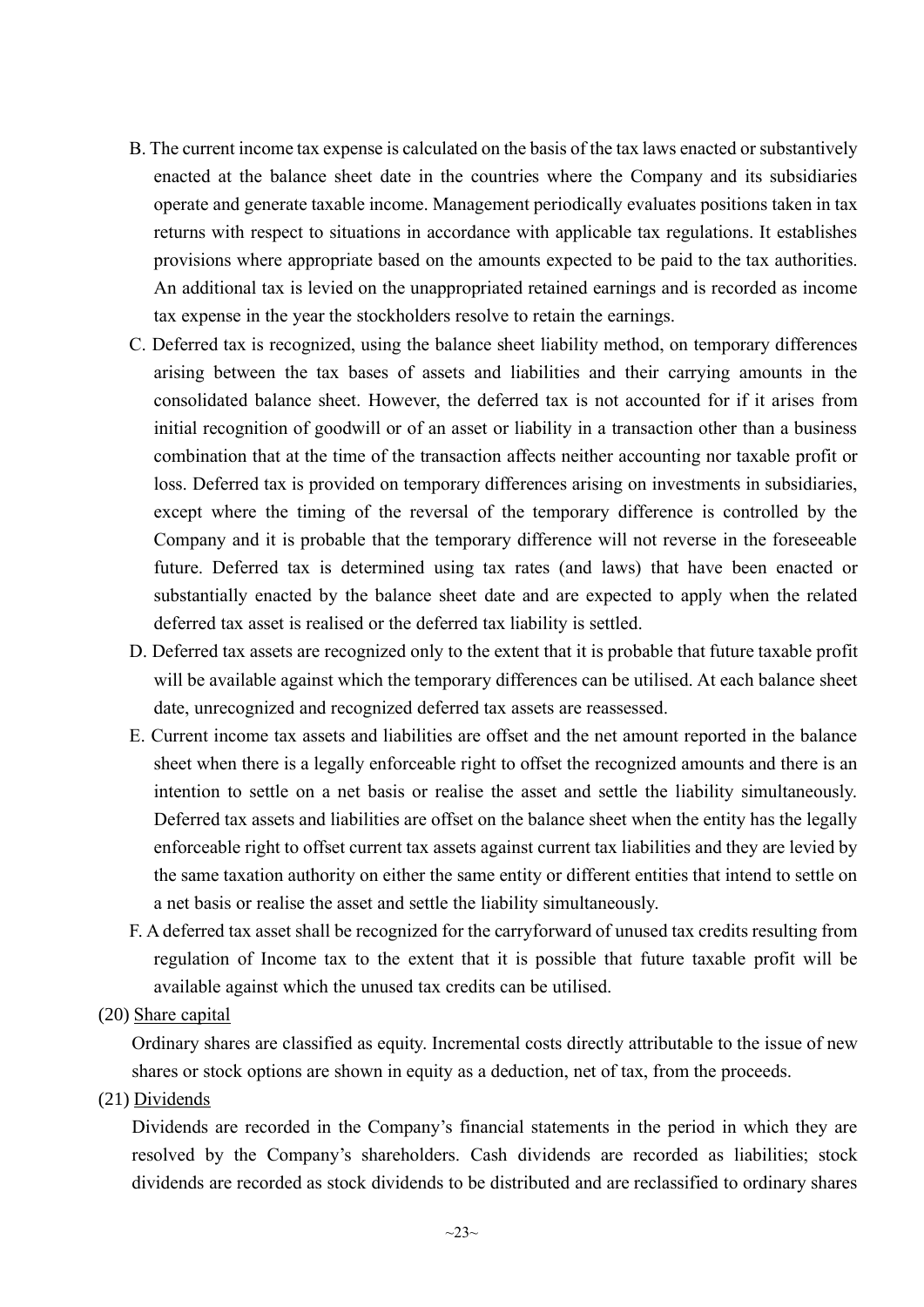on the effective date of new shares issuance.

#### (22) Revenue recognition

#### Sales of goods

- A. The Company manufactures and sells a range of high-end fiberglass fabrics. Sales are recognized when control of the products has transferred, being when the products are delivered to the customer, the customer has full discretion over the channel and price to sell the products, and there is no unfulfilled obligation that could affect the customer's acceptance of the products. Delivery occurs when the products have been shipped to the specific location, the risks of obsolescence and loss have been transferred to the customer, and either the customer has accepted the products in accordance with the sales contract, or the Company has objective evidence that all criteria for acceptance have been satisfied.
- B. Revenue from these sales is recognised based on the price specified in the contract, net of the estimated sales discounts and allowances. The sales usually are made with a credit term between 30~120 days, which is the same with the market practice, so the contract does not include a significant financing component.
- C. A receivable is recognised when the goods are delivered as this is the point in time that the consideration is unconditional because only the passage of time is required before the payment is due.

# 5. CRITICAL ACCOUNTING JUDGEMENTS, ESTIMATES AND KEY SOURCES OF ASSUMPTION UNCERTAINTY

The preparation of these financial statements requires management to make critical judgements in applying the Company's accounting policies and make critical assumptions and estimates concerning future events. Assumptions and estimates may differ from the actual results and are continually evaluated and adjusted based on historical experience and other factors. Such assumptions and estimates have a significant risk of causing a material adjustment to the carrying amounts of assets and liabilities within the next financial year; and the related information is addressed below:

- (1) Critical judgements in applying the Company's accounting policies None.
- (2) Critical accounting estimates and assumptions

### Valuation of inventories

As inventories are stated at the lower of cost and net realisable value, the Company must determine the net realisable value of inventories on balance sheet date using judgements and estimates. Due to the rapid technology innovation, the Company evaluates the amounts of normal inventory consumption, obsolete inventories or inventories without market selling value on balance sheet date, and writes down the cost of inventories to the net realisable value. The valuation of inventories is principally based on the value of the historical experience for handling obsolete inventories. Therefore, there might be material changes to the valuation.

As of December 31, 2021, the carrying amount of inventories was \$337,869.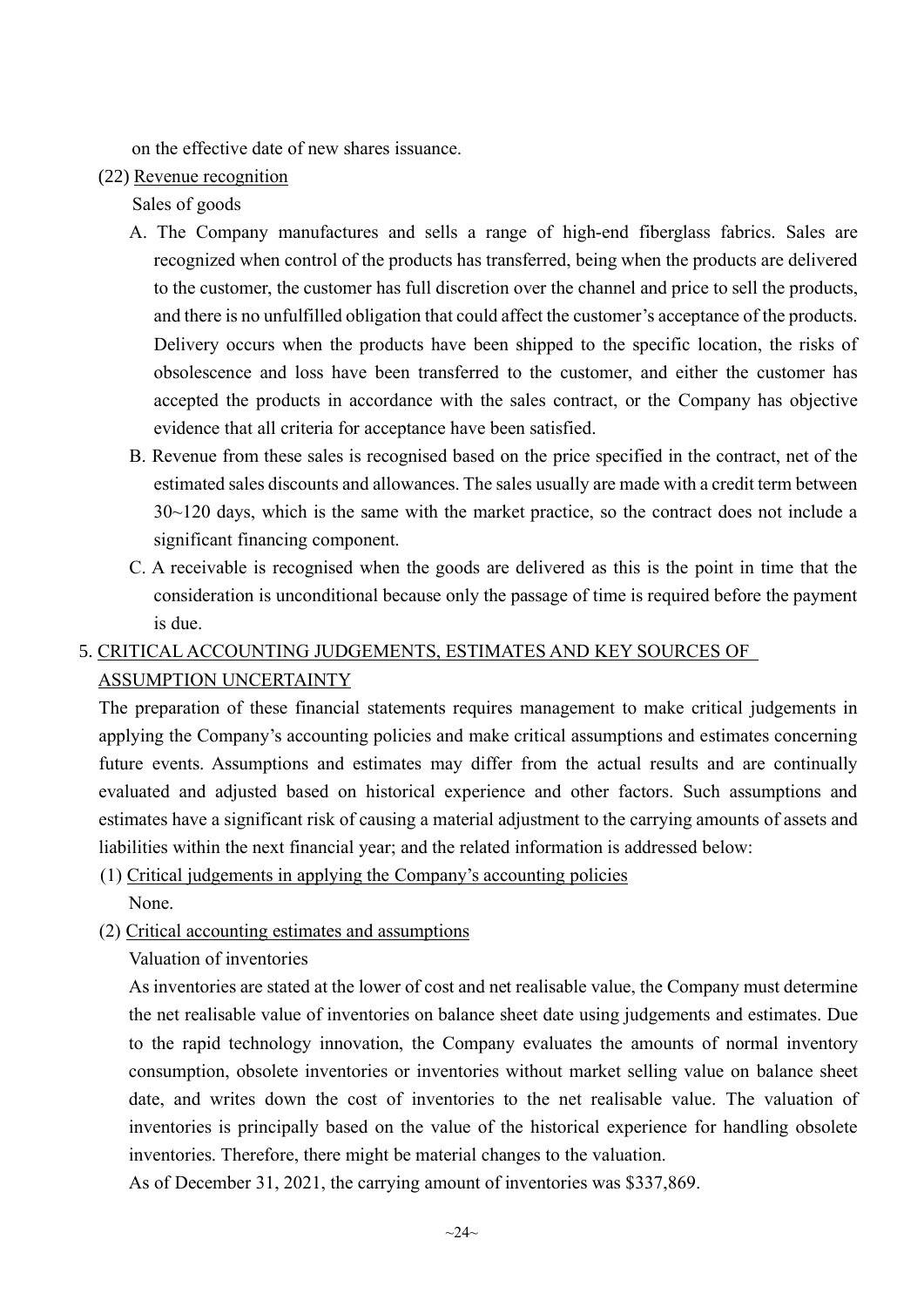#### 6. DETAILS OF SIGNIFICANT ACCOUNTS

| (1) Cash and cash equivalents |  |  |  |
|-------------------------------|--|--|--|
|                               |  |  |  |

|                                       | December 31, 2021 | December 31, 2020 |         |  |
|---------------------------------------|-------------------|-------------------|---------|--|
| Cash on hand and revolving funds      | 54                |                   | 54      |  |
| Checking accounts and demand deposits | 61,379            |                   | 100,369 |  |
|                                       | 61,433            |                   | 100,423 |  |

A. The Company transacts with a variety of financial institutions all with high credit quality to disperse credit risk, so it expects that the probability of counterparty default is remote.

B. The Company has no cash and cash equivalents pledged to others.

(2) Financial assets at fair value through profit or loss

|                                                                                                                                   | December 31, 2021 | December 31, 2020 |
|-----------------------------------------------------------------------------------------------------------------------------------|-------------------|-------------------|
| Current items:                                                                                                                    |                   |                   |
| Financial assets mandatorily measured at fair value                                                                               |                   |                   |
| through profit or loss valuation adjustment                                                                                       | 1,246             | 84                |
| A. Amounts recognized in profit or loss in relation to financial assets at fair value through profit or<br>loss are listed below: |                   |                   |
|                                                                                                                                   | 2021              | 2020              |
| Financial assets mandatorily measured at fair<br>value through profit or loss                                                     |                   |                   |
| Derivatives                                                                                                                       | 1.162             | 4.742             |

B. The Company entered into contracts relating to derivative financial assets which were not accounted for under hedge accounting. The information is listed below:

|                                       | December 31, 2021                 |                          |
|---------------------------------------|-----------------------------------|--------------------------|
| Derivative financial                  | Contract amount                   |                          |
| instruments                           | (notional principal in thousands) | Contract period          |
| Current item:                         |                                   |                          |
| Forward foreign exchange<br>contracts | <b>USD</b> 7,242                  | $2021.10 - 2022.04$      |
|                                       | December 31, 2020                 |                          |
| Derivative financial                  | Contract amount                   |                          |
| instruments                           | (notional principal in thousands) | Contract period          |
| Current item:                         |                                   |                          |
| Forward foreign exchange              |                                   |                          |
|                                       | <b>USD 2,390</b>                  | $2020.12 \times 2021.01$ |

- C. Information relating to credit risk of financial assets at fair value through profit or loss is provided in Note 12(2).
- D. The Company entered into forward foreign exchange contracts to buy to hedge exchange rate risk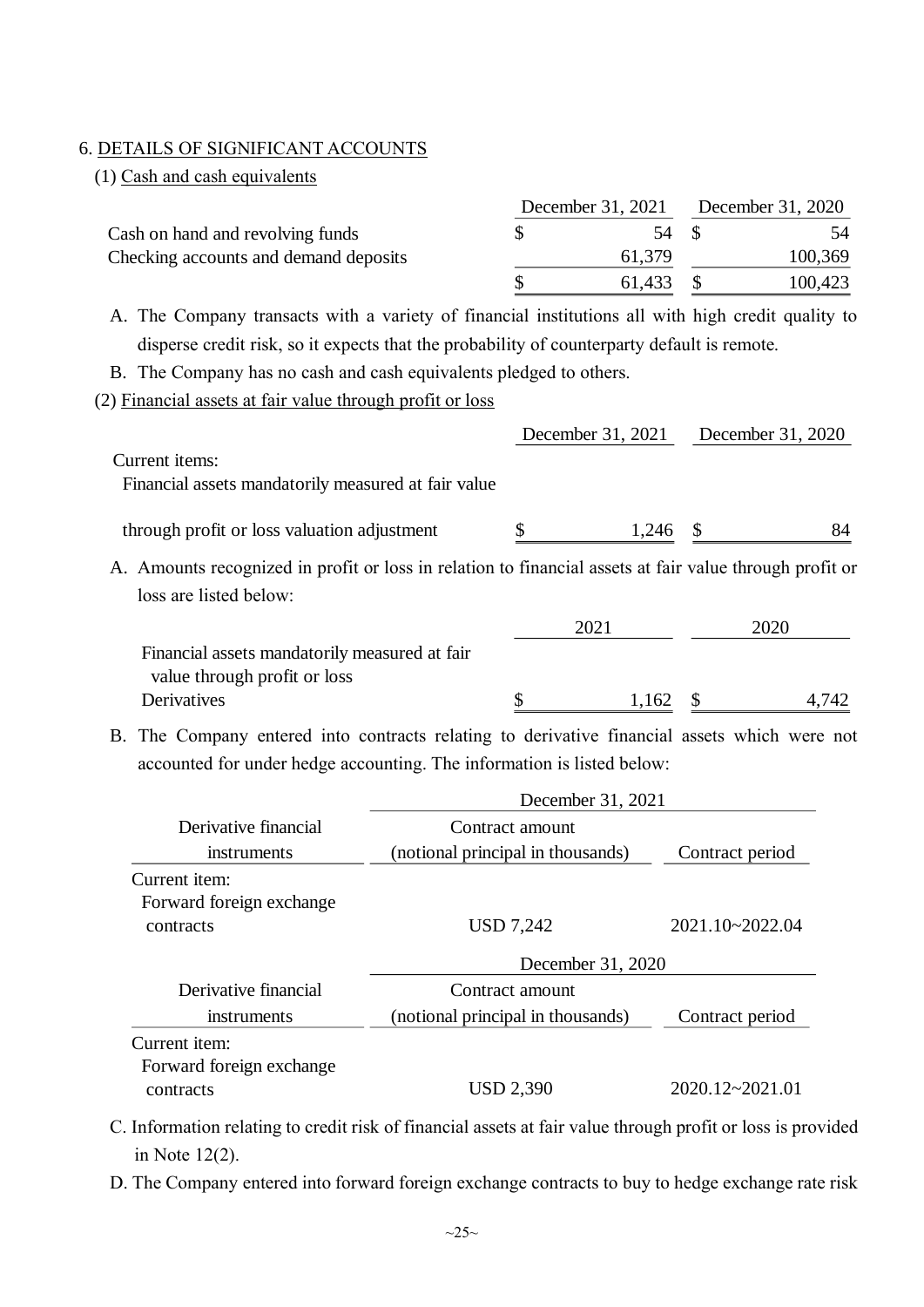of operating activities proceeds. However, these forward foreign exchange contracts are not accounted for under hedge accounting.

(3) Financial assets at fair value through other comprehensive income

| Items                | December 31, 2021 |                          | December 31, 2020 |
|----------------------|-------------------|--------------------------|-------------------|
| Current items:       |                   |                          |                   |
| Equity instruments   |                   |                          |                   |
| Listed stocks        |                   | $\sim$                   | 94,868            |
| Valuation adjustment |                   | $\overline{\phantom{a}}$ | 44,205)           |
|                      |                   | -                        | 50,663            |

A. As at December 31, 2020, the Company has elected to classify listed stocks investments that are considered to be strategic investments as financial assets at fair value through other comprehensive income. The fair value of such investments amounted to \$50,663.

- B. Aiming to satisfy the capital management strategy, the Company sold \$56,790 and \$32,111 of listed stocks at fair value and the loss on disposal of investment was \$38,078 and \$1,504 during 2021 and 2020, respectively.
- C. Amounts recognized in profit or loss and other comprehensive income in relation to the financial assets at fair value through other comprehensive income are listed below:

|                                                |        | 2021              | 2020 |                   |  |
|------------------------------------------------|--------|-------------------|------|-------------------|--|
| Equity instruments at fair value through other |        |                   |      |                   |  |
| comprehensive income                           |        |                   |      |                   |  |
| Fair value change recognised in other          |        |                   |      |                   |  |
| comprehensive income                           |        | 6,127             |      | 6,651             |  |
| Cumulative losses reclassified to              |        |                   |      |                   |  |
| retained earnings due to derecognition         | $($ \$ | $38,078$ (\$)     |      | 1,504)            |  |
| Dividend income recognised in profit or loss   |        |                   |      |                   |  |
| Held at end of year                            | \$     |                   |      | 2,769             |  |
| Derecognised during the year                   |        | 3,415             |      | 1,777             |  |
|                                                | \$     | 3,415             | \$   | 4,546             |  |
| (4) Accounts receivable                        |        |                   |      |                   |  |
|                                                |        | December 31, 2021 |      | December 31, 2020 |  |
| Accounts receivable                            | \$     | 299,703           | \$   | 328,938           |  |
| Less: Allowance for uncollectible accounts     |        | 90)               |      | 101)              |  |
|                                                |        | 299,613           |      | 328,837           |  |
| Accounts receivable - related parties          |        | 93,675            |      | 100,133           |  |
| Less: Allowance for uncollectible accounts     |        | 28)               |      | 30)               |  |
|                                                |        | 93,647            |      | 100,103           |  |
|                                                | \$     | 393,260           | \$   | 428,940           |  |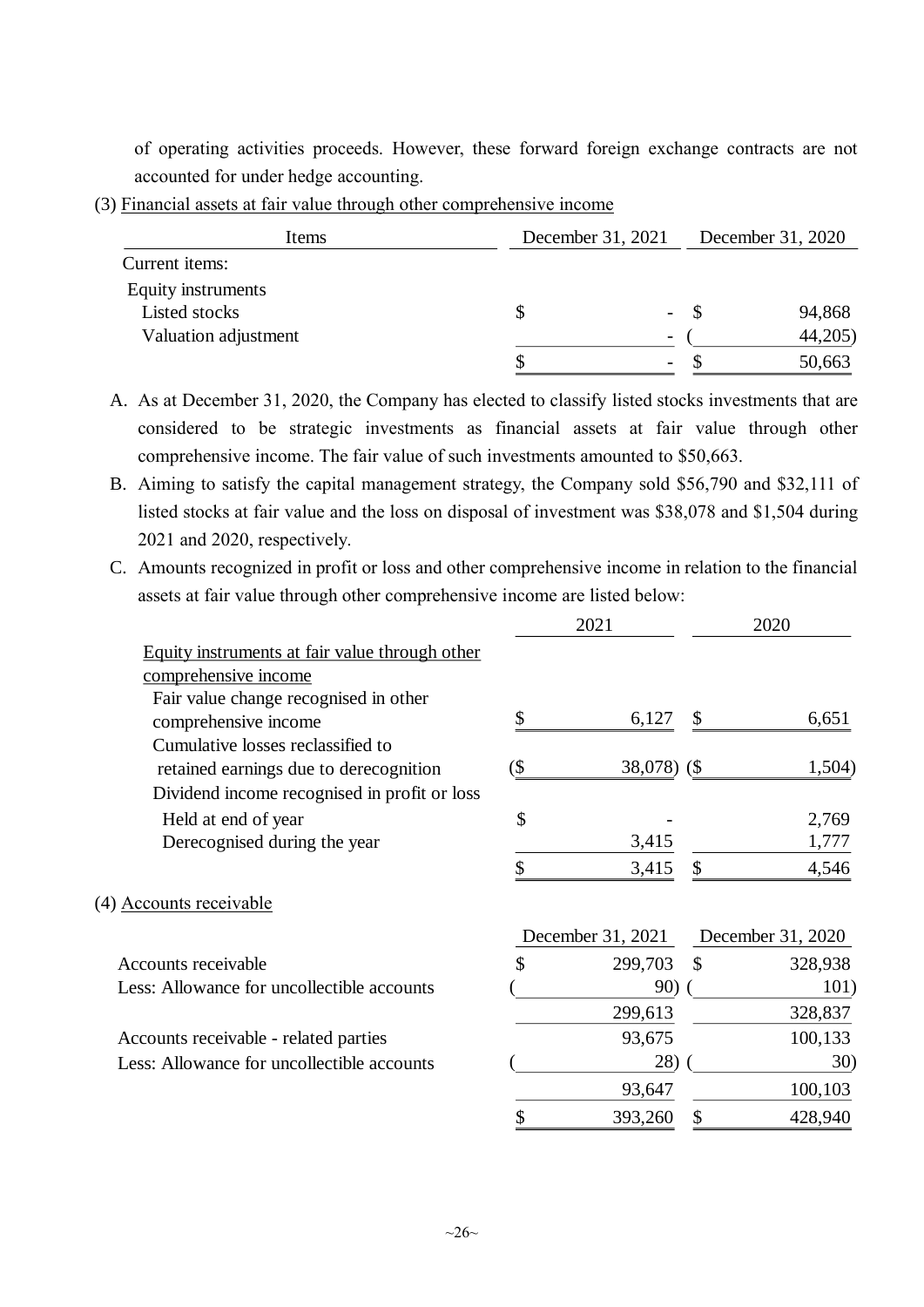A. The ageing analysis of accounts receivable that were past due but not impaired is as follows:

|                | December 31, 2021 |  |         |
|----------------|-------------------|--|---------|
| Up to 30 days  | 104,024           |  | 148,464 |
| 31 to 90 days  | 196,910           |  | 198,383 |
| 91 to 180 days | 92,444            |  | 82,224  |
|                | 393,378           |  | 429,071 |

The above ageing analysis was based on invoice date.

- B. The Company does not hold any collateral for its accounts receivable as security.
- C. As of December 31, 2021 and 2020, and January 1, 2020, without taking into account any collateral held or other credit enhancements, the maximum exposure to credit risk in respect of the amount that best represents the Company's accounts receivable was \$393,260, \$428,940 and \$480,794, respectively.
- D. Information relating to credit risk of accounts receivable and notes receivable is provided in Note 12(2).

(5) Inventories

|                  | December 31, 2021 |                |                           |  |            |  |  |  |  |
|------------------|-------------------|----------------|---------------------------|--|------------|--|--|--|--|
|                  |                   |                |                           |  |            |  |  |  |  |
|                  | Cost              | valuation loss |                           |  | Book value |  |  |  |  |
| Raw materials    | \$<br>80,954      | $\mathcal{S}$  | $(692)$ \$                |  | 80,262     |  |  |  |  |
| <b>Supplies</b>  | 2,282             |                |                           |  | 2,282      |  |  |  |  |
| Work in progress | 68,275            |                | 206)                      |  | 68,069     |  |  |  |  |
| Finished goods   | 199,808           |                | 12,552)                   |  | 187,256    |  |  |  |  |
|                  | 351,319           | (              | 13,450)                   |  | 337,869    |  |  |  |  |
|                  |                   | $\mathbf{r}$   | 21.2020<br>$\blacksquare$ |  |            |  |  |  |  |

|                  | December 31, 2020 |               |                |                 |  |            |  |  |  |  |  |
|------------------|-------------------|---------------|----------------|-----------------|--|------------|--|--|--|--|--|
|                  |                   | Allowance for |                |                 |  |            |  |  |  |  |  |
|                  |                   | Cost          | valuation loss |                 |  | Book value |  |  |  |  |  |
| Raw materials    | \$                | 68,344 (\$    |                | 421) $\sqrt{s}$ |  | 67,923     |  |  |  |  |  |
| <b>Supplies</b>  |                   | 1,642         |                |                 |  | 1,642      |  |  |  |  |  |
| Work in progress |                   | 59,409        |                | 24)             |  | 59,385     |  |  |  |  |  |
| Finished goods   |                   | 173,778       |                | 12,220)         |  | 161,558    |  |  |  |  |  |
|                  | \$                | 303,173       | (              | 12,665)         |  | 290,508    |  |  |  |  |  |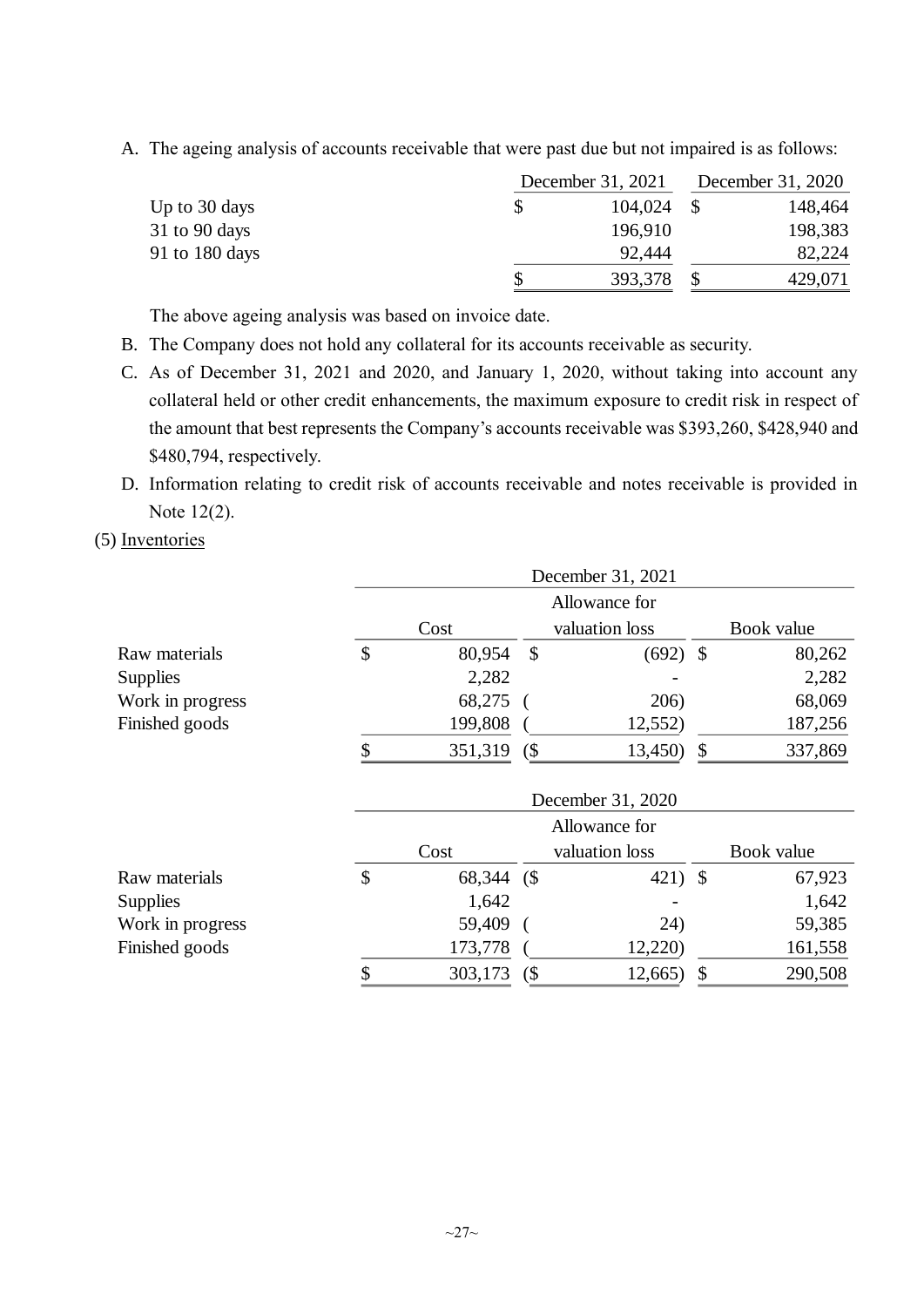The cost of inventories recognized as expense for the year:

|                                 |          |                | Year ended December Year ended December |           |  |
|---------------------------------|----------|----------------|-----------------------------------------|-----------|--|
|                                 | 31, 2021 | 31, 2020       |                                         |           |  |
| Cost of goods sold              |          | $1,223,573$ \$ |                                         | 1,263,497 |  |
| Loss on decline in market value |          | 785            |                                         | 5,981     |  |
| Revenue from sales of scrapes   |          | 1,743)         |                                         | 1,531)    |  |
|                                 |          | 1,222,615      |                                         | 1,267,947 |  |

# (6) Property, plant and equipment

|                                                      |                                |        |                  |               |                  | 2021          |              |               |                          |               |            |  |
|------------------------------------------------------|--------------------------------|--------|------------------|---------------|------------------|---------------|--------------|---------------|--------------------------|---------------|------------|--|
|                                                      |                                |        | <b>Buildings</b> |               |                  |               |              |               | Construction in          |               |            |  |
|                                                      |                                |        | and              |               |                  |               |              |               | progress and equipment   |               |            |  |
|                                                      | Land                           |        | structures       |               | Machinery        |               | Others       |               | to be inspected          |               | Total      |  |
| At January 1                                         |                                |        |                  |               |                  |               |              |               |                          |               |            |  |
| Cost                                                 | \$<br>363,594                  | \$     | 544,547          | \$            | 1,953,106        | S             | 257,914      | \$            | 66,505                   | S             | 3,185,666  |  |
| Accumulated depreciation                             |                                |        | 323,619)         |               | 1,601,915        |               | 212,005)     |               |                          |               | 2,137,539) |  |
|                                                      | \$<br>363,594                  | \$     | 220,928          | $\mathbb{S}$  | 351,191          | \$            | 45,909       | \$            | 66,505                   | <sup>\$</sup> | 1,048,127  |  |
| Cost:                                                |                                |        |                  |               |                  |               |              |               |                          |               |            |  |
| Opening net book amount<br>as at January 1           | \$<br>363,594                  | \$     | 544,547          | <sup>\$</sup> | 1,953,106        | -S            | 257,914      | - \$          | 66,505                   | - \$          | 3,185,666  |  |
| <b>Additions</b>                                     |                                |        | 4.020            |               | 82,135           |               | 10,474       |               | 196,381                  |               | 293,010    |  |
| Disposals                                            | $\overline{\phantom{0}}$       |        | $515)$ (         |               | $62,728$ (       |               | 221)         |               | $\overline{\phantom{0}}$ |               | 63,464)    |  |
| Transfer                                             |                                |        | 1,575            |               | 42,901           |               | 338          |               | 44,814)                  |               |            |  |
| Closing net book amount<br>as at December 31         | \$<br>363,594                  | \$     | 549,627          | \$            | 2,015,414        | <sup>\$</sup> | 268,505      | S             | 218,072                  | S             | 3,415,212  |  |
| Accumulated depreciation:<br>Opening net book amount |                                |        |                  |               |                  |               |              |               |                          |               |            |  |
| as at January 1                                      | \$<br>$\overline{\phantom{a}}$ | (S     | 323,619) (\$     |               | $1,601,915$ (\$) |               | $212,005$ \$ |               |                          | - (\$         | 2,137,539) |  |
| Depreciation charge                                  | $\overline{\phantom{0}}$       |        | $22,497$ ) (     |               | $72,430$ (       |               | 10,261)      |               |                          |               | 105,188)   |  |
| Disposals                                            |                                |        | 515              |               | 62,725           |               | 221          |               |                          |               | 63,461     |  |
| Closing net book amount<br>as at December 31         | \$                             | $($ \$ | 345,601) (\$     |               | $1,611,620$ (\$  |               | 222,045)     | S             |                          | $($ \$        | 2,179,266) |  |
| At December 31                                       |                                |        |                  |               |                  |               |              |               |                          |               |            |  |
| Cost                                                 | \$<br>363,594                  | \$     | 549,627          | \$            | 2,015,414        | S             | 268,505      | <sup>\$</sup> | 218,072                  | S             | 3,415,212  |  |
| Accumulated depreciation                             |                                |        | 345,601)         |               | 1,611,620)       |               | 222,045)     |               |                          |               | 2,179,266) |  |
|                                                      | \$<br>363,594                  | \$     | 204.026          | \$            | 403,794          | <sup>\$</sup> | 46.460       | \$            | 218,072                  | \$            | 1,235,946  |  |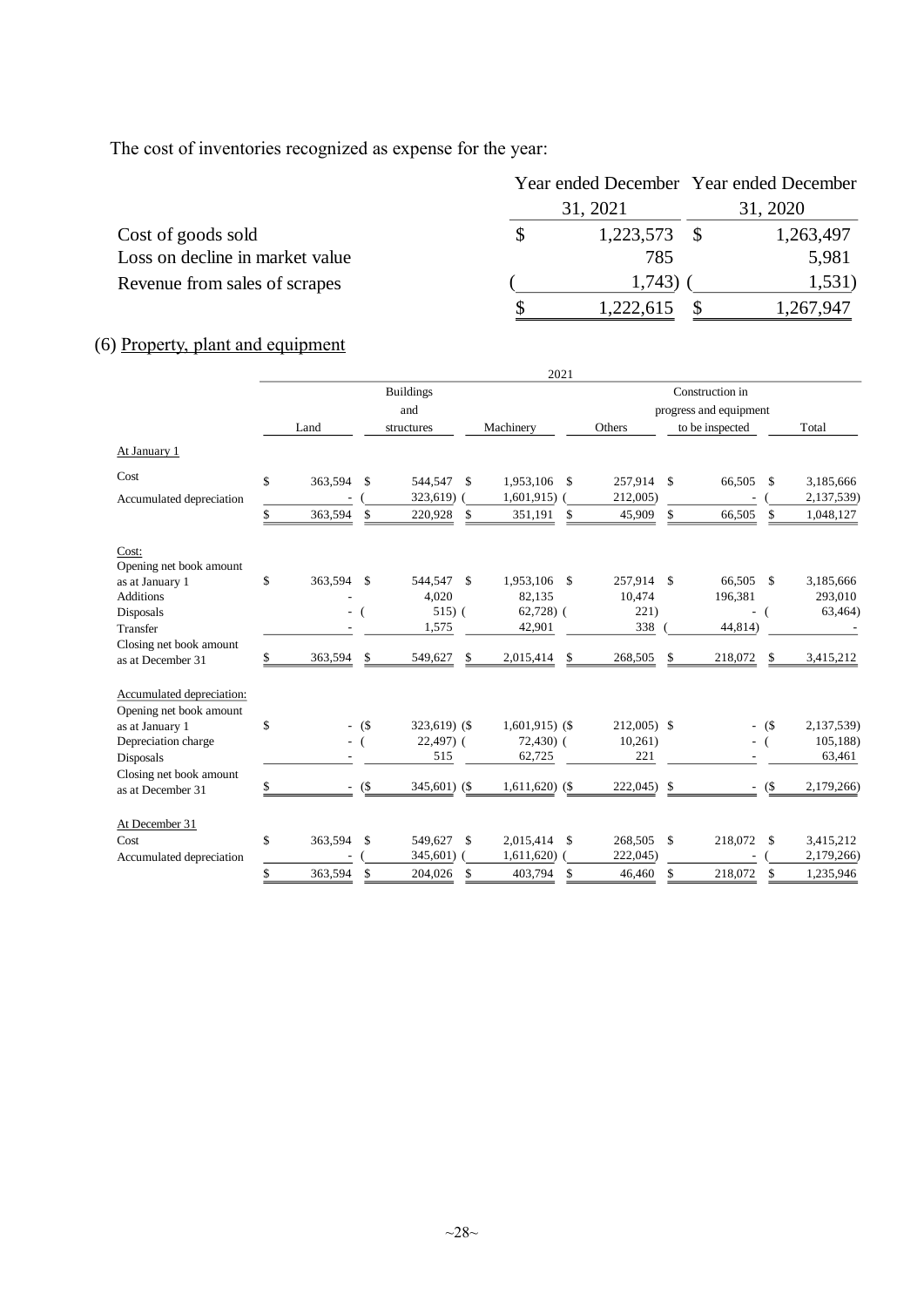|                                              |    |                          |                  |    |              | 2020 |           |               |                        |               |            |
|----------------------------------------------|----|--------------------------|------------------|----|--------------|------|-----------|---------------|------------------------|---------------|------------|
|                                              |    |                          | <b>Buildings</b> |    |              |      |           |               | Construction in        |               |            |
|                                              |    |                          | and              |    |              |      |           |               | progress and equipment |               |            |
|                                              |    | Land                     | structures       |    | Machinery    |      | Others    |               | to be inspected        |               | Total      |
| At January 1                                 |    |                          |                  |    |              |      |           |               |                        |               |            |
| Cost                                         | \$ | 363,594                  | \$<br>535,113    | \$ | 1,918,835    | \$   | 259,083   | <sup>\$</sup> | 53,952                 | -S            | 3,130,577  |
| Accumulated depreciation                     |    |                          | 305,709)         |    | 1,653,505)   |      | 207,827)  |               |                        |               | 2,167,041) |
|                                              | S. | 363,594                  | \$<br>229,404    | \$ | 265,330      | \$   | 51,256    | S             | 53,952                 | \$.           | 963,536    |
| Opening net book amount                      |    |                          |                  |    |              |      |           |               |                        |               |            |
| as at January 1                              | \$ | 363,594                  | \$<br>229,404    | -S | 265,330      | -\$  | 51,256 \$ |               | 53,952 \$              |               | 963,536    |
| <b>Additions</b>                             |    |                          | 10,814           |    | 103,959      |      | 3.897     |               | 66,505                 |               | 185,175    |
| Disposals                                    |    |                          |                  |    | $154)$ (     |      | 15)       |               |                        |               | 169)       |
| Depreciation charge                          |    | $\overline{\phantom{a}}$ | $20,786$ (       |    | $69,660$ ) ( |      | 9,689)    |               |                        |               | 100, 135)  |
| Transfer                                     |    |                          | 1,496            |    | 51,716       |      | 460       |               | 53,952)                |               | 280)       |
| Closing net book amount<br>as at December 31 |    | 363,594                  | \$<br>220,928    | S  | 351,191      | \$   | 45,909    | S             | 66,505                 | S.            | 1,048,127  |
| At December 31                               |    |                          |                  |    |              |      |           |               |                        |               |            |
| Cost                                         | \$ | 363,594                  | \$<br>544,547    | \$ | 1,953,106    | \$   | 257,914   | <sup>\$</sup> | 66,505                 | <sup>\$</sup> | 3,185,666  |
| Accumulated depreciation                     |    |                          | 323,619)         |    | 1,601,915)   |      | 212,005)  |               |                        |               | 2,137,539) |
|                                              | \$ | 363,594                  | \$<br>220,928    | S  | 351,191      | \$   | 45,909    | S             | 66,505                 |               | 1,048,127  |

- A. For the years ended December 31, 2021 and 2020, the amount of borrowing costs capitalised as part of property, plant and equipment were \$3 and \$0, respectively.
- B. Information on the property, plant and equipment that were pledged to others as collateral is provided in Note 8.
- C. The Company acquired and owned a land, No. 0487-000 Ruiyuan Section, Yang-Mei District for the year ended December 31, 2017. The land is 2,782.35 square meters, which was for farming and grazing held by another person. The Company has acquired the landowners' mortgage registration to guarantee the rights of the uncompleted transfer of the land.
- $(7)$  Leasing arrangements  $-$  lessee
	- A. The Company leases various assets including buildings, other equipment, transportation equipment, multifunction printers. Rental contracts are typically made for periods of 1 to 3 years. Lease terms are negotiated on an individual basis and contain a wide range of different terms and conditions. The lease agreements do not impose covenants, but leased assets may not be used as security for borrowing purposes.
	- B. Short-term leases with a lease term of 12 months or less comprise parts of transportation equipment. Low-value assets comprise other equipment and multifunction printers.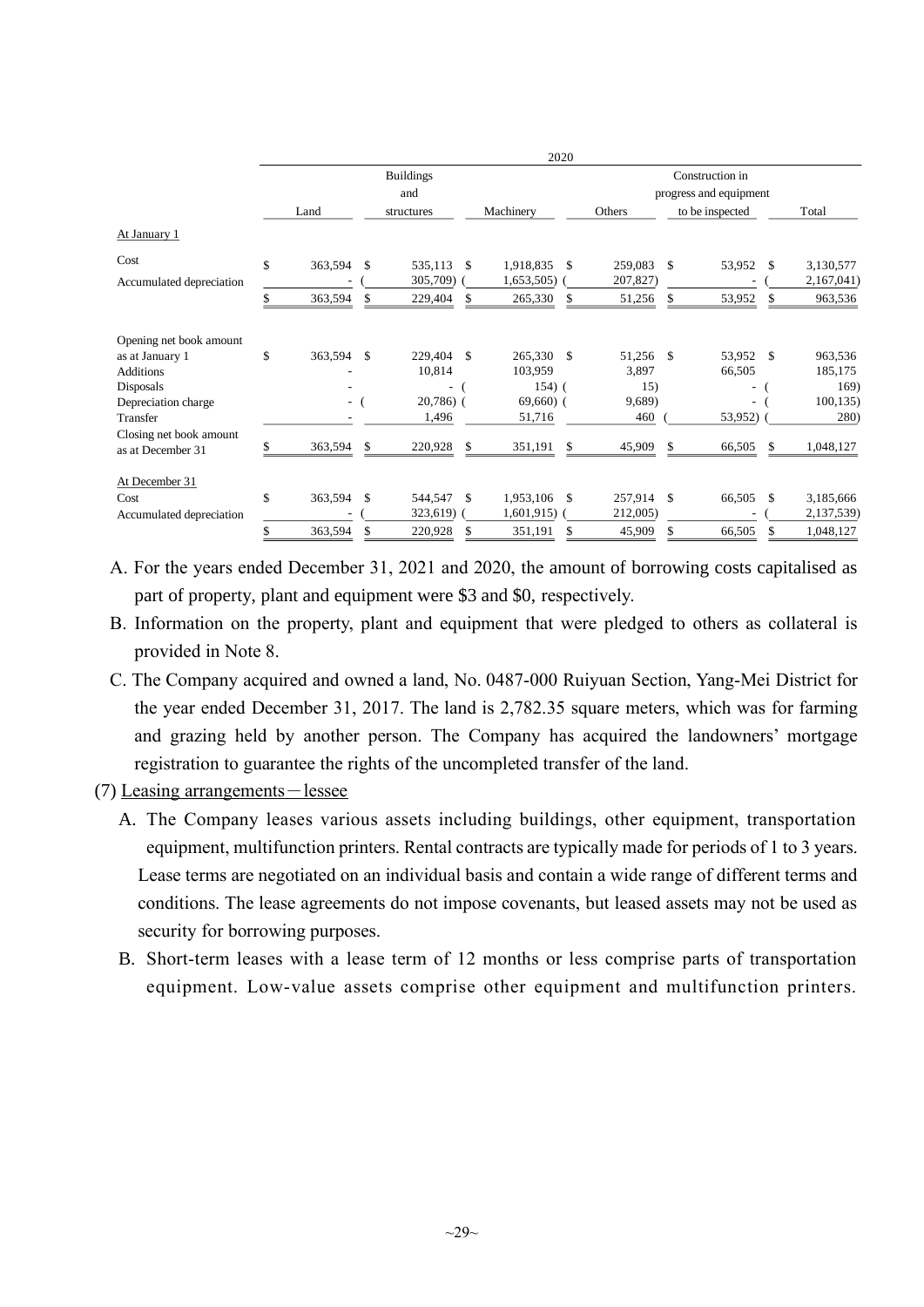C. The carrying amount of right-of-use assets and the depreciation charge are as follows:

|                                 |    | December 31, 2021<br>Carrying amount |            |                   |
|---------------------------------|----|--------------------------------------|------------|-------------------|
|                                 |    |                                      |            |                   |
| <b>Buildings</b>                | \$ | 3,790                                | \$         | 5,446             |
| <b>Transportation equipment</b> |    | 810                                  |            | 1,297             |
|                                 |    | 4,600                                | S.         | 6,743             |
|                                 |    | Year ended                           | Year ended |                   |
|                                 |    | December 31, 2021                    |            | December 31, 2020 |
|                                 |    | Depreciation charge                  |            |                   |
| <b>Buildings</b>                | \$ | 5,866                                | \$         | 5,017             |
| <b>Transportation equipment</b> |    | 486                                  |            | 503               |
|                                 |    | 6,352                                | \$         | 5,520             |
|                                 |    |                                      |            |                   |

D. For the years ended December 31, 2021 and 2020, the additions to right-of-use assets were \$4,210 and \$9,690, respectively.

E. The information on profit and loss accounts relating to lease contracts is as follows:

|                                       |          | Year ended December Year ended December |
|---------------------------------------|----------|-----------------------------------------|
|                                       | 31, 2021 | 31, 2020                                |
| Items affecting profit or loss        |          |                                         |
| Interest expense on lease liabilities | 56 \$    | -84                                     |
| Expense on short-term lease contracts | 2,979    | 2,295                                   |
| Gain or loss on lease modification    |          | 29                                      |

F. For the years ended December 31, 2021 and 2020, the Company's total cash outflow for leases was \$9,411 and \$7,865, respectively.

(8) Other payables (including related parties)

|                              | December 31, 2021 | December 31, 2020 |  |         |
|------------------------------|-------------------|-------------------|--|---------|
| Accrued salaries and bonuses |                   | 34,523            |  | 32,370  |
| Payables for equipment       |                   | 22,754            |  | 31,196  |
| Estimated utility            |                   | 7,068             |  | 7,141   |
| Others                       |                   | 36,609            |  | 33,160  |
|                              |                   | 100,954           |  | 103,867 |

#### (9) Pensions

A. (a) The Company has a defined benefit pension plan in accordance with the Labor Standards Act, covering all regular employees' service years prior to the enforcement of the Labor Pension Act on July 1, 2005 and service years thereafter of employees who chose to continue to be subject to the pension mechanism under the Act. Under the defined benefit pension plan, two units are accrued for each year of service for the first 15 years and one unit for each additional year thereafter, subject to a maximum of 45 units. Pension benefits are based on the number of units accrued and the average monthly salaries and wages of the last 6 months prior to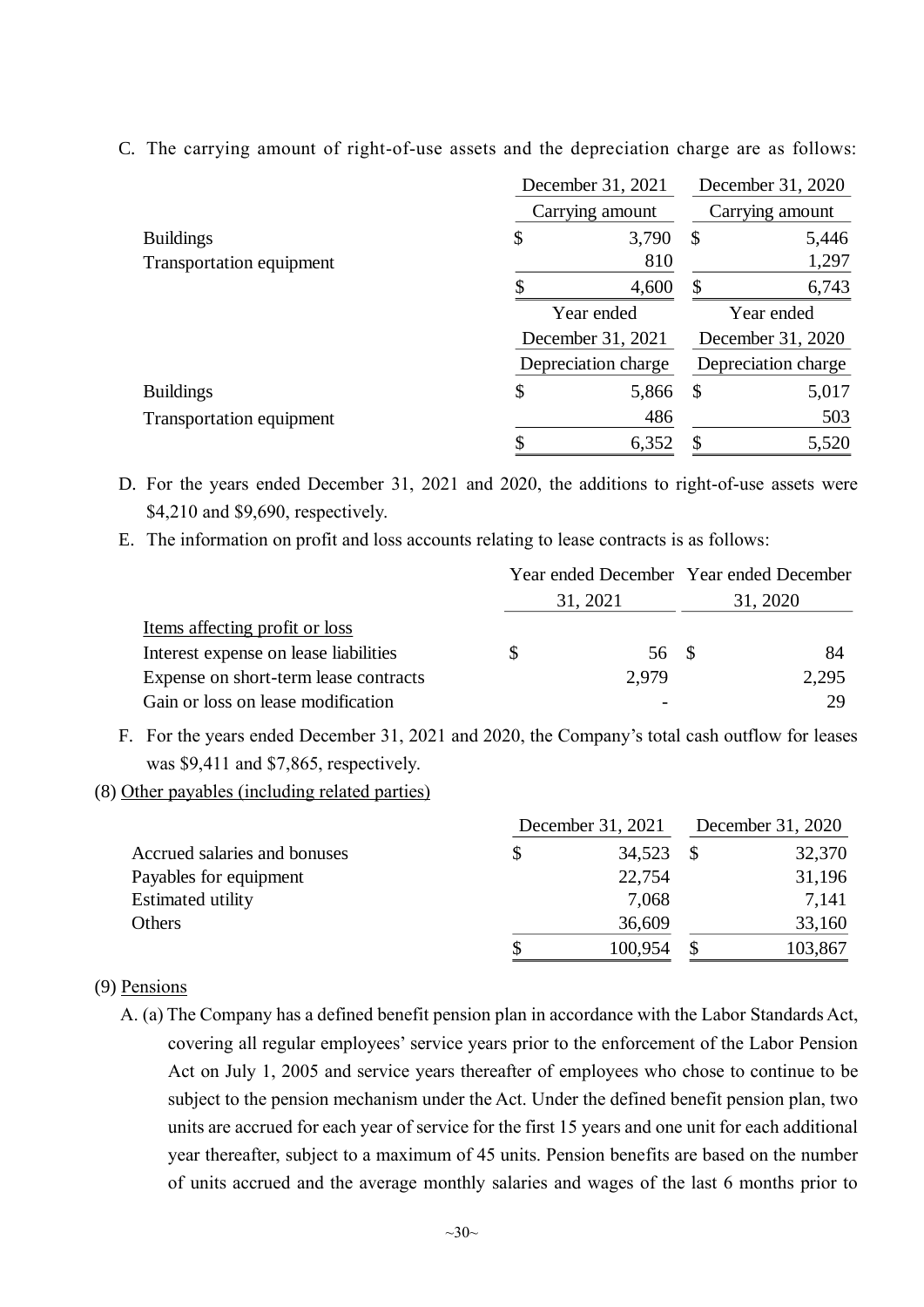retirement. The Company contributes monthly an amount equal to 2% of the employees' monthly salaries and wages to the retirement fund deposited with Bank of Taiwan, the trustee, under the name of the independent retirement fund committee. Also, the Company would assess the balance in the aforementioned labor pension reserve account by December 31, every year. If the account balance is insufficient to pay the pension calculated by the aforementioned method to the employees expected to qualify for retirement in the following year, the Company will make contributions for the deficit by next March.

(b) The amounts recognized in the balance sheet are as follows:

|                                              |     | December 31, 2021 | December 31, 2020 |
|----------------------------------------------|-----|-------------------|-------------------|
| Present value of defined benefit obligations |     | $39,751)$ (\$)    | 48,686)           |
| Fair value of plan assets                    |     | 31,433            | 36,448            |
| Net defined benefit liability                | (\$ | $8,318)$ (\$)     | 12,238)           |

(c) Movements in net defined benefit liabilities are as follows:

|                                         | Present value of         |                 | Fair value of |            |                   |             |  |
|-----------------------------------------|--------------------------|-----------------|---------------|------------|-------------------|-------------|--|
|                                         |                          | defined benefit |               | plan       |                   | Net defined |  |
|                                         |                          | obligations     |               | assets     | benefit liability |             |  |
| Year ended December 31, 2021            |                          |                 |               |            |                   |             |  |
| Balance at January 1                    | $($ \$                   | 48,686) \$      |               | 36,448 (\$ |                   | 12,238)     |  |
| Current service cost                    |                          | 602)            |               |            |                   | 602)        |  |
| Interest (expense) income               |                          | 144)            |               | 109        |                   | 35)         |  |
| Settlement profit or loss               |                          | 5,077           |               | 4,230)     |                   | 847         |  |
|                                         |                          | 44,355)         |               | 32,327     |                   | 12,028)     |  |
| Remeasurements:                         |                          |                 |               |            |                   |             |  |
| Return on plan assets                   |                          |                 |               |            |                   |             |  |
| (excluding amounts included in interest |                          |                 |               |            |                   |             |  |
| income or expense)                      |                          |                 |               | 521        |                   | 521         |  |
| Change in demographic assumptions       |                          | 108)            |               |            |                   | 108)        |  |
| Change in financial assumptions         |                          | 1,482           |               |            |                   | 1,482       |  |
| Experience adjustments                  |                          | 746             |               |            |                   | 746         |  |
|                                         |                          | 2,120           |               | 521        |                   | 2,641       |  |
| Pension fund contribution               |                          |                 |               | 1,069      |                   | 1,069       |  |
| Paid pension                            |                          | 2,484           |               | 2,484)     |                   |             |  |
| Balance at December 31                  | $\overline{\mathcal{S}}$ | 39,751)         | \$            | 31,433     | $($ \$            | 8,318)      |  |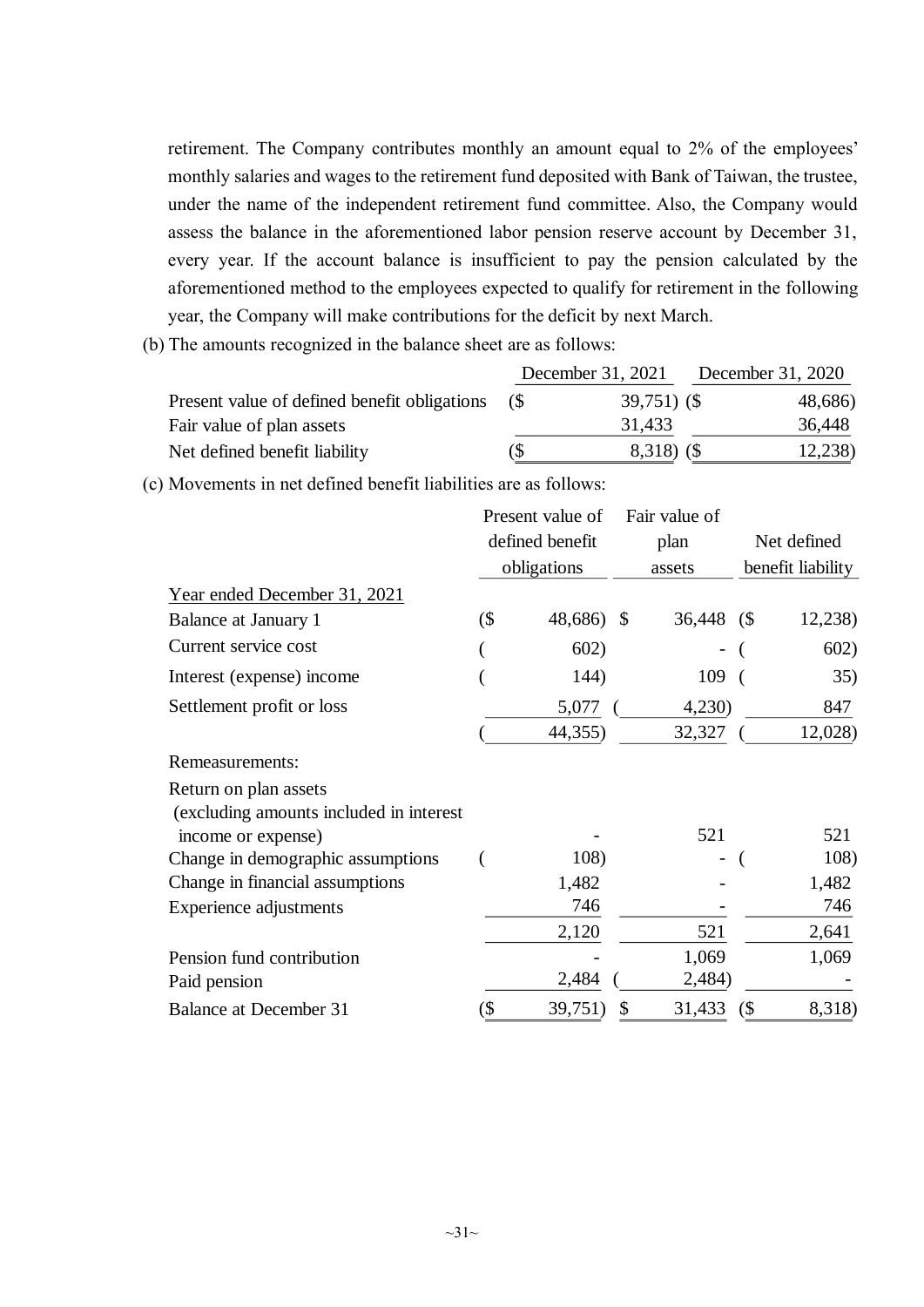|                                          | Present value of |                 | Fair value of |             |                   |
|------------------------------------------|------------------|-----------------|---------------|-------------|-------------------|
|                                          |                  | defined benefit | plan          | Net defined |                   |
|                                          |                  | obligations     | assets        |             | benefit liability |
| Year ended December 31, 2020             |                  |                 |               |             |                   |
| Balance at January 1                     | $($ \$           | $46,015$ \$     | 36,406 (\$    |             | 9,609)            |
| Current service cost                     |                  | 651)            |               |             | 651)              |
| Interest (expense) income                |                  | 318)            | 253           |             | 65)               |
|                                          |                  | 46,984)         | 36,659        |             | 10,325            |
| Remeasurements:                          |                  |                 |               |             |                   |
| Return on plan assets                    |                  |                 |               |             |                   |
| (excluding amounts included in interest) |                  |                 |               |             |                   |
| income or expense)                       |                  |                 | 1,116         |             | 1,116             |
| Change in demographic assumptions        |                  | 52)             |               |             | 52)               |
| Change in financial assumptions          |                  | 5,463)          |               |             | 5,463)            |
| Experience adjustments                   |                  | 190             |               |             | 190               |
|                                          |                  | 5,325           | 1,116         |             | 4,209)            |
| Pension fund contribution                |                  |                 | 2,296         |             | 2,296             |
| Paid pension                             |                  | 3,623           | 3,623)        |             |                   |
| <b>Balance at December 31</b>            | \$               | 48,686)         | \$<br>36,448  | (S          | 12,238)           |

(d) The Bank of Taiwan was commissioned to manage the Fund of the Company's defined benefit pension plan in accordance with the Fund's annual investment and utilization plan and the "Regulations for Revenues, Expenditures, Safeguard and Utilization of the Labor Retirement Fund" (Article 6: The scope of utilization for the Fund includes deposit in domestic or foreign financial institutions, investment in domestic or foreign listed, over-the-counter, or private placement equity securities, investment in domestic or foreign real estate securitization products, etc.). With regard to the utilization of the Fund, its minimum earnings in the annual distributions on the final financial statements shall be no less than the earnings attainable from the amounts accrued from two-year time deposits with the interest rates offered by local banks. If the earnings is less than aforementioned rates, government shall make payment for the deficit after being authorized by the Regulator. The Company has no right to participate in managing and operating that fund and hence the Company is unable to disclose the classification of plan assets fair value in accordance with IAS 19 paragraph 142. The composition of fair value of plan assets as of December 31, 2021 and 2020 is given in the Annual Labor Retirement Fund Utilization Report announced by the government.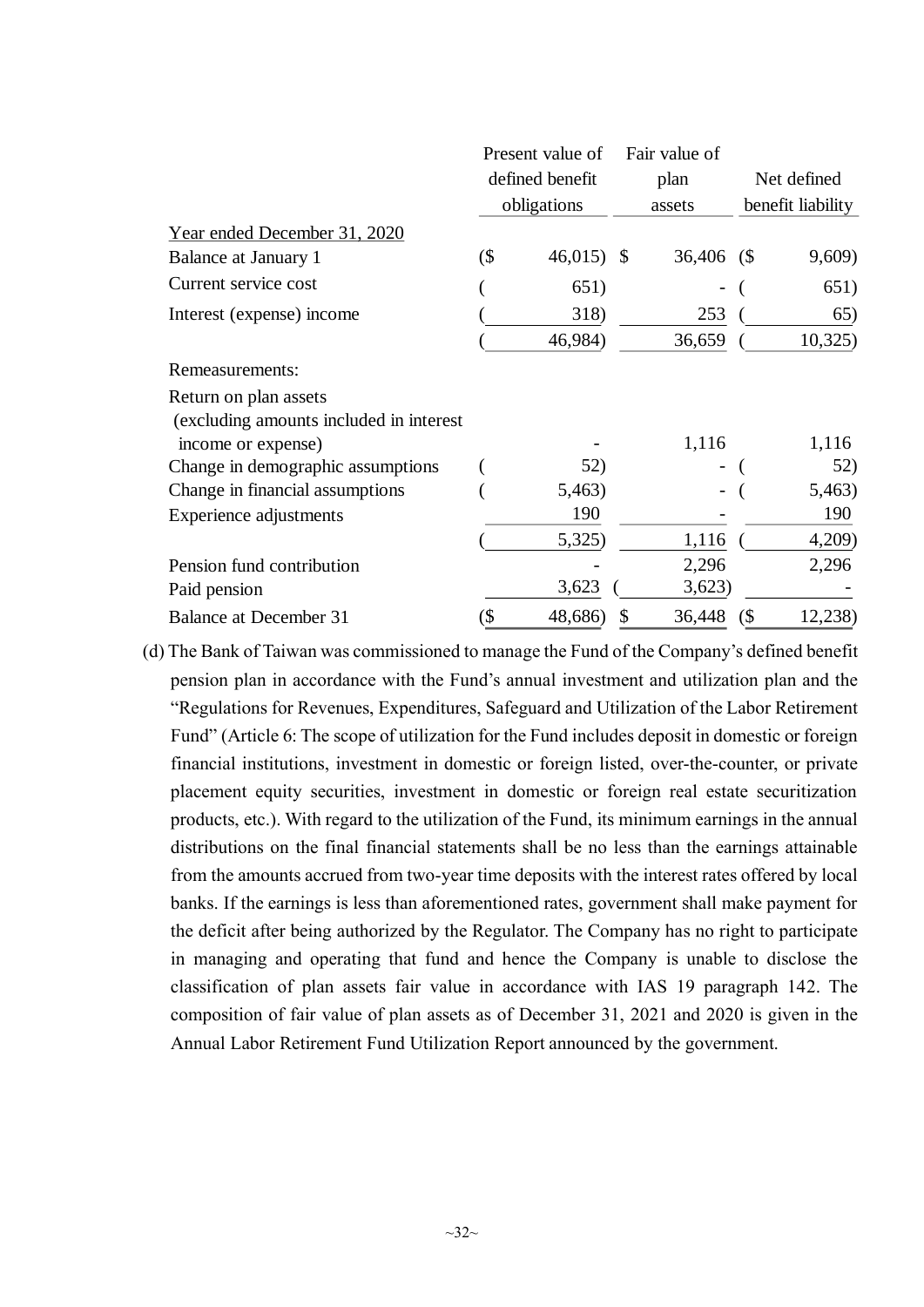(e) The principal actuarial assumptions used were as follows:

|                         | Year ended December Year ended December |          |
|-------------------------|-----------------------------------------|----------|
|                         | 31, 2021                                | 31, 2020 |
| Discount rate           | 0.70%                                   | $0.30\%$ |
| Future salary increases | 3.00%                                   | 3.00%    |

For the years ended December 31, 2021 and 2020, the assumption regarding mortality rate in the future is set based on the 5th Taiwan Standard Ordinary Experience Mortality Table. Because the main actuarial assumption changed, the present value of defined benefit obligation is affected. The analysis was as follows:

|                            | Discount rate |       |  | Future salary increases |              |       |                                                             |        |
|----------------------------|---------------|-------|--|-------------------------|--------------|-------|-------------------------------------------------------------|--------|
|                            |               |       |  |                         |              |       | Increase 0.25% Decrease 0.25% Increase 0.25% Decrease 0.25% |        |
| December 31, 2021          |               |       |  |                         |              |       |                                                             |        |
| Effect on present value of |               |       |  |                         |              |       |                                                             |        |
| defined benefit obligation |               | 836)  |  | 864                     | <sup>8</sup> | 842   |                                                             | 820)   |
| December 31, 2020          |               |       |  |                         |              |       |                                                             |        |
| Effect on present value of |               |       |  |                         |              |       |                                                             |        |
| defined benefit obligation |               | 1,061 |  | 1.097                   |              | 1,065 |                                                             | 1,036) |

The sensitivity analysis above is based on one assumption which changed while the other conditions remain unchanged. In practice, more than one assumption may change all at once. The method of analysing sensitivity and the method of calculating net pension liability in the balance sheet are the same.

The methods and types of assumptions used in preparing the sensitivity analysis did not change compared to the previous period.

- (f) Expected contributions to the defined benefit pension plans of the Company for the year ending December 31, 2022 amount to \$515.
- (g) As of December 31, 2021, the weighted average duration of the retirement plan is 8 years. The analysis of timing of the future pension payment was as follows:

| Within 1 year | S | 878    |
|---------------|---|--------|
| $1-2$ year(s) |   | 892    |
| 2-5 years     |   | 9,594  |
| Over 5 years  |   | 30,771 |
|               |   | 42,135 |

B. (a) Effective July 1, 2005, the Company and its domestic subsidiaries have established a defined contribution pension plan (the "New Plan") under the Labor Pension Act (the "Act"), covering all regular employees with R.O.C. nationality. Under the New Plan, the Company and its domestic subsidiaries contribute monthly an amount based on 6% of the employees' monthly salaries and wages to the employees' individual pension accounts at the Bureau of Labor Insurance. The benefits accrued are paid monthly or in lump sum upon termination of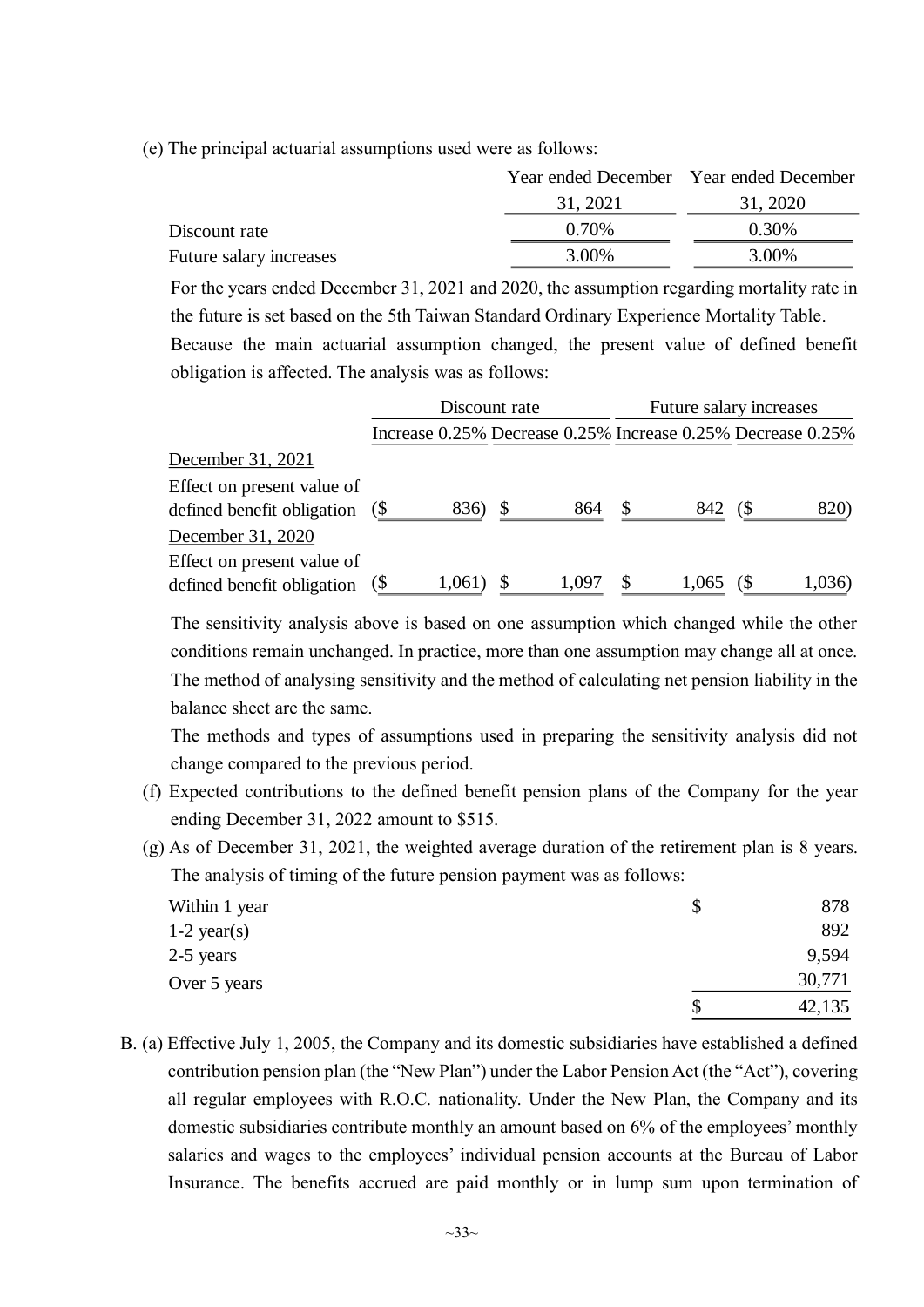employment.

- (b) The pension costs under the defined contribution pension plans of the Company for the years ended December 31, 2021 and 2020 were \$6,481 and \$6,402, respectively.
- (10) Share capital
	- A. As of December 31, 2021, the Company's authorised capital was \$2,500,000, consisting of 250,000 thousand shares of ordinary stock, and the paid-in capital was \$1,948,940 with a par value of \$10 (in dollars) per share. All proceeds from shares issued have been collected. There are 29,000 thousand shares which were raised through private placement that are yet to be publicly issued.
	- B. To increase the Company's working capital, the stockholders at their annual stockholders' meeting on June 13, 2007 adopted a resolution to raise additional cash through private placement with the effective date set on June 9, 2008. The shares to be issued through the private placement is 29,000 thousand shares at the price of \$7.55 (in dollars) per share. The amount of capital raised through the private placement was \$218,950 which had been registered.
	- C. Pursuant to the Securities and Exchange Act, the ordinary shares raised through the private placement are subject to certain transfer restrictions and cannot be listed on the stock exchange until three years after they have been issued and have been offered publicly. Other than these restrictions, the rights and obligations of the ordinary shares raised through the private placement are the same as other issued ordinary shares.
	- D. Movements in the number of the Company's ordinary shares outstanding are as follows:

|                               |                | (Expressed in shares) |
|-------------------------------|----------------|-----------------------|
|                               | 2021           | 2020                  |
| At January 1 (At December 31) | 194,893,964 \$ | 194,893,964           |
|                               |                |                       |

#### (11) Retained earnings

A. Under the Company's Articles of Incorporation, the current year's earnings, if any, shall first be used to pay all taxes and offset prior years' operating losses and then 10% of the remaining amount shall be set aside as legal reserve. However, when the legal reserve amounts to the authorized capital, this provision shall not apply. The remainder, if any, to be retained or to be appropriated shall be resolved by the stockholders at the stockholders' meeting. In the Articles of Incorporation, the distributable dividends and bonuses in whole or in part may be paid in cash after a resolution has been adopted by a majority vote at a meeting of the board of directors attended by two-thirds of the total number of directors; and in addition thereto, a report of such distribution shall be submitted to the shareholders during their meeting.

The Company is in the growth stage. Taking into account the future capital needs and fulfilling the shareholder's need for cash inflow, cash dividends shall account for at least 20% of the total cash and stock dividends distributed. The percentage can only be increased when the Company has sufficient cash to meet the liquidity requirements.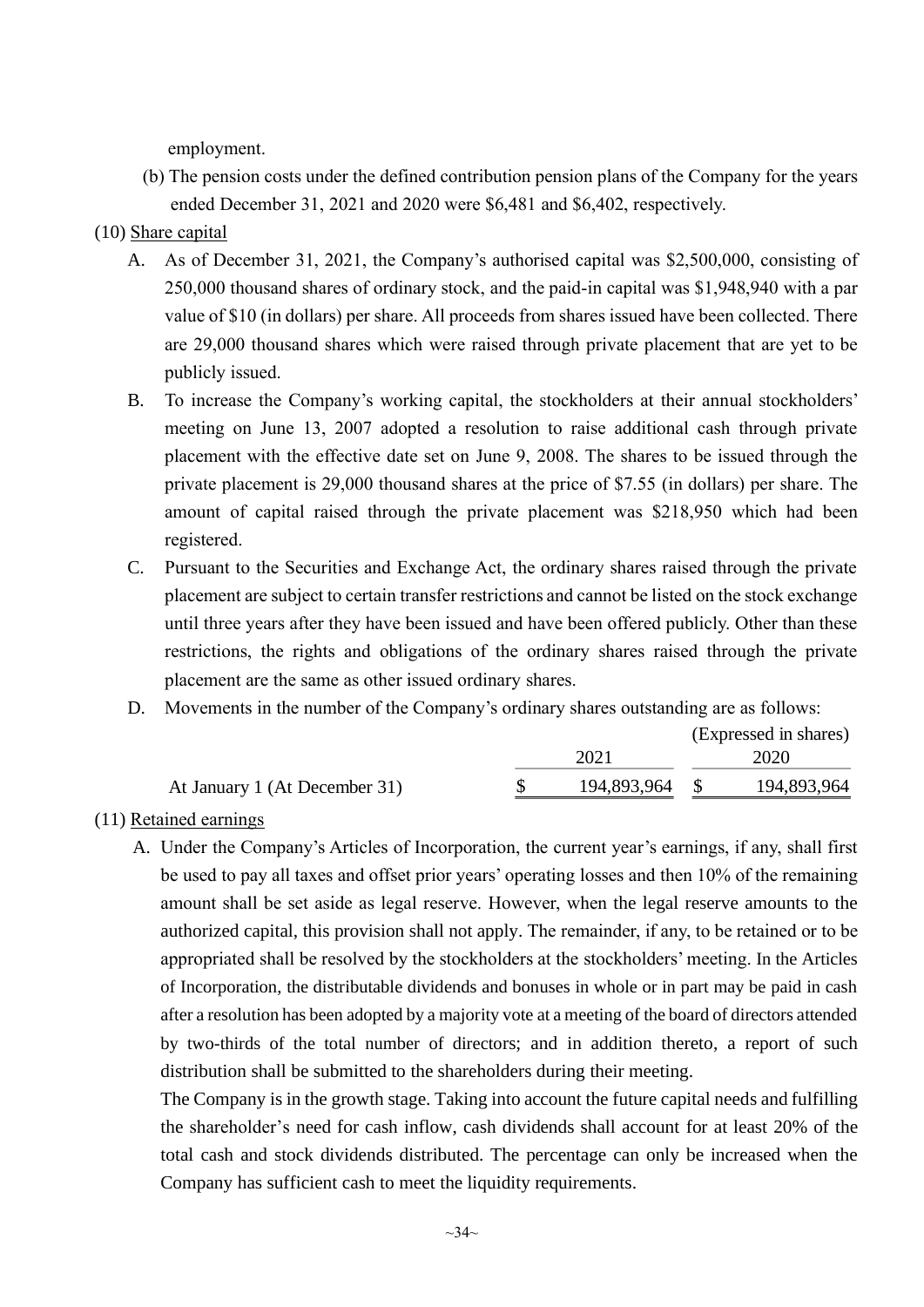- B. Except for covering accumulated deficit or issuing new stocks or cash to shareholders in proportion to their share ownership, the legal reserve shall not be used for any other purpose. The use of legal reserve for the issuance of stocks or cash to shareholders in proportion to their share ownership is permitted, provided that the distribution of the reserve is limited to the portion in excess of 25% of the Company's paid-in capital.
- C. In accordance with the regulations, the Company shall set aside special reserve from the debit balance on other equity items at the balance sheet date before distributing earnings. When debit balance on other equity items is reversed subsequently, the reversed amount could be included in the distributable earnings.
- D. For the years ended December 31, 2021 and 2020, the Company did not distribute retained earnings due to the accumulated deficit. The Board of Directors during its meeting on March 18, 2021 proposed to offset the accumulated deficit of 2020 which was resolved at the shareholders' meeting on August 27, 2021. On February 24, 2022, the Board of Directors proposed to offset the accumulated deficit as of December 31, 2021, and the threshold for passing a resolution for electronic voting has been reached.
- (12) Other equity items

|                                                           |          |           | 2021 |                                         |
|-----------------------------------------------------------|----------|-----------|------|-----------------------------------------|
|                                                           |          |           |      | Unrealised gains (losses) on valuation  |
| At January 1                                              | $($ \$   |           |      | 44,205)                                 |
| Revaluation                                               |          |           |      | 6,127                                   |
| Revaluation transferred to retained earnings              |          |           |      | 38,078                                  |
| At December 31                                            |          |           |      |                                         |
|                                                           |          |           | 2020 |                                         |
|                                                           |          |           |      | Unrealised gains (losses) on valuation  |
| At January 1                                              | $($ \$   |           |      | 52,260)                                 |
| Revaluation                                               |          |           |      | 6,551                                   |
| Revaluation transferred to retained earnings – associates |          |           |      | 1,504                                   |
| At December 31                                            | (\$      |           |      | 44,205)                                 |
| (13) Operating revenue                                    |          |           |      |                                         |
|                                                           |          |           |      | Year ended December Year ended December |
|                                                           | 31, 2021 |           |      | 31, 2020                                |
| Revenue from contracts with customers                     | \$       | 1,403,923 |      | 1,450,112                               |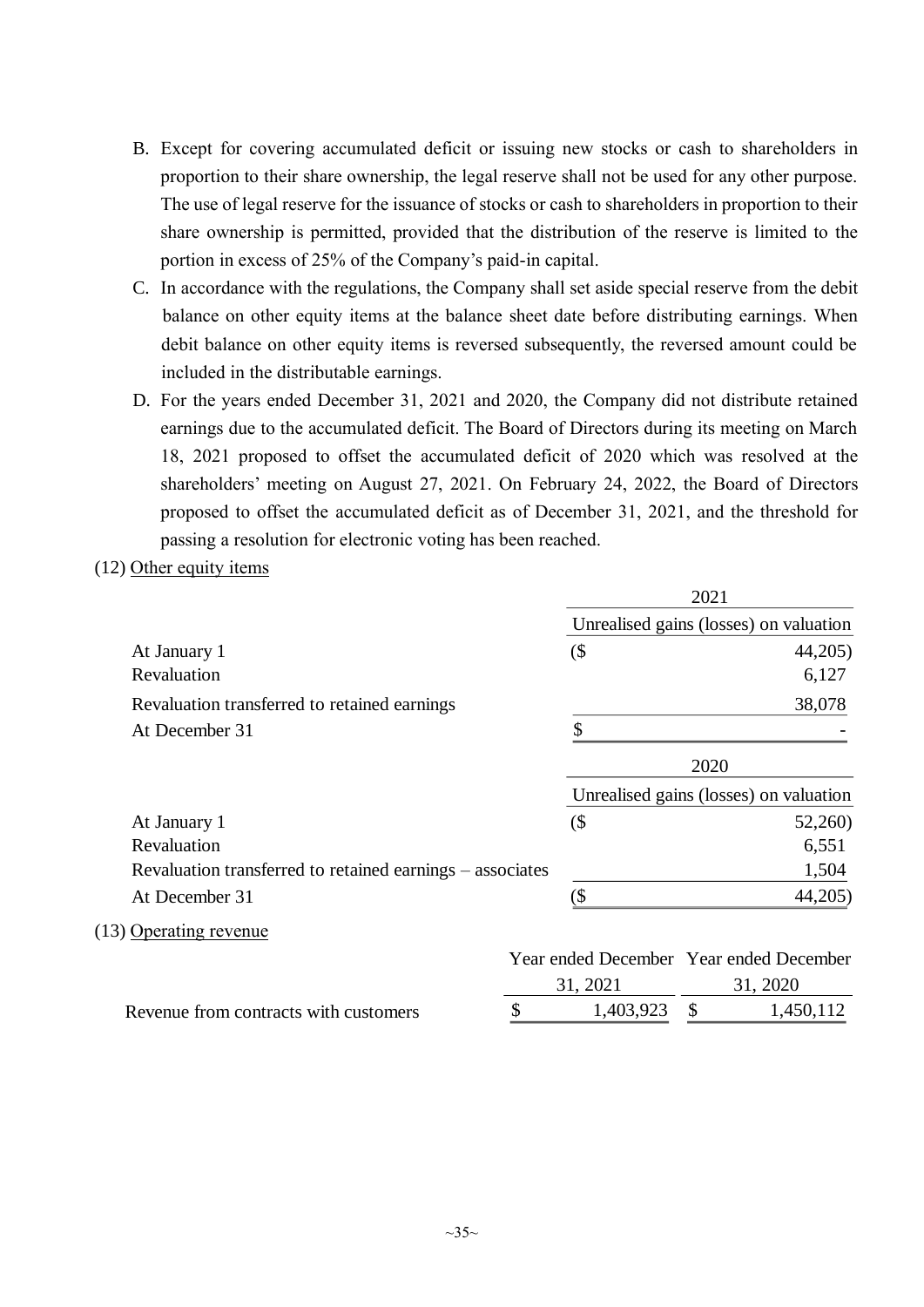# A. Disaggregation of revenue from contracts with customers

The Company derives revenue from the transfer of goods at a point in time in the following major geographical regions:

|           | 2021                                                                                          | Taiwan     | China                               | Japan                     | America                | Others                                  | Total       |
|-----------|-----------------------------------------------------------------------------------------------|------------|-------------------------------------|---------------------------|------------------------|-----------------------------------------|-------------|
|           | Revenue from external customer                                                                |            |                                     |                           |                        |                                         |             |
|           | contracts                                                                                     | \$287,121  | \$507,399                           | \$253,447                 | \$196,715              | \$159,241                               | \$1,403,923 |
|           | Timing of revenue recognition                                                                 |            |                                     |                           |                        |                                         |             |
|           | At a point in time                                                                            | \$287,121  | \$507,399                           | \$253,447                 | \$196,715              | \$159,241                               | \$1,403,923 |
|           |                                                                                               |            |                                     |                           |                        |                                         |             |
|           | 2020                                                                                          | Taiwan     | China                               | Japan                     | America                | Others                                  | Total       |
|           | Revenue from external customer                                                                |            |                                     |                           |                        |                                         |             |
|           | contracts                                                                                     | \$366,518  | \$492,252                           | \$288,338                 | \$193,280              | \$109,724                               | \$1,450,112 |
|           | Timing of revenue recognition                                                                 |            |                                     |                           |                        |                                         |             |
|           | At a point in time                                                                            | \$ 366,518 | \$492,252                           | \$288,338                 | \$193,280              | \$109,724                               | \$1,450,112 |
| <b>B.</b> | Contract assets and liabilities                                                               |            |                                     |                           |                        |                                         |             |
|           | (a) The Company has recognized the following revenue-related contract assets and liabilities: |            |                                     |                           |                        |                                         |             |
|           |                                                                                               |            |                                     |                           |                        |                                         |             |
|           |                                                                                               |            | December 31, 2021 December 31, 2020 |                           |                        | January 1, 2020                         |             |
|           | Contract liabilities (shown)                                                                  |            |                                     |                           |                        |                                         |             |
|           | as other current liabilities)                                                                 | \$         | 25                                  | $\boldsymbol{\mathsf{S}}$ | 1,967                  | \$                                      | 330         |
|           | (b)Revenue recognized that was included in the contract liability balance at the beginning of |            |                                     |                           |                        |                                         |             |
|           | the year                                                                                      |            |                                     |                           |                        |                                         |             |
|           |                                                                                               |            |                                     | Year ended                |                        | Year ended                              |             |
|           |                                                                                               |            |                                     |                           |                        |                                         |             |
|           |                                                                                               |            |                                     |                           |                        | December 31, 2021 December 31, 2020     |             |
|           | Revenue recognized that was included in the                                                   |            |                                     |                           |                        |                                         |             |
|           | contract liability balance at the beginning of the                                            |            |                                     |                           |                        |                                         |             |
|           | year                                                                                          |            |                                     | \$                        | 1,952                  | \$                                      | 314         |
|           | (14) Interest income                                                                          |            |                                     |                           |                        |                                         |             |
|           |                                                                                               |            |                                     |                           |                        | Year ended December Year ended December |             |
|           |                                                                                               |            |                                     | 31, 2021                  |                        | 31, 2020                                |             |
|           | Interest income:                                                                              |            |                                     |                           |                        |                                         |             |
|           |                                                                                               |            |                                     |                           |                        |                                         |             |
|           | Interest income from bank deposits                                                            |            | \$                                  |                           | 45<br>\$               |                                         | 63          |
|           | Other interest income                                                                         |            |                                     |                           | 10                     |                                         | 10          |
|           |                                                                                               |            | \$                                  |                           | \$<br>55               |                                         | 73          |
|           | $(15)$ Other income                                                                           |            |                                     |                           |                        |                                         |             |
|           |                                                                                               |            |                                     |                           |                        | Year ended December Year ended December |             |
|           |                                                                                               |            |                                     | 31, 2021                  |                        | 31, 2020                                |             |
|           | Dividend income                                                                               |            | \$                                  |                           | $\mathcal{S}$<br>3,415 |                                         | 4,546       |
|           | Others                                                                                        |            |                                     |                           | 7,986                  |                                         | 4,932       |
|           |                                                                                               |            | \$                                  |                           | 11,401<br>\$           |                                         | 9,478       |
|           |                                                                                               |            |                                     |                           |                        |                                         |             |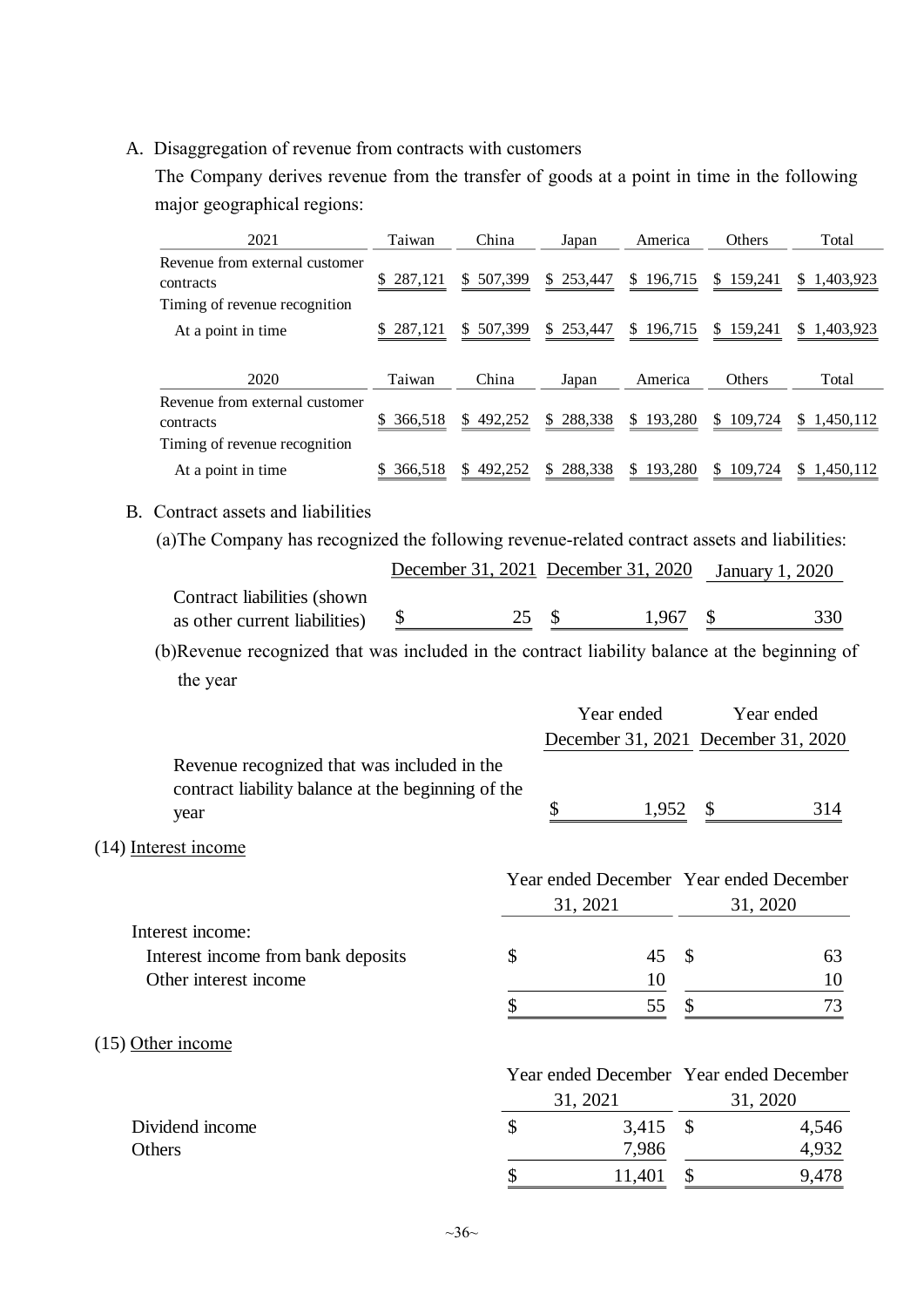#### (16) Other gains and losses

|                                                                 |               |                                         |               | Year ended December Year ended December |
|-----------------------------------------------------------------|---------------|-----------------------------------------|---------------|-----------------------------------------|
|                                                                 |               | 31, 2021                                |               | 31, 2020                                |
| Gains (losses) on disposals of property, plant<br>and equipment | $\mathcal{S}$ | 438 (\$                                 |               | 127)                                    |
| Gains arising from sale and leaseback                           |               |                                         |               | 29                                      |
| Foreign exchange losses                                         |               | $16,766$ ) (                            |               | 19,678)                                 |
| Gains on financial assets (liabilities) at fair value           |               | 3,284                                   |               | 84                                      |
| through profit or loss                                          |               |                                         |               |                                         |
| <b>Compensation losses</b>                                      |               | 1,038)                                  |               |                                         |
| Miscellaneous disbursements                                     |               | $2,467)$ (                              |               | 2,180)                                  |
|                                                                 | $($ \$        | $16,549$ (\$)                           |               | 21,872)                                 |
| $(17)$ Finance costs                                            |               |                                         |               |                                         |
|                                                                 |               | December                                |               | Year ended December                     |
|                                                                 |               | 31, 2021                                |               | 31, 2020                                |
| Interest expense                                                | \$            | 56                                      | \$            | 115                                     |
| (18) Expenses by nature                                         |               |                                         |               |                                         |
|                                                                 |               |                                         |               | Year ended December Year ended December |
|                                                                 |               | 31, 2021                                |               | 31, 2020                                |
| Employee benefit expense                                        | \$            | 243,234                                 | $\mathcal{S}$ | 242,139                                 |
| Depreciation                                                    |               | 111,540                                 |               | 105,655                                 |
|                                                                 | \$            | 354,774                                 | \$            | 347,794                                 |
| (19) Employee benefit expense                                   |               |                                         |               |                                         |
|                                                                 |               | Year ended December Year ended December |               |                                         |
|                                                                 |               | 31, 2021                                |               | 31, 2020                                |
| Wages and salaries                                              | $\mathcal{S}$ | 206,706                                 | \$            | 204,835                                 |
| Labour and health insurance fees                                |               | 18,434                                  |               | 16,971                                  |
| Pension costs                                                   |               | 6,271                                   |               | 7,118                                   |
| Other personnel expenses                                        |               | 11,823                                  |               | 13,215                                  |
|                                                                 | \$            | 243,234                                 | \$            | 242,139                                 |

A. In accordance with the Articles of Incorporation of the Company, a ratio of distributable profit of the current year, shall be distributed as employees' compensation and directors' and supervisors' remuneration. The ratio shall not be lower than 5% for employees' compensation and shall not be higher than 3% for directors' and supervisors' remuneration.

The abovementioned distributable profit is pre-tax profit before deducting employees' compensation and directors' and supervisors' remuneration.

B. As of December 31, 2021 and 2020, the Company had an accumulated deficit hence no employees' compensation and directors' and supervisors' remuneration was accrued for the years ended December 31, 2021 and 2020.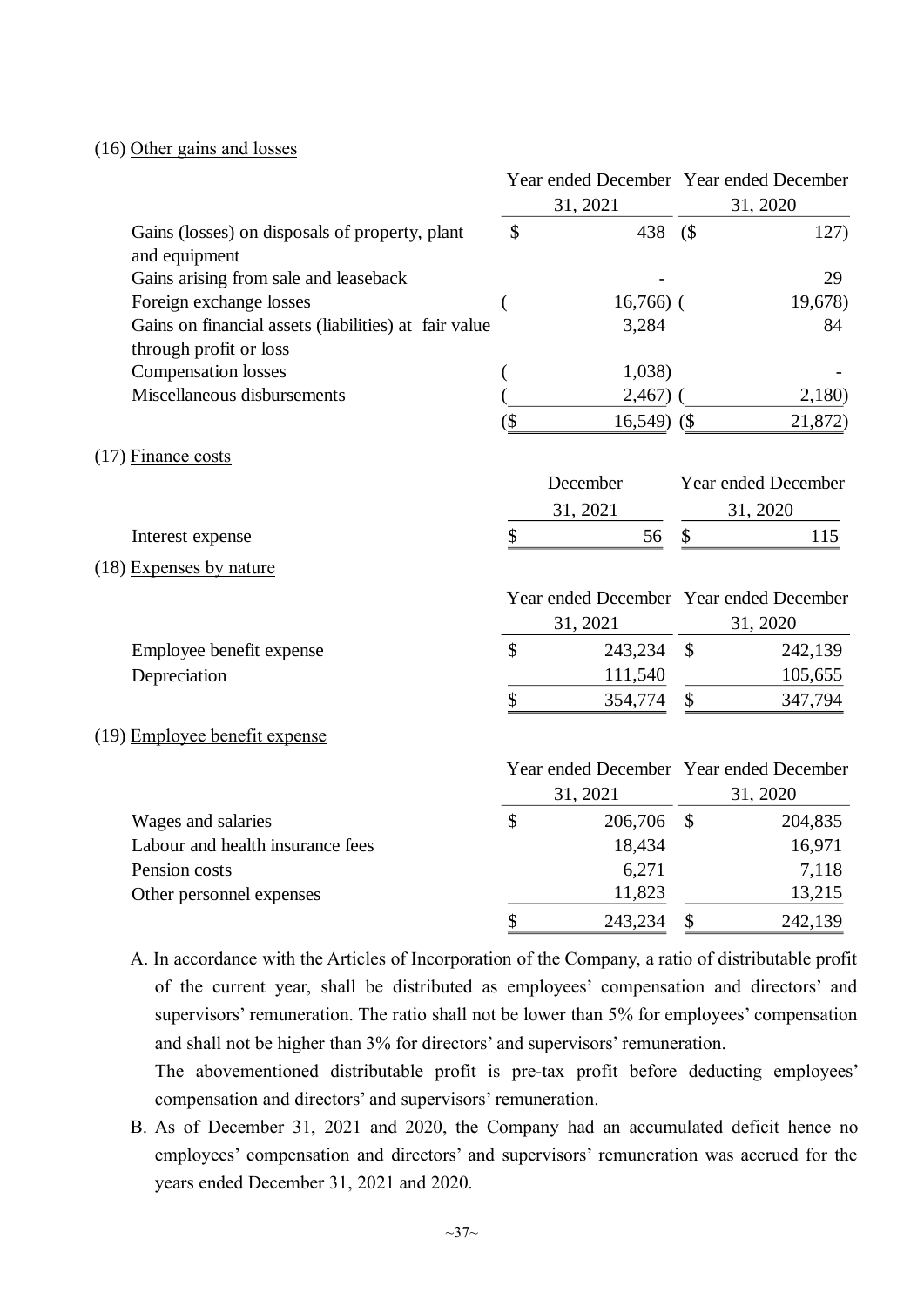Information about employees' compensation and directors' and supervisors' remuneration of the Company as resolved by the Board of Directors will be posted in the "Market Observation Post System" at the website of the Taiwan Stock Exchange.

#### (20) Income tax

A. Income tax expense (benefit)

(a) Components of income tax expense (benefit):

|                                        | Year ended December Year ended December |          |         |
|----------------------------------------|-----------------------------------------|----------|---------|
|                                        | 31, 2021                                | 31, 2020 |         |
| Current tax:                           |                                         |          |         |
| Current tax on profits for the year    | \$<br>1,204                             | \$       | 14,433  |
| Total current tax                      | 1,204                                   |          | 14,433  |
| Deferred tax:                          |                                         |          |         |
| Origination and reversal of temporary  |                                         |          |         |
| differences                            |                                         |          | 790     |
| Impact of change in taxable loss       | 11,821                                  |          | 14,433) |
| Change in assessment of realisation of |                                         |          |         |
| taxable loss                           |                                         |          | 21,845) |
| Total deferred tax                     | 11,821                                  |          | 35,488) |
| Income tax expense (benefit)           | 13,025                                  |          | 21,055) |

(b) The income tax (charge)/credit relating to components of other comprehensive income is as follows:

|                                  |          | Year ended December Year ended December |     |
|----------------------------------|----------|-----------------------------------------|-----|
|                                  | 31, 2021 |                                         |     |
| Remeasurement of defined benefit |          |                                         |     |
| obligations                      | 528)     |                                         | 842 |

B. Reconciliation between income tax expenses (benefit) and accounting profit:

|                                                                     |  |          |               | Year ended December Year ended December |
|---------------------------------------------------------------------|--|----------|---------------|-----------------------------------------|
| Tax calculated based on profit before tax and<br>statutory tax rate |  | 31, 2021 | 31, 2020      |                                         |
|                                                                     |  | 13,194   | <sup>\$</sup> | 14,936                                  |
| Expenses disallowed by tax regulation                               |  | 208      |               |                                         |
| Tax exempt income by tax regulation                                 |  | $683)$ ( |               | 909)                                    |
| Temporary differences not recognised as<br>deferred tax assets      |  | 157      |               | 1,196                                   |
| Effect from taxable loss income tax                                 |  | $-$ (    |               | 36,278)                                 |
| Other                                                               |  | 149      |               |                                         |
| Income tax expense (benefit)                                        |  | 13,025   |               | 21,055)                                 |
|                                                                     |  |          |               |                                         |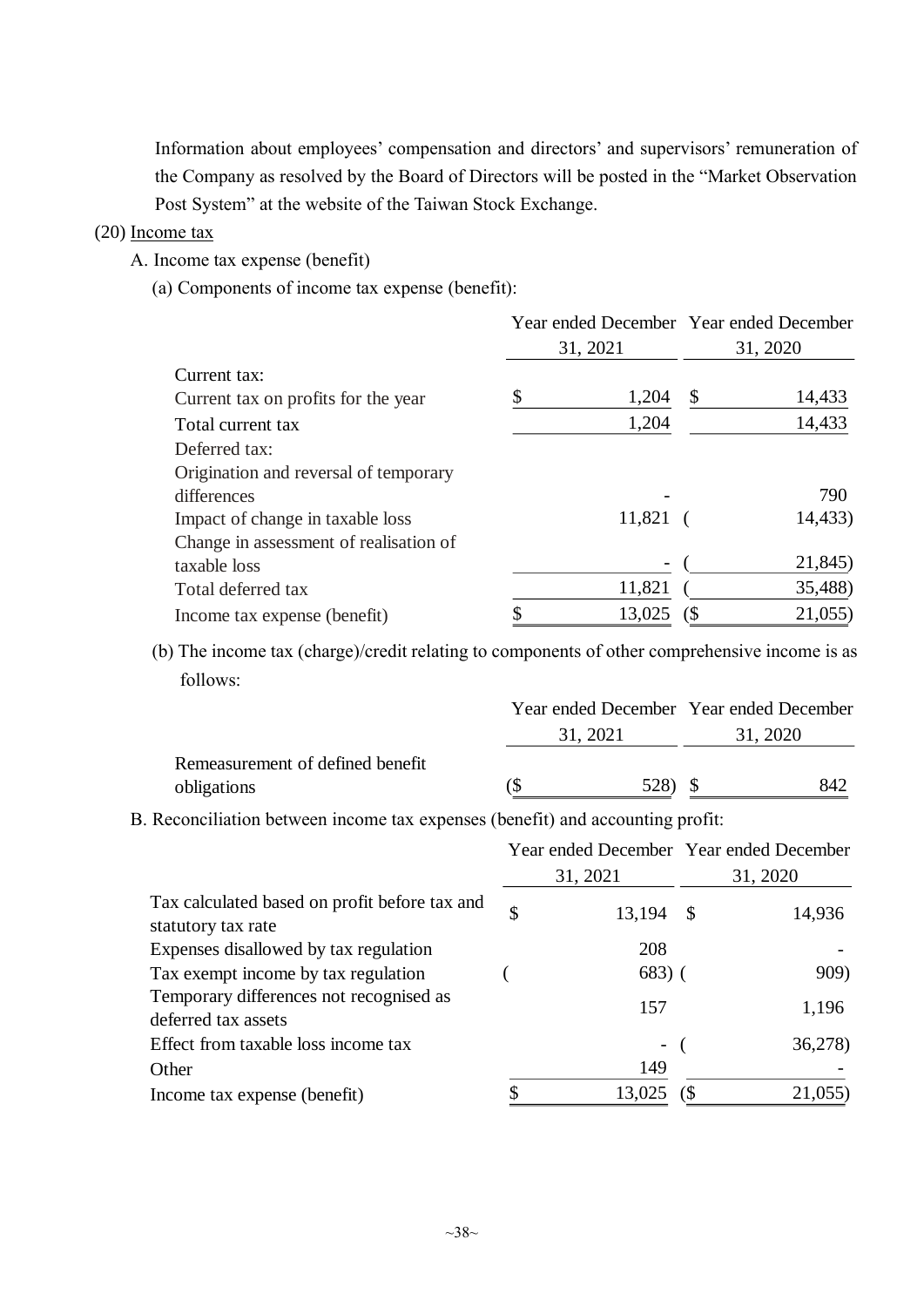# C. Amounts of deferred tax assets or liabilities as a result of temporary differences and tax losses as follows:

|                                   | 2021      |           |               |                |               |                      |               |             |
|-----------------------------------|-----------|-----------|---------------|----------------|---------------|----------------------|---------------|-------------|
|                                   | January 1 |           |               | Recognized in  |               | Recognized in other  |               |             |
|                                   |           |           |               | profit or loss |               | comprehensive income | December 31   |             |
| $-D$ eferred tax assets:          |           |           |               |                |               |                      |               |             |
| Temporary difference              |           |           |               |                |               |                      |               |             |
| Unused vacation pay               | \$        | 1,585     | <sup>\$</sup> | 176            | <sup>\$</sup> |                      | \$            | 1,761       |
| Unrealised exchange loss          |           | 1,443     |               | 1,148)         |               |                      |               | 295         |
| Unrealised financial              |           |           |               |                |               |                      |               |             |
| instruments valuation loss (gain) | €         | $17)$ (   |               | 232)           |               |                      |               | 249)        |
| Net defined benefit liability     |           | 1,476     |               |                |               | 528)                 |               | 948         |
| <b>Taxable losses</b>             |           | 46,402    |               | 11,821)        |               |                      |               | 34,581      |
|                                   | \$        | 50,889    | $($ \$        | $13,025$ (\$)  |               | 528)                 | \$            | 37,336      |
|                                   |           |           |               |                |               |                      |               |             |
|                                   |           |           |               |                | 2020          |                      |               |             |
|                                   |           |           |               | Recognized in  |               | Recognized in other  |               |             |
|                                   |           | January 1 |               | profit or loss |               | comprehensive income |               | December 31 |
| -Deferred tax assets:             |           |           |               |                |               |                      |               |             |
| Temporary difference              |           |           |               |                |               |                      |               |             |
| Unused vacation pay               | \$        | 1,447     | \$            | 138            | <sup>\$</sup> |                      | <sup>\$</sup> | 1,585       |
| Unrealised exchange loss          |           | 2,354     |               | 911)           |               |                      |               | 1,443       |
| Unrealised financial              |           |           |               |                |               |                      |               |             |
| instruments valuation loss (gain) |           | ۰         |               | 17)            |               | -                    |               | 17)         |
| Net defined benefit liability     |           | 634       |               |                |               | 842                  |               | 1,476       |
| <b>Taxable losses</b>             |           | 24,557    |               | 21,845         |               |                      |               | 46,402      |
|                                   | \$        | 28,992    | \$            | 21,055         | \$            | 842                  | \$            | 50,889      |

D. Expiration dates of unused tax losses and amounts of unrecognized deferred tax assets are as follows:

| December 31, 2021 |    |               |               |                                   |                                   |              |             |  |  |  |
|-------------------|----|---------------|---------------|-----------------------------------|-----------------------------------|--------------|-------------|--|--|--|
|                   |    | Amount filed/ |               | Unrecognized                      |                                   |              |             |  |  |  |
| Year incurred     |    | assessed      |               |                                   | Unused amount deferred tax assets |              | Expiry year |  |  |  |
| 2014              | \$ | 113,311       | \$            | 107,989                           | \$                                |              | 2024        |  |  |  |
| 2015              |    | 65,695        |               | 65,695                            |                                   |              | 2025        |  |  |  |
|                   | \$ | 179,006       | \$            | 173,684                           | \$                                |              |             |  |  |  |
|                   |    |               |               | December 31, 2020                 |                                   |              |             |  |  |  |
|                   |    | Amount filed/ |               |                                   |                                   | Unrecognized |             |  |  |  |
| Year incurred     |    | assessed      |               | Unused amount deferred tax assets |                                   |              | Expiry year |  |  |  |
| 2013              | \$ | 149,787       | $\mathcal{S}$ | 53,006                            | - \$                              |              | 2023        |  |  |  |
| 2014              |    | 113,311       |               | 113,311                           |                                   |              | 2024        |  |  |  |
| 2015              |    | 65,695        |               | 65,695                            |                                   |              | 2025        |  |  |  |
|                   | \$ | 328,793       | \$            | 232,012                           | \$                                |              |             |  |  |  |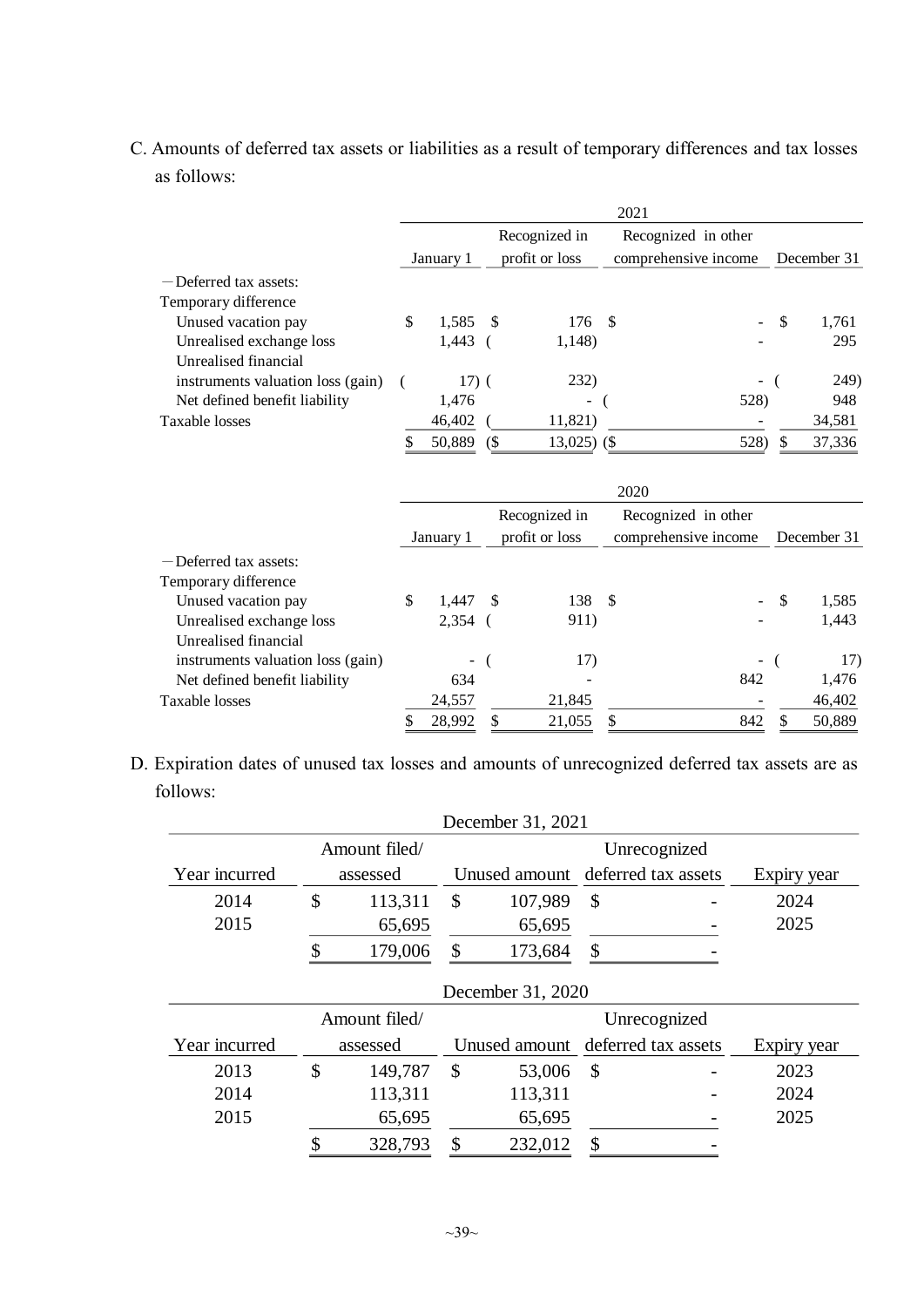E. The amounts of deductible temporary differences that were not recognized as deferred tax assets are as follows:

|                                  | December 31, 2021 | December 31, 2020 |
|----------------------------------|-------------------|-------------------|
| Deductible temporary differences | 13.450 \$         | 12,665            |

F. The Company's income tax returns through 2019 have been assessed and approved by the Tax Authority.

# (21) Earnings per share

|                                                                         | Year ended December 31, 2021 |               |                                                              |               |          |                       |  |
|-------------------------------------------------------------------------|------------------------------|---------------|--------------------------------------------------------------|---------------|----------|-----------------------|--|
|                                                                         |                              |               | Weighted average<br>number of ordinary<br>shares outstanding |               |          | Earnings per<br>share |  |
|                                                                         | Amount after tax             |               | (shares in thousands)                                        |               |          | (in dollars)          |  |
| Basic and diluted earnings per share<br>Profit attributable to ordinary |                              |               |                                                              |               |          |                       |  |
| shareholders of the parent                                              | \$                           | 52,946        |                                                              | 194,894       | \$       | 0.27                  |  |
|                                                                         |                              |               | Year ended December 31, 2020                                 |               |          |                       |  |
|                                                                         |                              |               | Weighted average                                             |               |          |                       |  |
|                                                                         |                              |               | number of ordinary                                           |               |          | Earnings per          |  |
|                                                                         |                              |               | shares outstanding                                           |               |          | share                 |  |
|                                                                         | Amount after tax             |               | (shares in thousands)                                        |               |          | (in dollars)          |  |
| Basic and diluted earnings per share<br>Profit attributable to ordinary |                              |               |                                                              |               |          |                       |  |
| shareholders of the parent                                              | \$                           | 95,733        |                                                              | 194,894       | \$       | 0.49                  |  |
| (22) Supplemental cash flow information                                 |                              |               |                                                              |               |          |                       |  |
| Investing activities with partial cash payments                         |                              |               |                                                              |               |          |                       |  |
|                                                                         |                              |               | Year ended December Year ended December<br>31, 2021          |               | 31, 2020 |                       |  |
| Purchase of property, plant and equipment                               |                              | $\mathcal{S}$ | 293,010                                                      | $\mathcal{S}$ |          | 185,175               |  |
| Add: Opening balance of payable on equipment                            |                              |               | 31,196                                                       |               |          | 26,150                |  |
| Less: Ending balance of payable on equipment                            |                              | (             | $22,754$ ) (                                                 |               |          | 31,196)               |  |
| Less: Others                                                            |                              |               |                                                              |               |          | 270)                  |  |

Cash paid during the year \$ 301,452 \$ 179,859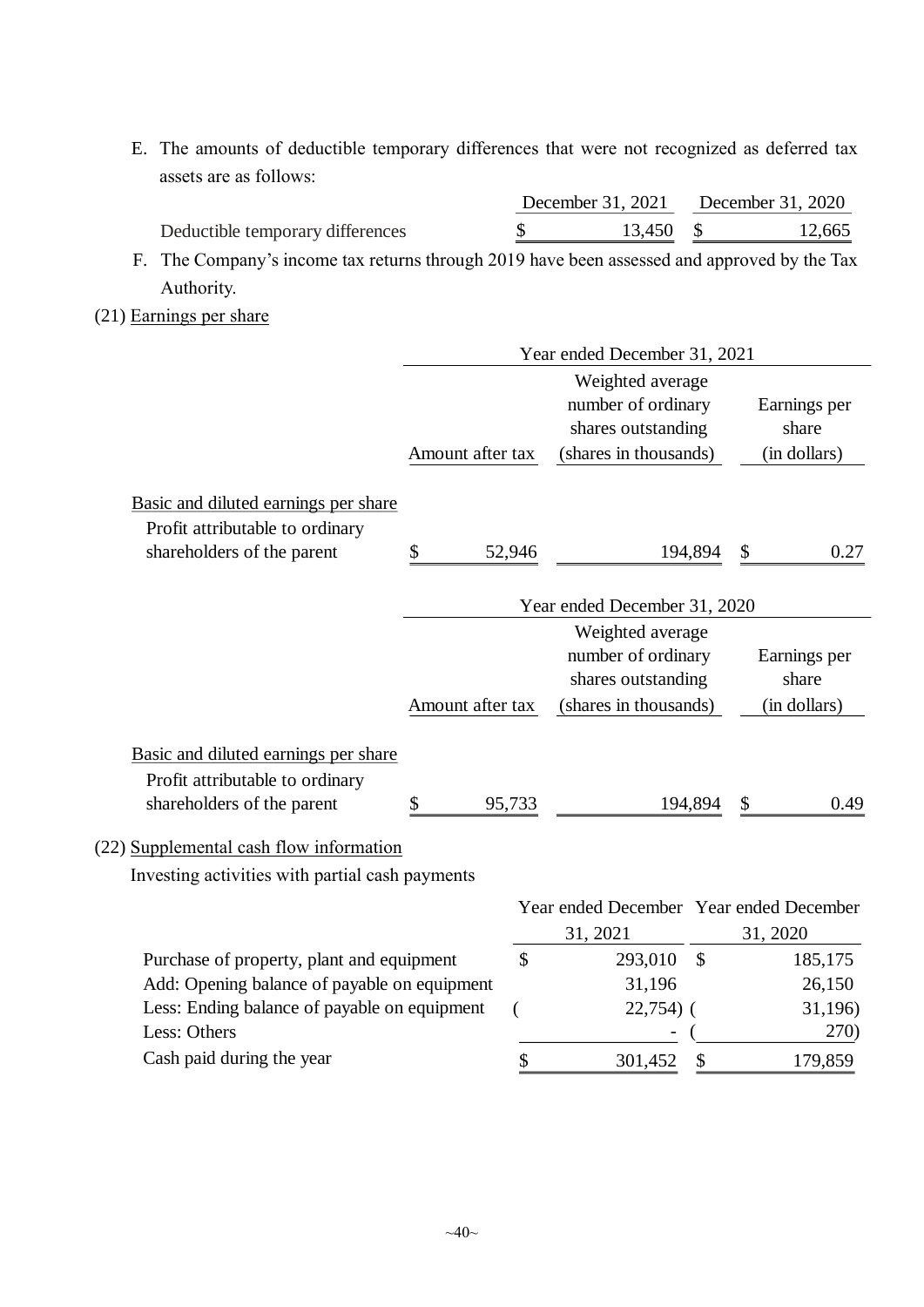|                                                    | Short-term   |               |                   |
|----------------------------------------------------|--------------|---------------|-------------------|
|                                                    | borrowings   |               | Lease liabilities |
| At January 1, 2021                                 | \$           | \$            | 6,775             |
| Increase in cash flow from financing activities -  |              |               |                   |
| Short-term borrowings                              | 100          |               |                   |
| Decrease in cash flow from financing activities -  |              |               |                   |
| Short-term borrowings                              | 100)         |               |                   |
| Payment of lease liabilities                       |              |               | 6,376)            |
| Increase in lease liabilities                      |              |               | 4,210             |
| Interest payment of lease liabilities              |              |               | 56)               |
| Interest expense amortisation of lease liabilities |              |               | 56                |
| At December 31, 2021                               | \$           | \$            | 4,609             |
|                                                    |              |               |                   |
|                                                    | Short-term   |               |                   |
|                                                    | borrowings   |               | Lease liabilities |
| At January 1, 2020                                 | \$<br>16,000 | $\mathcal{S}$ | 4,273             |
| Increase in cash flow from financing activities -  |              |               |                   |
| Short-term borrowings                              | 204,385      |               |                   |
| Decrease in cash flow from financing activities -  |              |               |                   |
| Short-term borrowings                              | 220,385)     |               |                   |
| Payment of lease liabilities                       |              |               | 5,486)            |
| Increase in lease liabilities                      |              |               | 9,690             |
| Decrease in lease liabilities                      |              |               | 1,702)            |
| Interest payment of lease liabilities              |              |               | 84)               |
| Interest expense amortisation of lease liabilities |              |               | 84                |
| At December 31, 2020                               | \$           | \$            | 6,775             |

# (23) Changes in liabilities from financing activities

# 7. RELATED PARTY TRANSACTIONS

(1) Names of related parties and relationship

| Names of related parties               | Relationship with the Company |
|----------------------------------------|-------------------------------|
| NITTO BOSEKI CO., LTD.                 | Parent company (Note 1)       |
| NITTO BO MACAU CLASS WEAVING CO., LTD. | Fellow subsidiary (Note 2)    |
| NITTOBO TECHNO CO., LTD.               | Fellow subsidiary (Note 2)    |
| SOYO CO., LTD.                         | Fellow subsidiary (Note 2)    |
| NITTOBO ASIA GLASS FIBER CO., LTD.     | Fellow subsidiary (Note 2)    |
| NITTOBO TAIWAN CO., LTD.               | Fellow subsidiary (Note 2)    |
|                                        |                               |

Note 1: Holds more than half of the directors' parent company.

Note 2: The Company is a subsidiary of NITTO BOSEKI CO., LTD.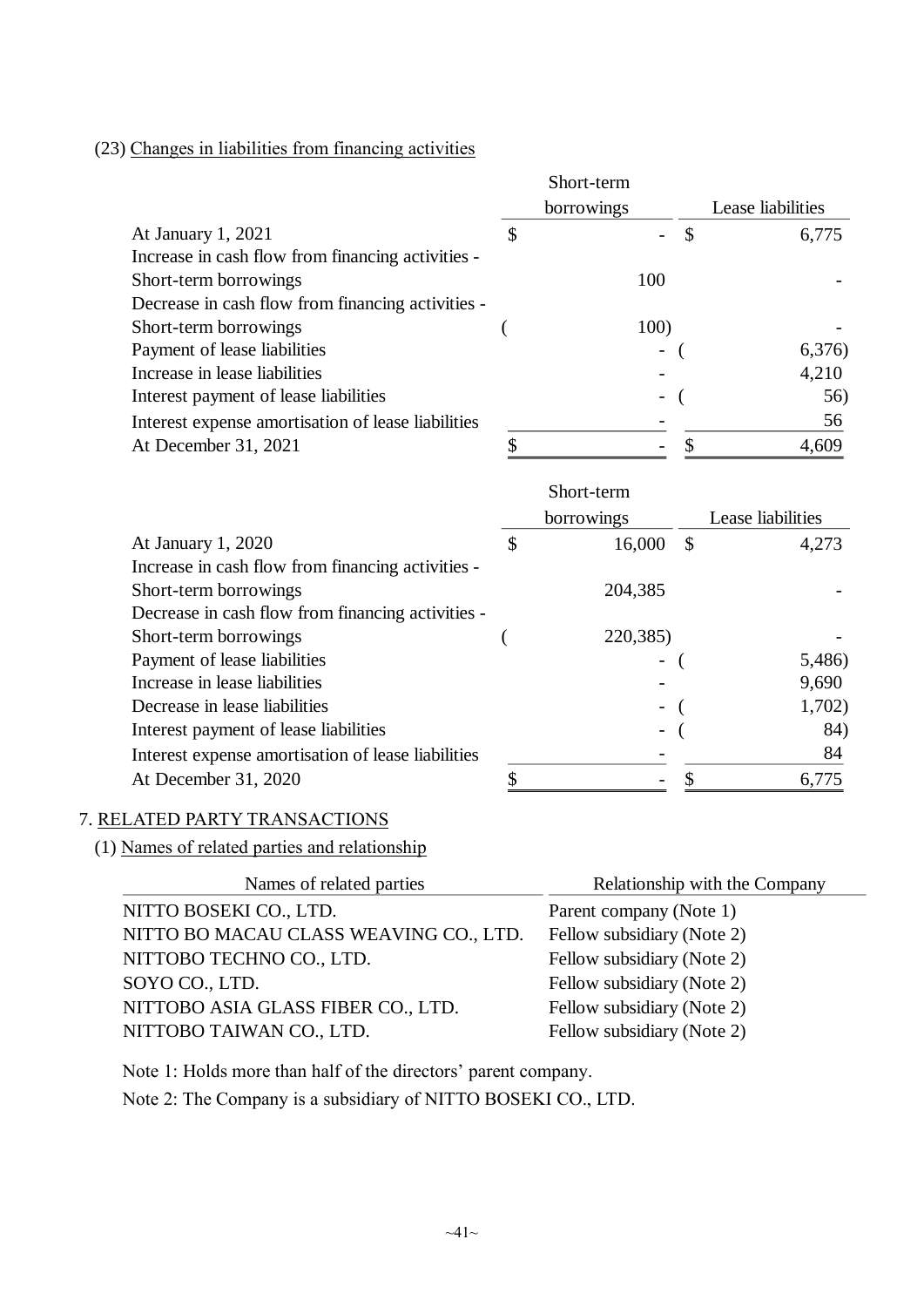#### (2) Significant related party transactions

A. Operating revenue

|                        | Year ended December Year ended December |                           |         |
|------------------------|-----------------------------------------|---------------------------|---------|
|                        | 31, 2021                                | 31, 2020                  |         |
| Sales of services:     |                                         |                           |         |
| Parent company:        |                                         |                           |         |
| NITTO BOSEKI CO., LTD. | \$<br>251,905 \$                        |                           | 281,553 |
| Fellow subsidiary      |                                         |                           |         |
| NITTO MACAU CLASS      |                                         |                           |         |
| WEAVING CO., LTD.      | 86,446                                  |                           | 89,070  |
| <b>Others</b>          | 43,081                                  |                           | 53,148  |
|                        | \$<br>381,432                           | $\boldsymbol{\mathsf{S}}$ | 423,771 |

Goods are sold based on the price lists in force and terms that would be available to third parties. The above sales are made at terms with a collection period of 90 days, whereas the receivables from third parties were at terms with a collection period between 30~120 days and others were payment in advance.

### B. Purchases:

|                          |    | Year ended December Year ended December<br>31, 2021 |    |          |
|--------------------------|----|-----------------------------------------------------|----|----------|
|                          |    |                                                     |    | 31, 2020 |
| Purchases of goods:      |    |                                                     |    |          |
| Parent company           | \$ | 21,395 \$                                           |    | 130,282  |
| NITTO BOAEKI CO., LTD.   |    |                                                     |    |          |
| Fellow subsidiary        |    |                                                     |    |          |
| NITTOBO ASIA GLASS FIBER |    |                                                     |    |          |
| CO., LTD.                |    | 634,151                                             |    | 487,623  |
| <b>Others</b>            |    | 18,402                                              |    | 19,155   |
|                          | \$ | 673,948                                             | \$ | 637,060  |

Goods purchased from related parties are not purchased from third parties, so the purchase prices are not comparable. The purchases were made at normal commercial terms and conditions. The payables to related parties arise mainly from purchase transactions, and payments were due in 90 days, whereas the payments for third parties were due in 60~120 days.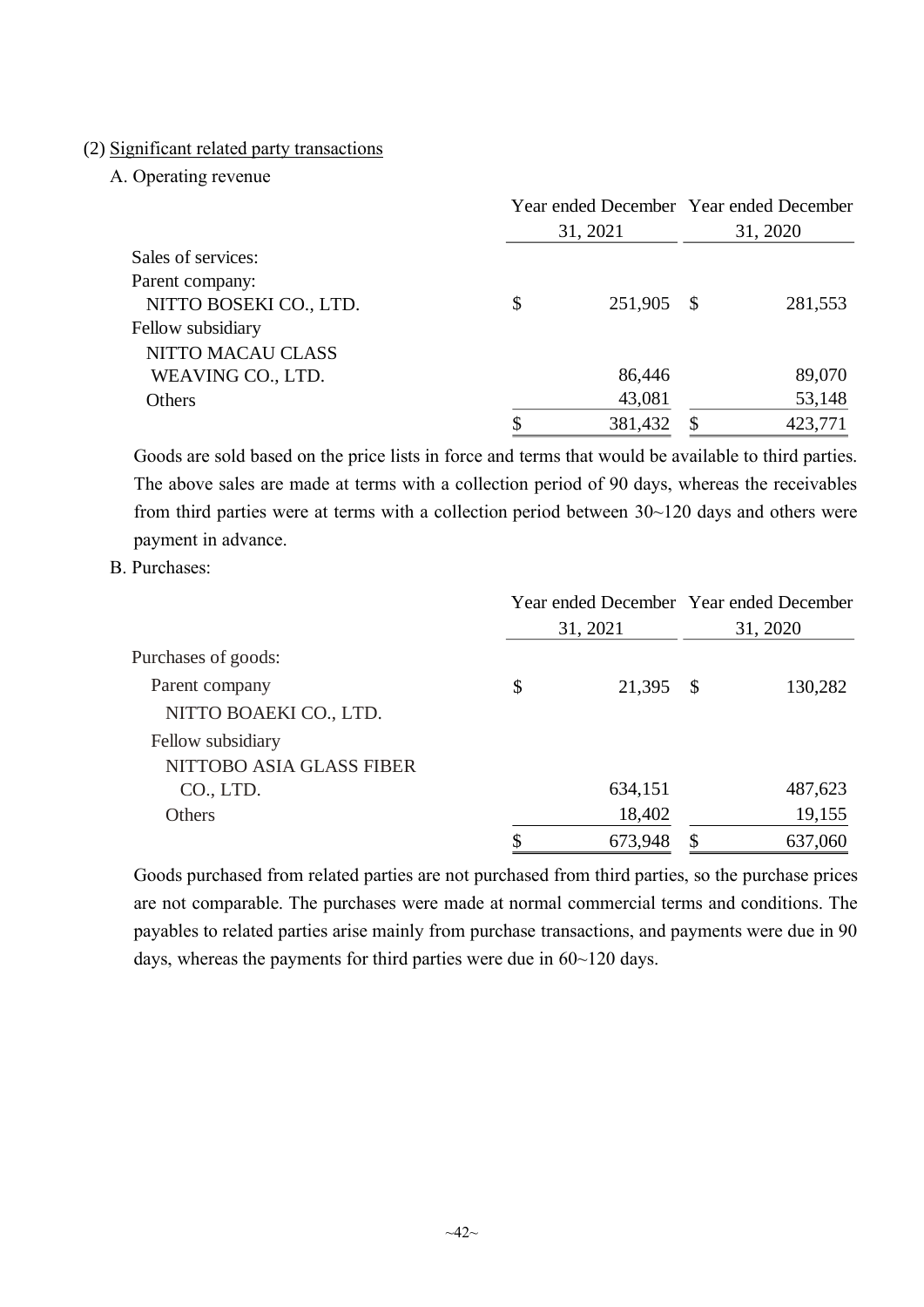C. Receivables from related parties

|                                                                                      | December 31, 2021 |                   | December 31, 2020 |                   |
|--------------------------------------------------------------------------------------|-------------------|-------------------|-------------------|-------------------|
| Accounts receivable:                                                                 |                   |                   |                   |                   |
| Parent company:                                                                      |                   |                   |                   |                   |
| NITTO BOSEKI CO., LTD.                                                               | \$                | 63,016            | \$                | 61,547            |
| Fellow subsidiary                                                                    |                   |                   |                   |                   |
| NITTO MACAU CLASS                                                                    |                   |                   |                   |                   |
| WEAVING CO., LTD.                                                                    |                   | 23,748            |                   | 25,186            |
| NITTO TAIWAN CO., LTD.                                                               |                   | 6,883             |                   | 10,238            |
| Others                                                                               |                   |                   |                   | 3,132             |
|                                                                                      |                   | 93,647            |                   | 100,103           |
| Other receivables:                                                                   |                   |                   |                   |                   |
| Parent company:                                                                      |                   |                   |                   |                   |
| NITTO BOSEKI CO., LTD.                                                               |                   | 735               |                   | 604               |
| Fellow subsidiary                                                                    |                   |                   |                   |                   |
| Others                                                                               |                   | 17                |                   | 17                |
|                                                                                      |                   | 752               |                   | 621               |
|                                                                                      | \$                | 94,399            | \$                | 100,724           |
| D. Payables to related parties                                                       |                   | December 31, 2021 |                   | December 31, 2020 |
| Accounts payable:                                                                    |                   |                   |                   |                   |
|                                                                                      |                   |                   |                   |                   |
| Parent company:                                                                      | \$                |                   |                   |                   |
| NITTO BOSEKI CO., LTD.                                                               |                   | 3,978             | \$                | 20,313            |
| Fellow subsidiary:<br>NITTO ASIA GLASS FIBER                                         |                   |                   |                   |                   |
| CO., LTD.                                                                            |                   | 178,163           |                   | 123,139           |
| Others                                                                               |                   | 2,347             |                   | 4,460             |
|                                                                                      |                   | 184,488           |                   | 147,912           |
| Other payables – acquisition of property, plant and equipment:<br>Fellow subsidiary: |                   |                   |                   |                   |
| NITTOBO TECHNO CO., LTD.                                                             |                   |                   |                   | 19,341            |
|                                                                                      |                   |                   |                   | 19,341            |
| Other payables                                                                       |                   |                   |                   |                   |
| Parent company:                                                                      |                   |                   |                   |                   |
| NITTO BOSEKI CO., LTD.                                                               |                   | 18                |                   |                   |
|                                                                                      |                   | 18                |                   |                   |
|                                                                                      | \$                | 184,506           | $\mathcal{L}$     | 167,253           |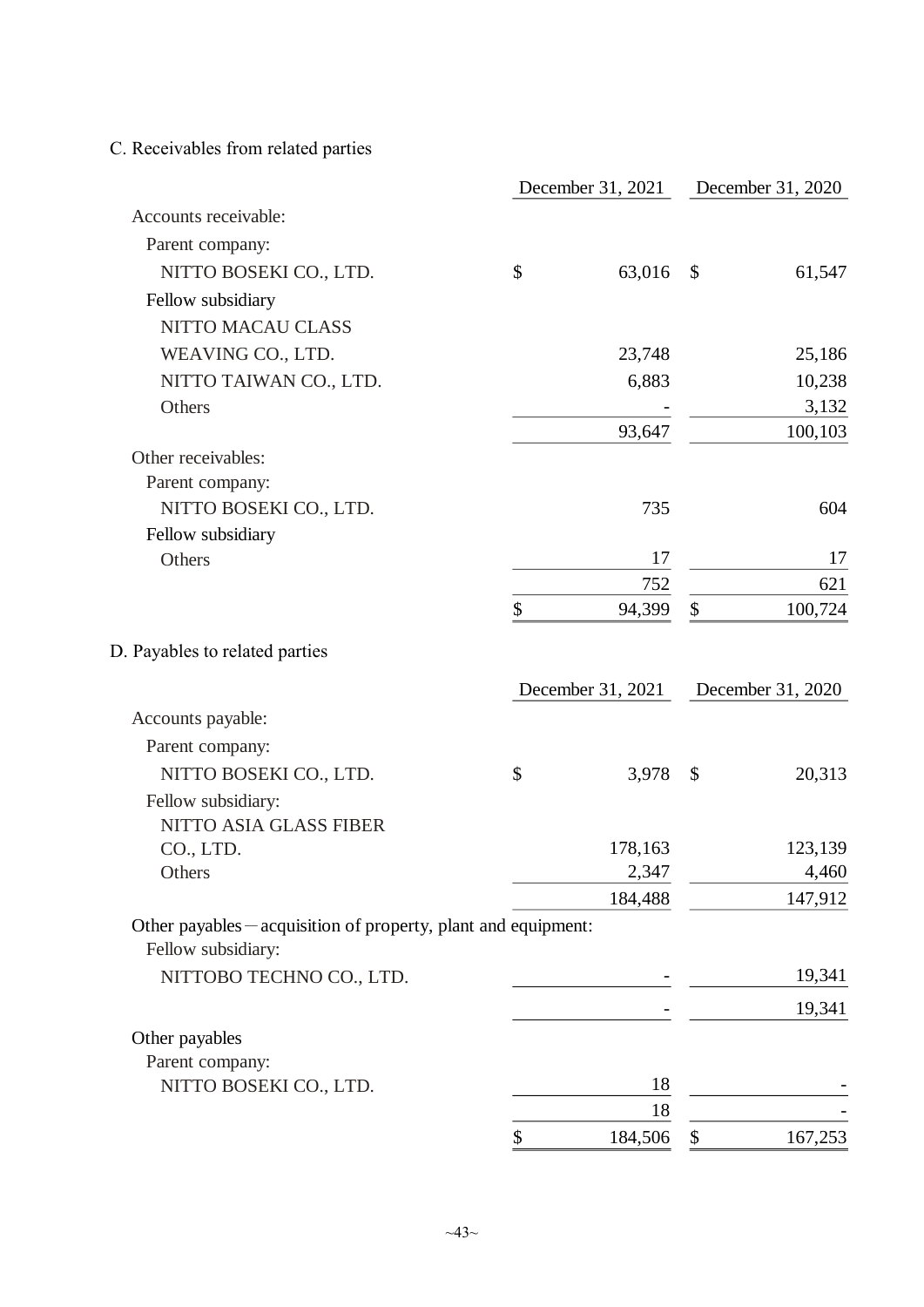#### E. Property transactions

Acquisition of property, plant and equipment:

| 36,714                                  |
|-----------------------------------------|
|                                         |
| Year ended December Year ended December |
| 31, 2020                                |
| 14,192                                  |
| 282                                     |
| 14,474                                  |
|                                         |

### 8. PLEDGED ASSETS

The Company's assets pledged as collateral are as follows:

|                          |                   | Book value |  |         |                         |  |         |  |
|--------------------------|-------------------|------------|--|---------|-------------------------|--|---------|--|
| Pledged asset            | December 31, 2021 |            |  |         | December 31, 2020       |  | Purpose |  |
|                          |                   |            |  |         | Short-term borrowings / |  |         |  |
| Land                     | \$                | 351,099 \$ |  |         | 351,099 loan facilities |  |         |  |
|                          |                   |            |  |         | Short-term borrowings / |  |         |  |
| Buildings and structures |                   | 128,219    |  |         | 133,143 loan facilities |  |         |  |
|                          |                   | 479,318    |  | 484,242 |                         |  |         |  |

# 9. SIGNIFICANT CONTINGENT LIABILITIES AND UNRECOGNIZED CONTRACT COMMITMENTS

(1) Contingencies

As of December 31, 2021 and 2020, the letters of credit issued but not used were \$238 and \$25,143, respectively.

(2) Commitments

Capital expenditures contracted for at the balance sheet date but not yet incurred are as follows:

|                               |  |           |  | December 31, 2021 December 31, 2020 |  |  |
|-------------------------------|--|-----------|--|-------------------------------------|--|--|
| Property, plant and equipment |  | 57,514 \$ |  | 84.764                              |  |  |

# 10. SIGNIFICANT DISASTER LOSS

None.

# 11. SIGNIFICANT EVENTS AFTER THE BALANCE SHEET DATE

None.

- 12. OTHERS
	- (1) Capital management

The Company has to maintain sufficient capital to afford extending and upgrading the factories and equipment. Hence, capital management of the Company is to ensure that they have adequate financial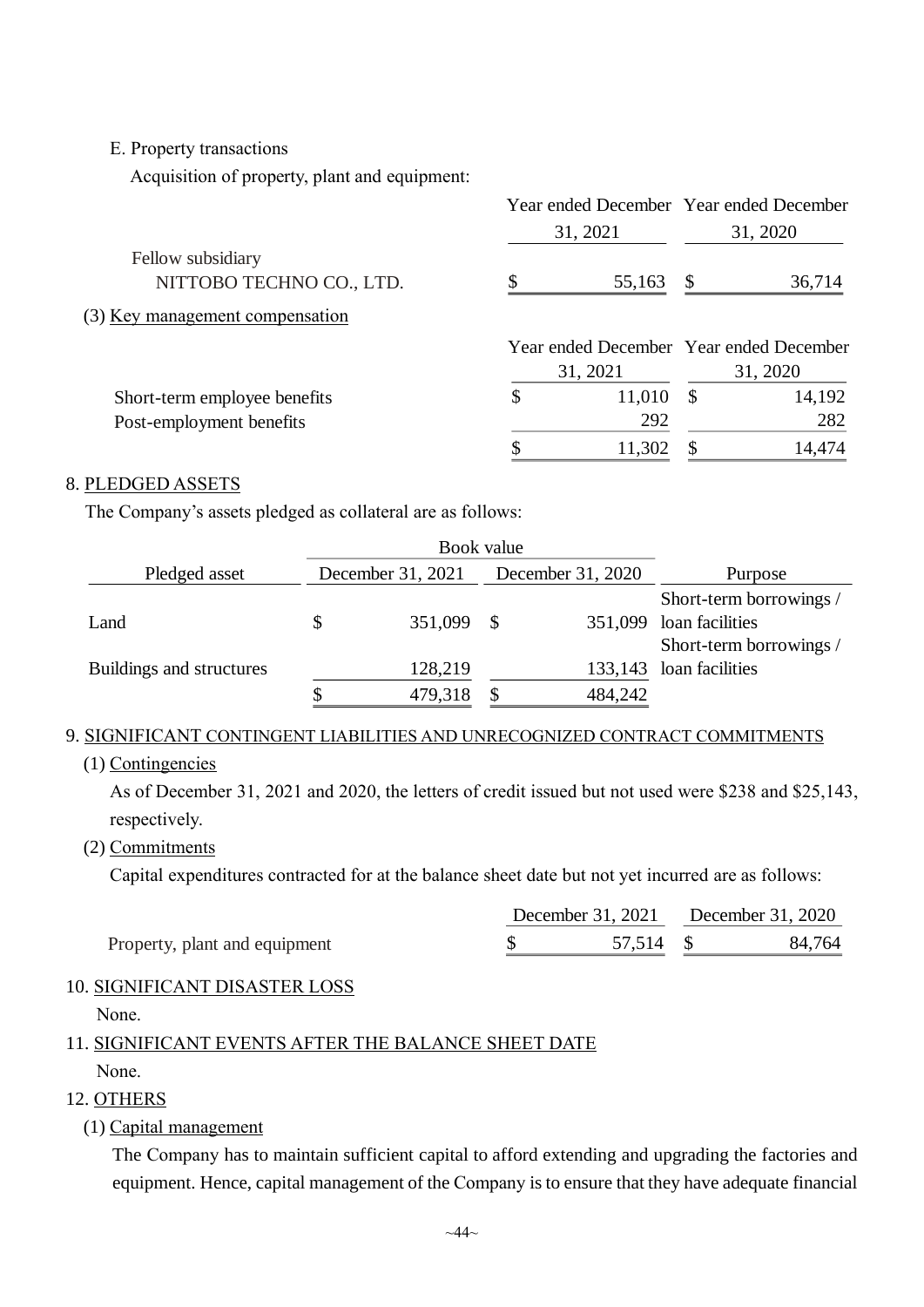resources and operating strategy to afford the operating funds, capital output and research and development expenses within twelve months from the balance sheet date. The Company monitors capital on the basis of the gearing ratio. This ratio is calculated as net debt divided by total capital. Total capital is calculated as 'equity' as shown in the balance sheet plus net debt.

During the year ended December 31, 2021, the Company's strategy, which was unchanged from 2020, was to maintain the properly gearing ratio. The gearing ratios were as follows:

|                                                                        |               | December 31, 2021                    |                            | December 31, 2020 |
|------------------------------------------------------------------------|---------------|--------------------------------------|----------------------------|-------------------|
| <b>Total liabilities</b>                                               | $\frac{1}{2}$ | 319,737                              | $\frac{1}{2}$              | 289,743           |
| <b>Total assets</b>                                                    | \$            | 2,151,851                            | \$                         | 2,060,671         |
| Gearing ratio                                                          |               | 14.86%                               |                            | 14.06%            |
| (2) Financial instruments                                              |               |                                      |                            |                   |
| A. Financial instruments by category                                   |               |                                      |                            |                   |
|                                                                        |               | December 31, 2021                    |                            | December 31, 2020 |
| Financial assets                                                       |               |                                      |                            |                   |
| Financial assets at fair value through profit or loss                  |               |                                      |                            |                   |
| Financial assets mandatorily measured at fair value                    |               | \$<br>1,246                          | \$                         | 84                |
| through profit or loss                                                 |               |                                      |                            |                   |
| Financial assets at fair value through other                           |               |                                      |                            |                   |
| comprehensive income                                                   |               |                                      |                            |                   |
| Designation of equity instrument<br>Financial assets at amortised cost | \$            |                                      | \$                         | 50,663            |
| Cash and cash equivalents                                              | \$            | 61,433                               | $\boldsymbol{\mathsf{S}}$  | 100,432           |
| Accounts receivable, net                                               |               | 299,613                              |                            | 328,837           |
| Accounts receivable - related parties                                  |               | 93,647                               |                            | 100,103           |
| Other receivables                                                      |               | 12,215                               |                            | 17,754            |
| Other receivables - related parties                                    |               | 752                                  |                            | 621               |
| Guarantee deposits paid                                                |               | 23,349                               |                            | 23,272            |
|                                                                        |               | $\mathbb{S}$<br>491,009              | $\boldsymbol{\mathsf{S}}$  | 571,019           |
|                                                                        |               | December 31, 2021                    |                            | December 31, 2020 |
| <b>Financial liabilities</b>                                           |               |                                      |                            |                   |
| Financial liabilities at amortised cost                                |               |                                      |                            |                   |
| Notes payable                                                          | \$            | 15                                   | \$                         |                   |
| Accounts payable                                                       |               | 20,996                               |                            | 16,417            |
| Accounts payable - related parties                                     |               | 184,488                              |                            | 147,912           |
| Other accounts payable                                                 |               | 100,936                              |                            | 84,526            |
| Other accounts payable - related parties                               |               | 18                                   |                            | 19,341            |
| Guarantee deposits received                                            |               | 34                                   |                            | 34                |
|                                                                        |               | $\boldsymbol{\mathsf{S}}$<br>306,487 | $\boldsymbol{\mathsf{\$}}$ | 268,230           |
| Lease liability                                                        |               | \$<br>4,609                          | \$                         | 6,775             |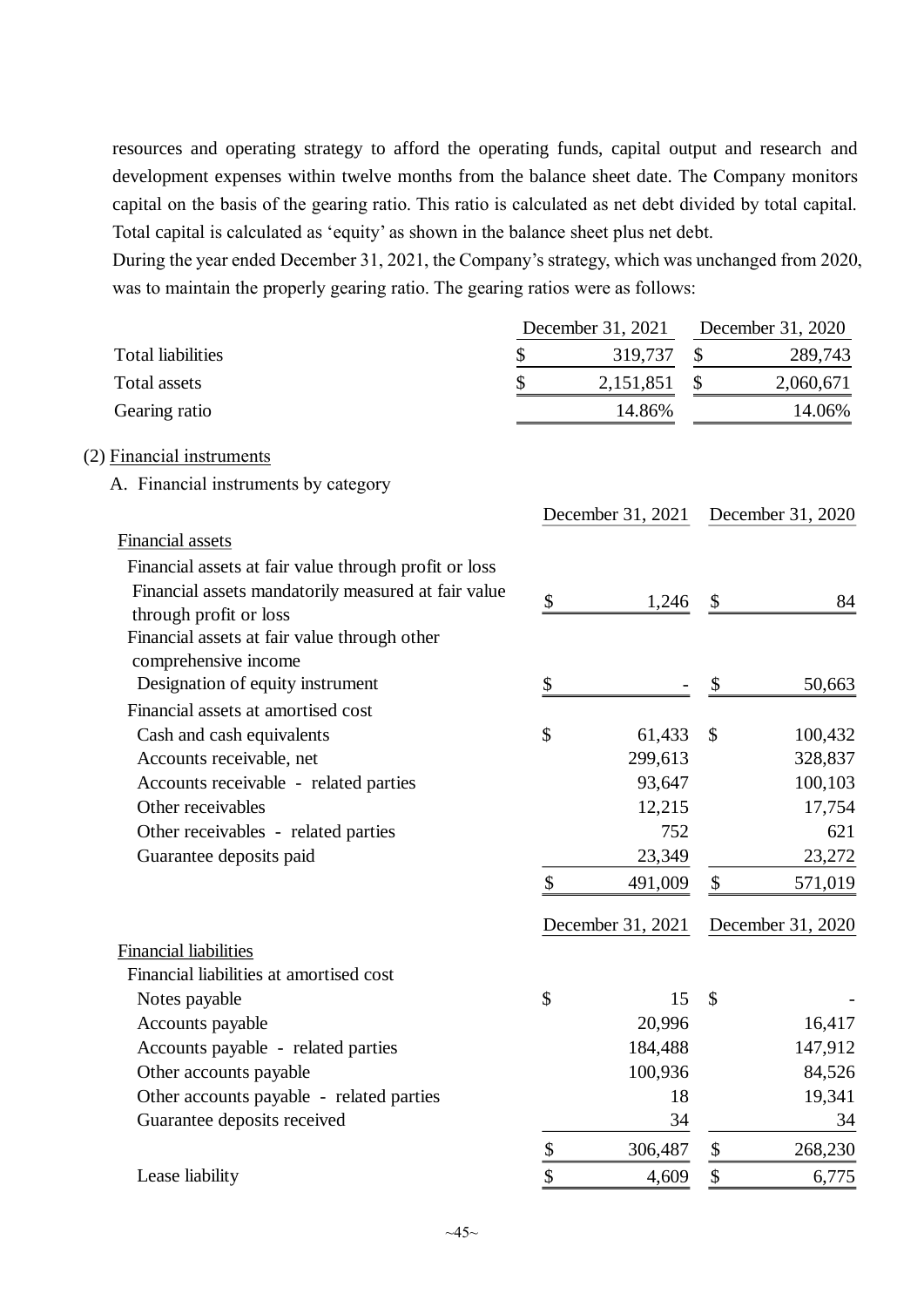- B. Financial risk management policies
	- (a) The Company's activities expose it to a variety of financial risks: market risk (including foreign exchange risk, interest rate risk and price risk), credit risk and liquidity risk. The overall risk management of the Company is to focus on unpredictable events in financial market and minimise any adverse effects on the financial performance of the Company. Derivatives are used exclusively for hedging purposes. Please refer to note 6(2).
	- (b) Risk management is carried out by a central treasury department (Company treasury) under policies approved by the Board of Directors. Company treasury identifies, evaluates and hedges financial risks in close cooperation with the Company's operating units. The Board provides written principles for overall risk management, as well as written policies covering specific areas and matters, such as foreign exchange risk, interest rate risk, credit risk, use of derivative financial instruments and non-derivative financial instruments, and investment of excess liquidity.
- C. Significant financial risks and degrees of financial risks
	- (a) Market risk

Foreign exchange risk

- i. The sales and purchases of the Company are mainly denominated in USD. Foreign exchange risk arises from future commercial transactions and recognized assets and liabilities.
- ii. Management has set up a policy to manage the Company's foreign exchange risk against its functional currency. The Company is required to hedge the entire foreign exchange risk exposure with the Company treasury. To control the foreign exchange risk of future business transactions and recognized assets and liabilities, forward foreign exchange contracts are adopted by the Company's financial department. The foreign exchange risk arises from future business transactions, recognized assets and liabilities expressed in nonfunctional currency.
- iii.The Company's businesses involve some non-functional currency operations (the Company's functional currency: NTD). The information on assets and liabilities denominated in foreign currencies whose values would be materially affected by the exchange rate fluctuations is as follows: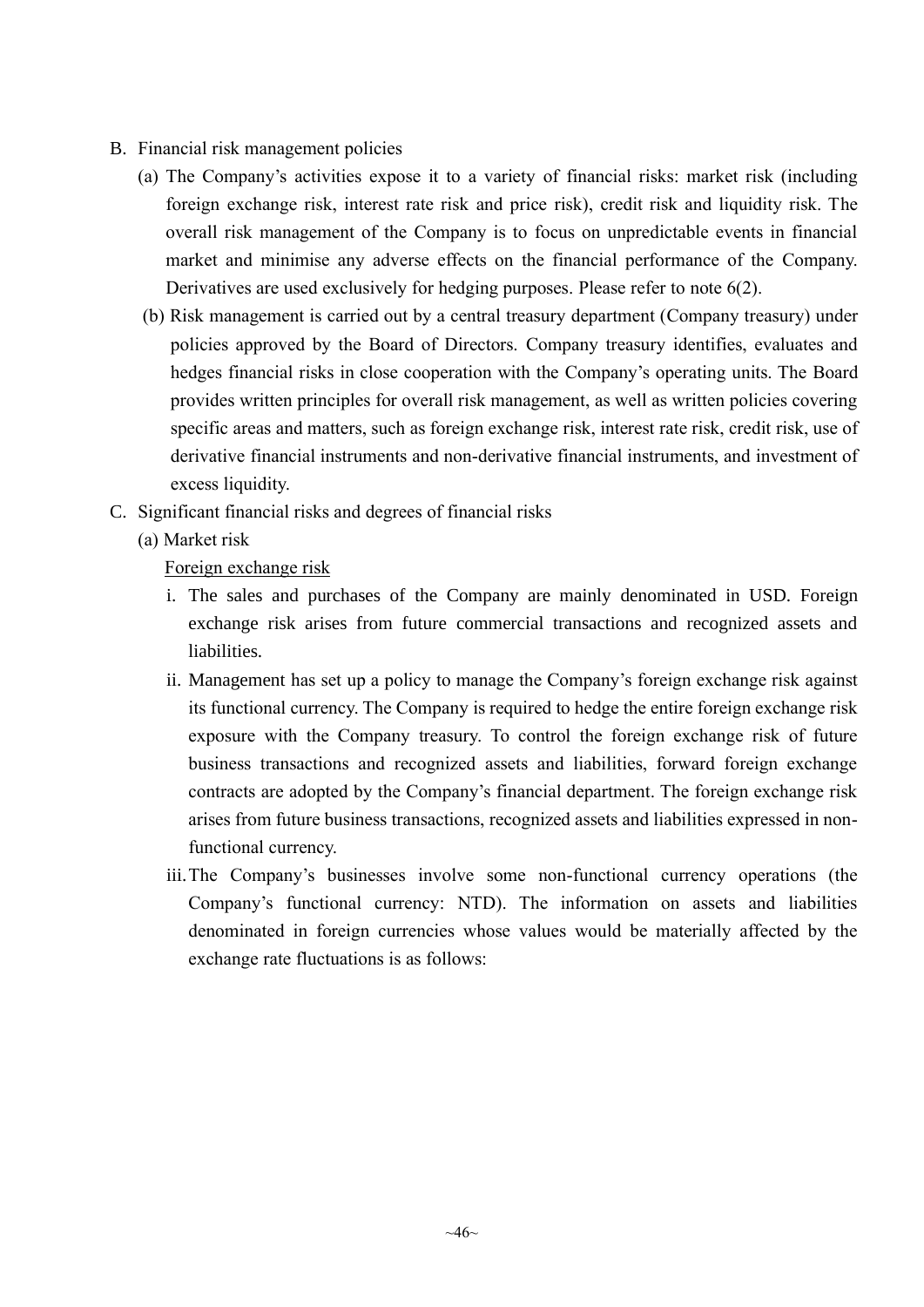|                                            | December 31, 2021 |                  |                   |    |            |  |
|--------------------------------------------|-------------------|------------------|-------------------|----|------------|--|
|                                            |                   | Foreign currency |                   |    |            |  |
|                                            |                   | amount           |                   |    | Book value |  |
|                                            |                   | (In thousands)   | Exchange rate     |    | (NTD)      |  |
| (Foreign currency: functional<br>currency) |                   |                  |                   |    |            |  |
| Financial assets                           |                   |                  |                   |    |            |  |
| <b>Monetary</b> items                      |                   |                  |                   |    |            |  |
| <b>USD:NTD</b>                             | \$                | 13,758           | 27.68             | \$ | 380,834    |  |
| <b>RMB:NTD</b>                             |                   | 116              | 4.34              |    | 504        |  |
| <b>JPY:NTD</b>                             |                   | 4,444            | 0.24              |    | 1,069      |  |
| Non-monetary items: None.                  |                   |                  |                   |    |            |  |
| <b>Financial liabilities</b>               |                   |                  |                   |    |            |  |
| <b>Monetary</b> items                      |                   |                  |                   |    |            |  |
| <b>USD:NTD</b>                             | \$                | 274              | 27.68             | \$ | 7,583      |  |
| <b>EUR:NTD</b>                             |                   | 3                | 31.32             |    | 83         |  |
| <b>JPY:NTD</b>                             |                   | 8,098            | 0.24              |    | 1,948      |  |
| Non-monetary items: None.                  |                   |                  |                   |    |            |  |
|                                            |                   |                  | December 31, 2020 |    |            |  |
|                                            |                   | Foreign currency |                   |    |            |  |
|                                            |                   | amount           |                   |    | Book value |  |
|                                            |                   | (In thousands)   | Exchange rate     |    | (NTD)      |  |
| (Foreign currency: functional              |                   |                  |                   |    |            |  |
| currency)                                  |                   |                  |                   |    |            |  |
| <b>Financial assets</b>                    |                   |                  |                   |    |            |  |
| Monetary items                             |                   |                  |                   |    |            |  |
| <b>USD:NTD</b>                             | \$                | 14,358           | 28.48             | \$ | 408,921    |  |
| <b>RMB:NTD</b>                             |                   | 399              | 4.38              |    | 1,745      |  |
| <b>JPY:NTD</b>                             |                   | 72,261           | 0.28              |    | 19,966     |  |
| Non-monetary items: None.                  |                   |                  |                   |    |            |  |
| <b>Financial liabilities</b>               |                   |                  |                   |    |            |  |
| Monetary items                             |                   |                  |                   |    |            |  |
| <b>USD:NTD</b>                             | \$                | 911              | 28.48             | \$ | 25,956     |  |
| <b>EUR:NTD</b>                             |                   | 23               | 35.02             |    | 818        |  |
| <b>JPY:NTD</b>                             |                   | 72,150           | 0.28              |    | 19,935     |  |
| Non-monetary items: None.                  |                   |                  |                   |    |            |  |

iv.The total exchange gain (loss), including realized and unrealized arising from significant foreign exchange variation on the monetary items held by the Company for the years ended December 31, 2021 and 2020, amounted to (\$16,766) and (\$19,678), respectively.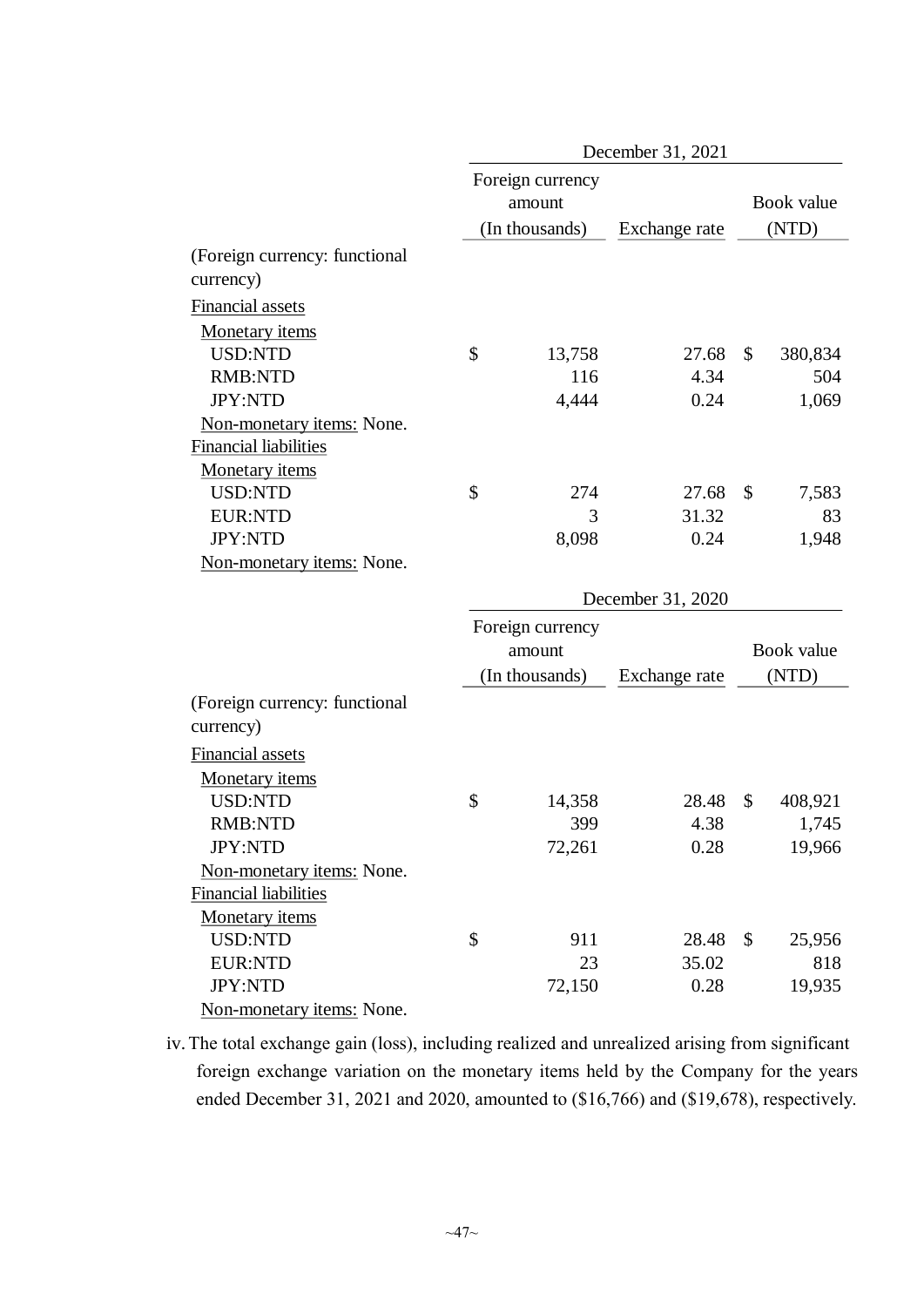|                               | Year ended December 31, 2021  |    |                      |               |                 |  |  |
|-------------------------------|-------------------------------|----|----------------------|---------------|-----------------|--|--|
|                               |                               |    | Sensitivity analysis |               |                 |  |  |
|                               |                               |    |                      |               | Effect on other |  |  |
|                               | Degree of<br>Effect on profit |    |                      | comprehensive |                 |  |  |
|                               | variation                     |    | or loss              |               | income          |  |  |
| (Foreign currency: functional |                               |    |                      |               |                 |  |  |
| currency)                     |                               |    |                      |               |                 |  |  |
| <b>Financial assets</b>       |                               |    |                      |               |                 |  |  |
| Monetary items                |                               |    |                      |               |                 |  |  |
| <b>USD:NTD</b>                | 3%                            | \$ | 11,425               | \$            |                 |  |  |
| <b>RMB:NTD</b>                | 1%                            |    | 5                    |               |                 |  |  |
| <b>JPY:NTD</b>                | 1%                            |    | 11                   |               |                 |  |  |
| <b>Financial liabilities</b>  |                               |    |                      |               |                 |  |  |
| Monetary items                |                               |    |                      |               |                 |  |  |
| <b>USD:NTD</b>                | 3%                            | \$ | 227                  | $\mathcal{S}$ |                 |  |  |
| <b>EUR:NTD</b>                | 1%                            |    | $\mathbf{1}$         |               |                 |  |  |
| <b>JPY:NTD</b>                | 1%                            |    | 19                   |               |                 |  |  |
|                               | Year ended December 31, 2020  |    |                      |               |                 |  |  |
|                               |                               |    | Sensitivity analysis |               |                 |  |  |
|                               |                               |    |                      |               | Effect on other |  |  |
|                               | Degree of                     |    | Effect on profit     |               | comprehensive   |  |  |
|                               | variation                     |    | or loss              | income        |                 |  |  |
| (Foreign currency: functional |                               |    |                      |               |                 |  |  |
| currency)                     |                               |    |                      |               |                 |  |  |
| <b>Financial assets</b>       |                               |    |                      |               |                 |  |  |
| Monetary items                |                               |    |                      |               |                 |  |  |
| <b>USD:NTD</b>                | 1%                            | \$ | 4,089                | \$            |                 |  |  |
| RMB:NTD                       | 1%                            |    | 17                   |               |                 |  |  |
| <b>JPY:NTD</b>                | 1%                            |    | 200                  |               |                 |  |  |
| <b>Financial liabilities</b>  |                               |    |                      |               |                 |  |  |
| Monetary items                |                               |    |                      |               |                 |  |  |
| <b>USD:NTD</b>                | 1%                            | \$ | 260                  | \$            |                 |  |  |
| <b>EUR:NTD</b>                | 1%                            |    | 8                    |               |                 |  |  |
| JPY:NTD                       | 1%                            |    | 199                  |               |                 |  |  |

v. Analysis of foreign currency market risk arising from significant foreign exchange variation:

Price risk

i. The Company's equity securities, which are exposed to price risk, are the held financial assets at fair value through profit or loss, financial assets at fair value through other comprehensive income and available-for-sale financial assets. To manage its price risk arising from investments in equity securities, the Company diversifies its portfolio. Diversification of the portfolio is done in accordance with the limits set by the Company.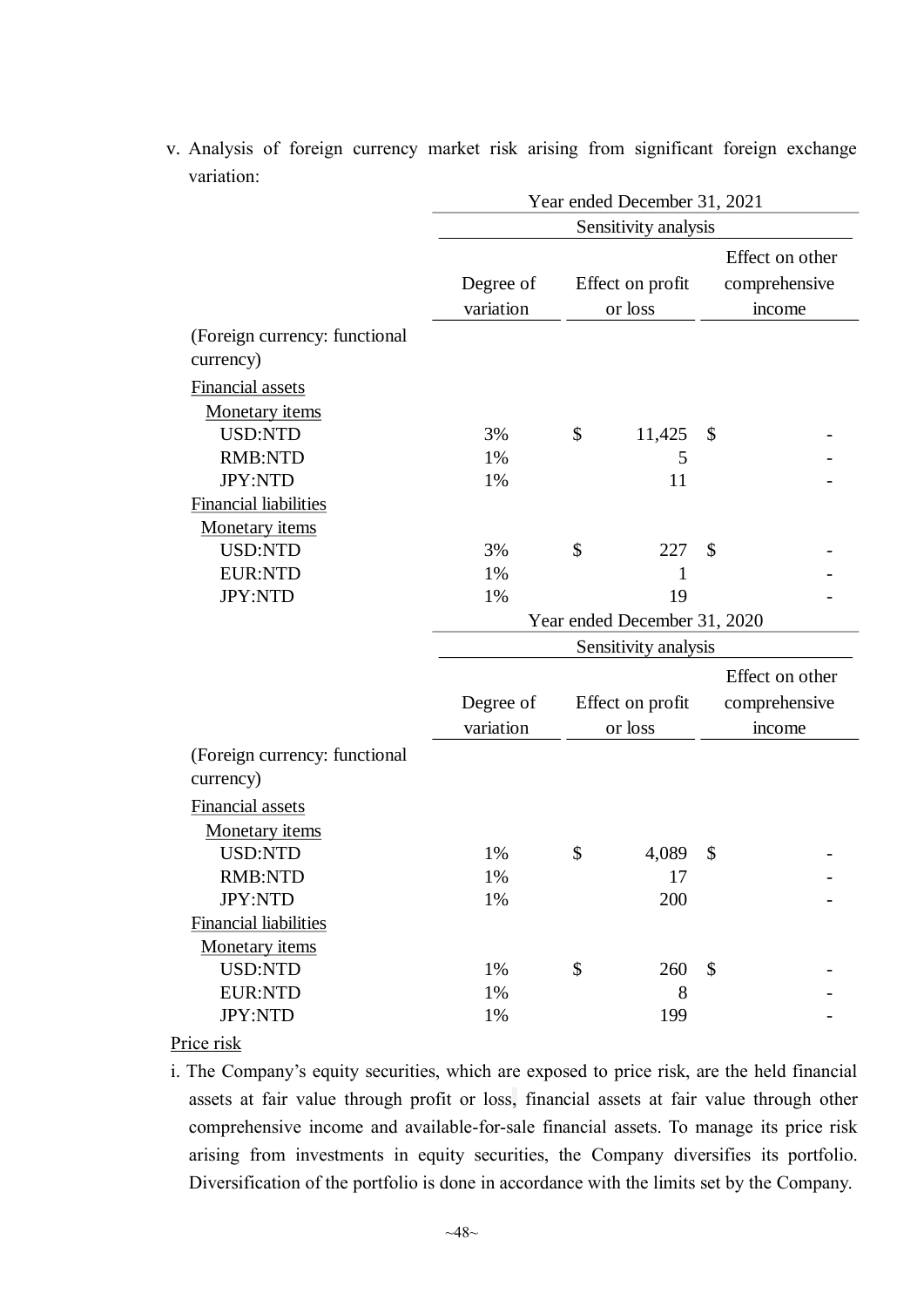- ii. The Company's investments in equity securities comprise shares issued by the domestic companies. The prices of equity securities would change due to the change of the future value of investee companies. If the prices of these equity securities had increased/decreased by 3% with all other variables held constant, post-tax profit for the years ended December 31, 2021 and 2020 would have increased/decreased by \$0 and \$1,520, respectively, as a result of other comprehensive income classified as equity investment at fair value through other comprehensive income.
- (b) Credit risk
	- i. Credit risk refers to the risk of financial loss to the Company arising from default by the clients or counterparties of financial instruments on the contract obligations. The main factor is that counterparties could not repay in full the accounts receivable based on the agreed terms, and the contract cash flows of financial instruments stated at amortised cost and bank deposits.
	- ii. The Company manages its credit risk taking into consideration the entire Company's concern. For banks and financial institutions, only independently rated parties with a minimum rating of 'A' are accepted. According to the Company's credit policy, the Company is responsible for managing and analysing the credit risk for each of their new clients before standard payment and delivery terms and conditions are offered. Internal risk control assesses the credit quality of the customers, taking into account their financial position, past experience and other factors. Individual risk limits are set based on internal or external ratings in accordance with limits set by the Board of Directors. The utilization of credit limits is regularly monitored.
	- iii. The Company adopts the assumption under IFRS 9, that is, the default occurs when the contract payments are past due over 90 days.
	- iv. The Company adopts the following assumptions under IFRS 9 to assess whether there has been a significant increase in credit risk on that instrument since initial recognition:
		- (i) If the contract payments were past due over 30 days based on the terms, there has been a significant increase in credit risk on that instrument since initial recognition.
		- (ii) If any external credit rating agency rates these bonds as investment grade, the credit risk of these financial assets is low.
	- v. The following indicators are used to determine whether the credit impairment of debt instruments has occurred:
		- (i) It becomes probable that the issuer will enter bankruptcy or other financial reorganization due to their financial difficulties;
		- (ii) The disappearance of an active market for that financial asset because of financial difficulties;
		- (iii) Default or delinquency in interest or principal repayments;
		- (iv) Adverse changes in national or regional economic conditions that are expected to cause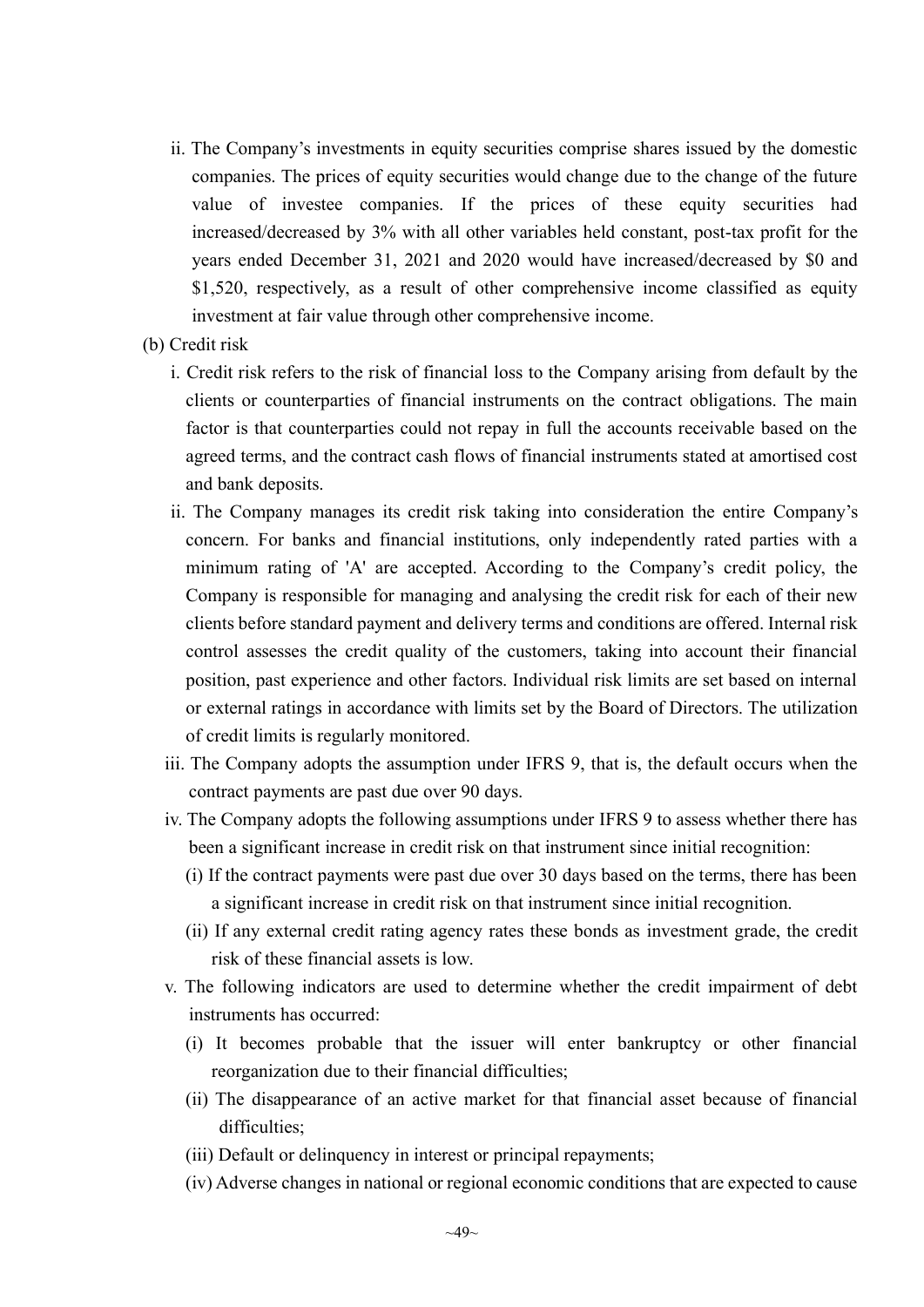a default.

- vi. The Company classifies customer's accounts receivable, in accordance with credit risk on trade and customer types. The Company applies the modified approach using the provision matrix to estimate expected credit loss.
- vii. The Company wrote-off the financial assets, which cannot be reasonably expected to be recovered, after initiating recourse procedures. However, the Company will continue executing the recourse procedures to secure their rights.
- viii. The Company used the forecastability of the adjusted historical and timely information to assess the default possibility of accounts receivable. On December 31, 2021 and 2020, the provision matrix, loss rate methodology is as follows:

|                      |               | Over 120 | Over 180 | Over 365 |           |
|----------------------|---------------|----------|----------|----------|-----------|
|                      | Not past      | days     | days     | days     |           |
|                      | due           | past due | past due | past due | Total     |
| At December 31, 2021 |               |          |          |          |           |
| Expected loss rate   | 0.03%         | 0.06%    | 50%      | 100%     |           |
| Total book value     | 393,378<br>S  | \$       | \$       | \$       | \$393,378 |
| Loss allowance       | \$<br>118     | \$       | S        |          | \$<br>118 |
| At December 31, 2020 |               |          |          |          |           |
| Expected loss rate   | 0.03%         | 0.06%    | 50%      | 100%     |           |
| Total book value     | 429,071<br>\$ | \$       | \$       | \$       | \$429,071 |
| Loss allowance       | \$<br>131     | \$       |          |          | 131       |

xii. Movements in relation to the Company applying the modified approach to provide loss allowance for accounts receivable are as follows:

|                             | 2021       |
|-----------------------------|------------|
|                             | Accounts   |
|                             | receivable |
| At January 1                | \$<br>131  |
| Reversal of impairment loss | 13)        |
| At December 31              | 118        |
|                             | 2020       |
|                             | Accounts   |
|                             | receivable |
| At January 1                | \$<br>148  |
| Reversal of impairment loss | 17)        |
| At December 31              | \$<br>131  |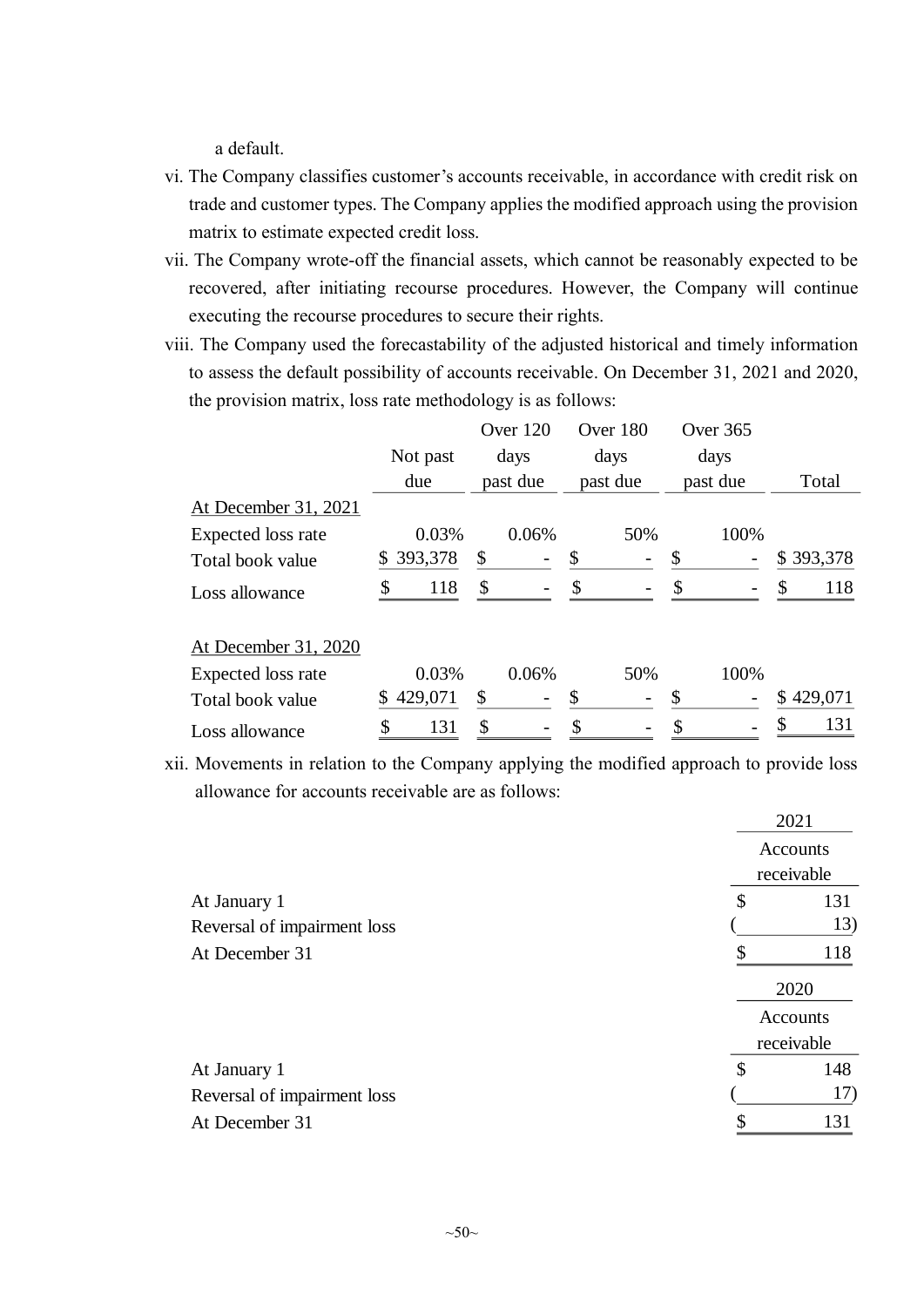#### (c) Liquidity risk

The table below analyses the Company's non-derivative financial liabilities and net-settled or gross-settled derivative financial liabilities into relevant maturity companyings based on the remaining period at the balance sheet date to the contractual maturity date for nonderivative financial liabilities and to the expected maturity date for derivative financial liabilities. The amounts disclosed in the table are the contractual undiscounted cash flows.

Non-derivative financial liabilities

|                                                               |                         | Between 3                                             |                         |     |         |
|---------------------------------------------------------------|-------------------------|-------------------------------------------------------|-------------------------|-----|---------|
|                                                               |                         | Less than months and Between 1 Between 2              |                         |     |         |
| December 31, 2021                                             | 3 months                | 1 year                                                | and 2 years and 5 years |     | Total   |
| Financial liabilities at fair<br>value through profit or loss | $\mathcal{S}$<br>$\sim$ | $\boldsymbol{\mathsf{S}}$<br>$\overline{\phantom{0}}$ | \$                      | \$  | \$      |
| Notes payable                                                 |                         | 15                                                    |                         |     | 15      |
| Accounts payable                                              | 18,197                  | 2,799                                                 |                         |     | 20,996  |
| Accounts payable-related<br>parties                           | 181,592                 | 2,896                                                 |                         |     | 184,488 |
| Other accounts payable                                        | 93,482                  | 7,454                                                 |                         |     | 100,936 |
| Other accounts payable-<br>related parties                    |                         | 18                                                    |                         |     | 18      |
| Lease liability                                               | 479                     | 1,438                                                 | 1,753                   | 995 | 4,665   |

Non-derivative financial liabilities

|                                            |          | Between 3         |                                          |               |        |          |
|--------------------------------------------|----------|-------------------|------------------------------------------|---------------|--------|----------|
|                                            |          |                   | Less than months and Between 1 Between 2 |               |        |          |
| December 31, 2020                          | 3 months | year              | and 2 years and 5 years                  |               |        | Total    |
| Accounts payable                           | \$14,046 | 2,371<br><b>S</b> | S<br>$\sim$ $-$                          | $\mathcal{S}$ | $\sim$ | \$16,417 |
| Accounts payable-related<br>parties        | 147,912  |                   |                                          |               |        | 147,912  |
| Other accounts payable                     | 80,021   | 4,505             |                                          |               |        | 84,526   |
| Other accounts payable-<br>related parties | 19,341   |                   |                                          |               |        | 19,341   |
| Lease liability                            | 1,548    | 4,454             | 494                                      |               | 330    | 6,826    |

#### (3) Fair value information

- A. The different levels that the inputs to valuation techniques are used to measure fair value of financial and non-financial instruments have been defined as follows:
	- Level 1: Quoted prices (unadjusted) in active markets for identical assets or liabilities that the entity can access at the measurement date. A market is regarded as active where a market in which transactions for the asset or liability take place with sufficient frequency and volume to provide pricing information on an ongoing basis. The fair value of the Company's investment in listed stocks and convertible bonds is included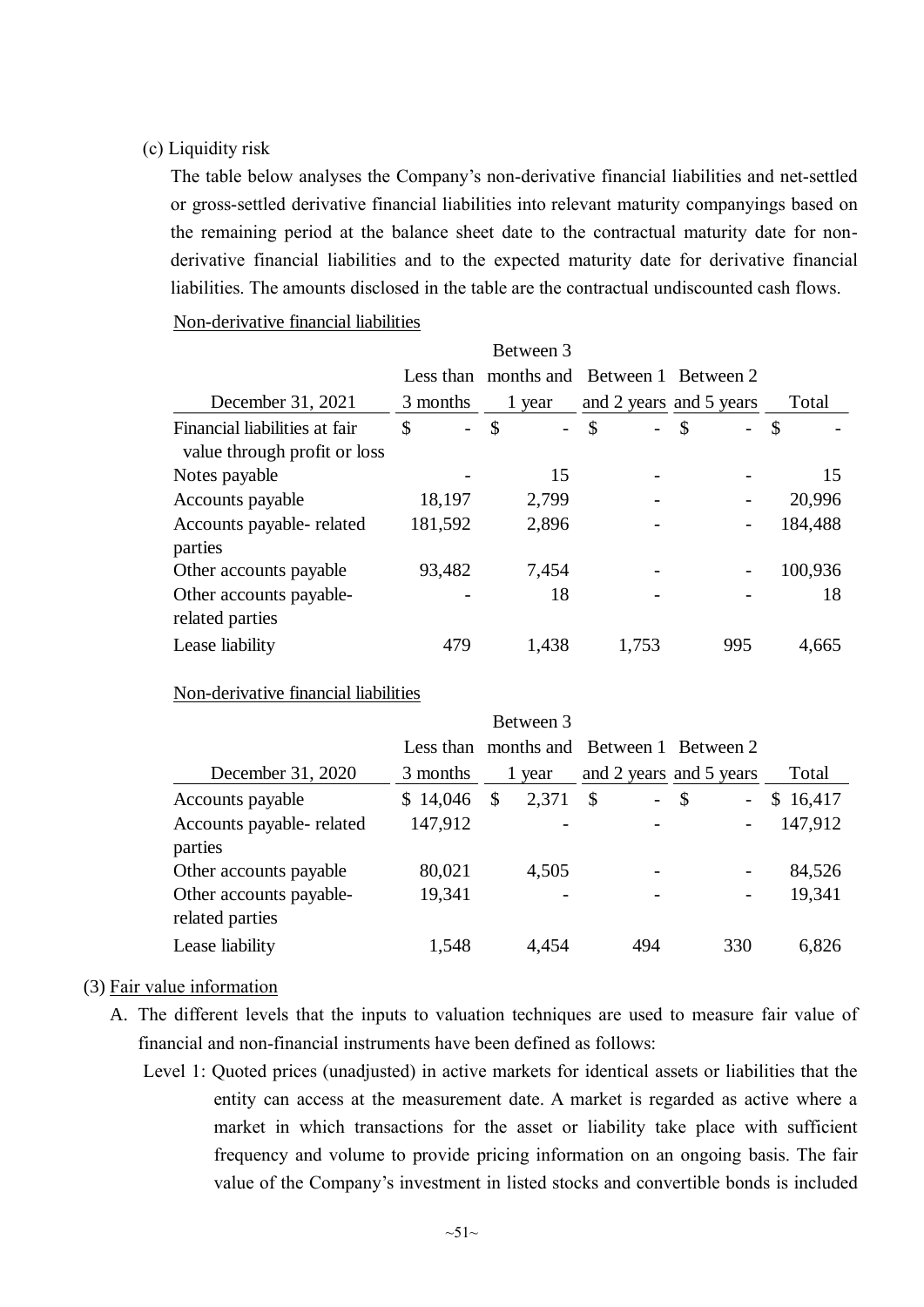in Level 1

Level 2: Inputs other than quoted prices included within Level 1 that are observable for the asset or liability, either directly or indirectly. The fair value of the Company's investment in is included in Level 2.

Level 3: Unobservable inputs for the asset or liability.

- B. Financial instruments not measured at fair value
	- The carrying amounts of cash and cash equivalents, accounts receivable, other receivables, accounts payable, other payables and lease liabilities are approximate to their fair values.
- C. The related information on financial and non-financial instruments measured at fair value by level on the basis of the nature, characteristics and risks of the assets and liabilities at December 31, 2021 and 2020 is as follows:

| December 31, 2021                                     | Level 1  | Level 2                    | Level 3       | Total                  |
|-------------------------------------------------------|----------|----------------------------|---------------|------------------------|
| <b>Assets</b>                                         |          |                            |               |                        |
| Recurring fair value measurements                     |          |                            |               |                        |
| Financial assets at fair value through profit or loss | \$<br>\$ | 1,246<br>\$<br>1,246<br>\$ | \$<br>\$      | 1,246<br>1,246<br>\$   |
| <b>Liabilities</b>                                    |          |                            |               |                        |
| Recurring fair value measurements: None.              |          |                            |               |                        |
| December 31, 2020                                     | Level 1  | Level 2                    | Level 3       | Total                  |
| <b>Assets</b>                                         |          |                            |               |                        |
| Recurring fair value measurements                     |          |                            |               |                        |
| Financial assets at fair value through profit or loss | \$       | $\mathcal{S}$<br>84        | $\mathcal{S}$ | $\mathcal{S}$<br>84    |
| Financial assets at fair value through other          |          |                            |               |                        |
| comprehensive income                                  | 50,663   |                            |               | 50,663                 |
|                                                       | \$50,663 | \$<br>84                   |               | 50,747<br>$\mathbb{S}$ |
| <b>T . 1 .1</b>                                       |          |                            |               |                        |

**Liabilities**

Recurring fair value measurements: None.

D. The methods and assumptions the Company used to measure fair value are as follows: The instruments the Company used market quoted prices as their fair values (that is, Level 1) are listed below by characteristics:

|                     | Listed shares |
|---------------------|---------------|
| Market quoted price | Closing price |

- E. For the years ended December 31, 2021 and 2020, there was no transfer between Level 1, Level 2 and Level 3.
- F. The valuation of derivative financial instruments is based on valuation model widely accepted by market participants, such as present value techniques and option pricing models. Forward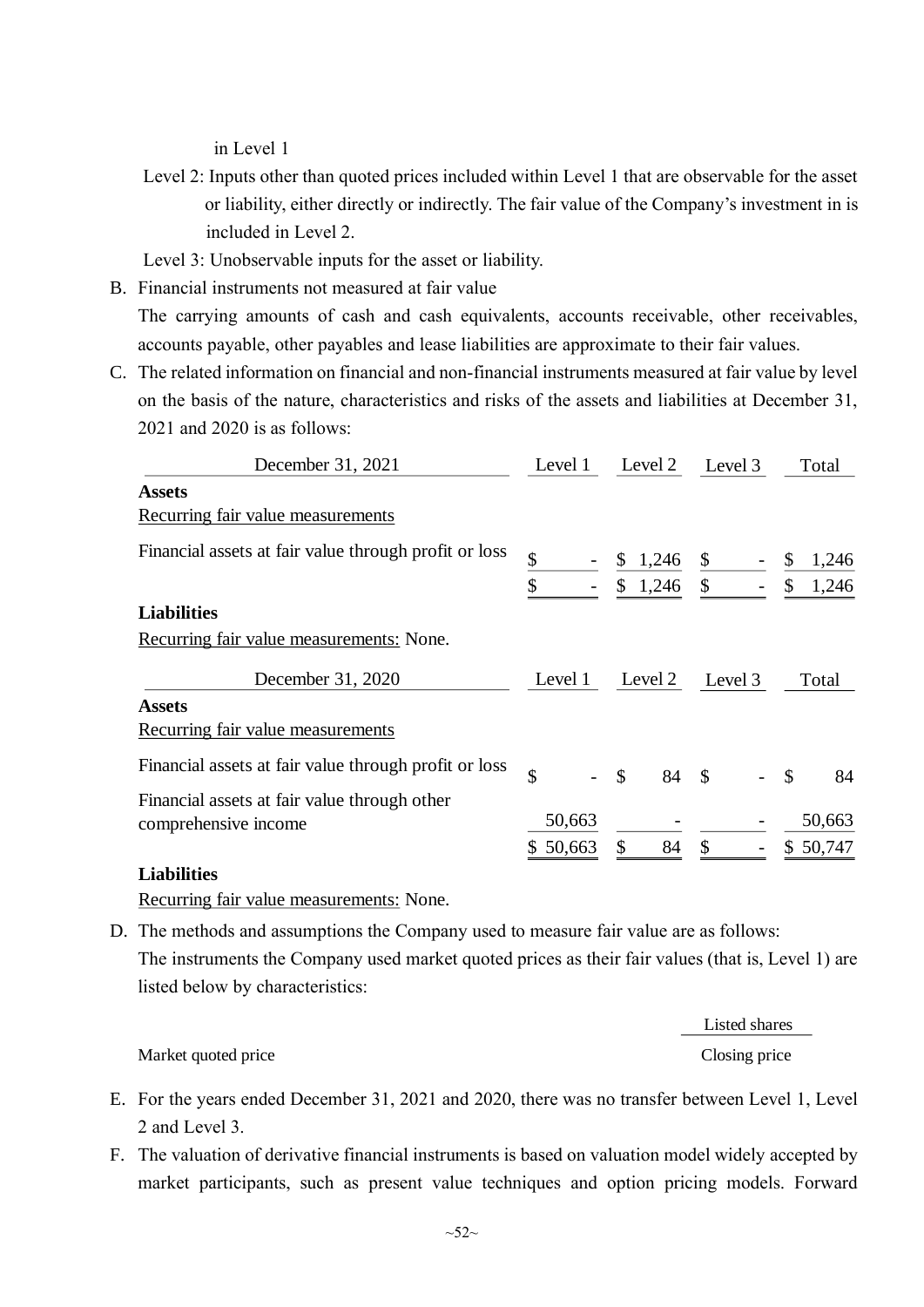exchange contracts are usually valued based on the current forward exchange rate.

### 13. SUPPLEMENTARY DISCLOSURES

- (1) Significant transactions information
	- A. Loans to others: None.
	- B. Provision of endorsements and guarantees to others: None.
	- C. Holding of marketable securities at the end of the period (not including subsidiaries, associates and joint ventures): None.
	- D. Acquisition or sale of the same security with the accumulated cost exceeding \$300 million or 20% of the Company's paid-in capital: None.
	- E. Acquisition of real estate reaching \$300 million or 20% of paid-in capital or more: None.
	- F. Disposal of real estate reaching \$300 million or 20% of paid-in capital or more: None.
	- G. Purchases or sales of goods from or to related parties reaching \$100 million or 20% of paid-in capital or more: Please refer to table 1.
	- H. Receivables from related parties reaching \$100 million or 20% of paid-in capital or more: None.
	- I. Trading in derivative instruments undertaken during the reporting periods: Please refer to Notes 6(2) and 12(3).
	- J. Significant inter-company transactions during the reporting periods: None.
- (2) Information on investees

Names, locations and other information of investee companies (not including investees in Mainland China): None.

- (3) Information on investments in Mainland China
	- None.
- (4) Major shareholders information

Major shareholders information: Please refer to table 2.

### 14. SEGMENT INFORMATION

(1) Segment information

The Company mainly manufactures and sells electronic fiberglass fabrics, and the nature of the manufacturing process and sales method of the products are similar. The single operating department allocates resources and assesses performance of the Company as a whole, therefore, the Company do not disclose the segment information.

(2) Information on products and services

The Company mainly manufactures and sells electronic fiberglass fabrics, and the nature of the manufacturing process and sales method of the products are similar. Therefore, the Company is not required to disclose the finance information of products.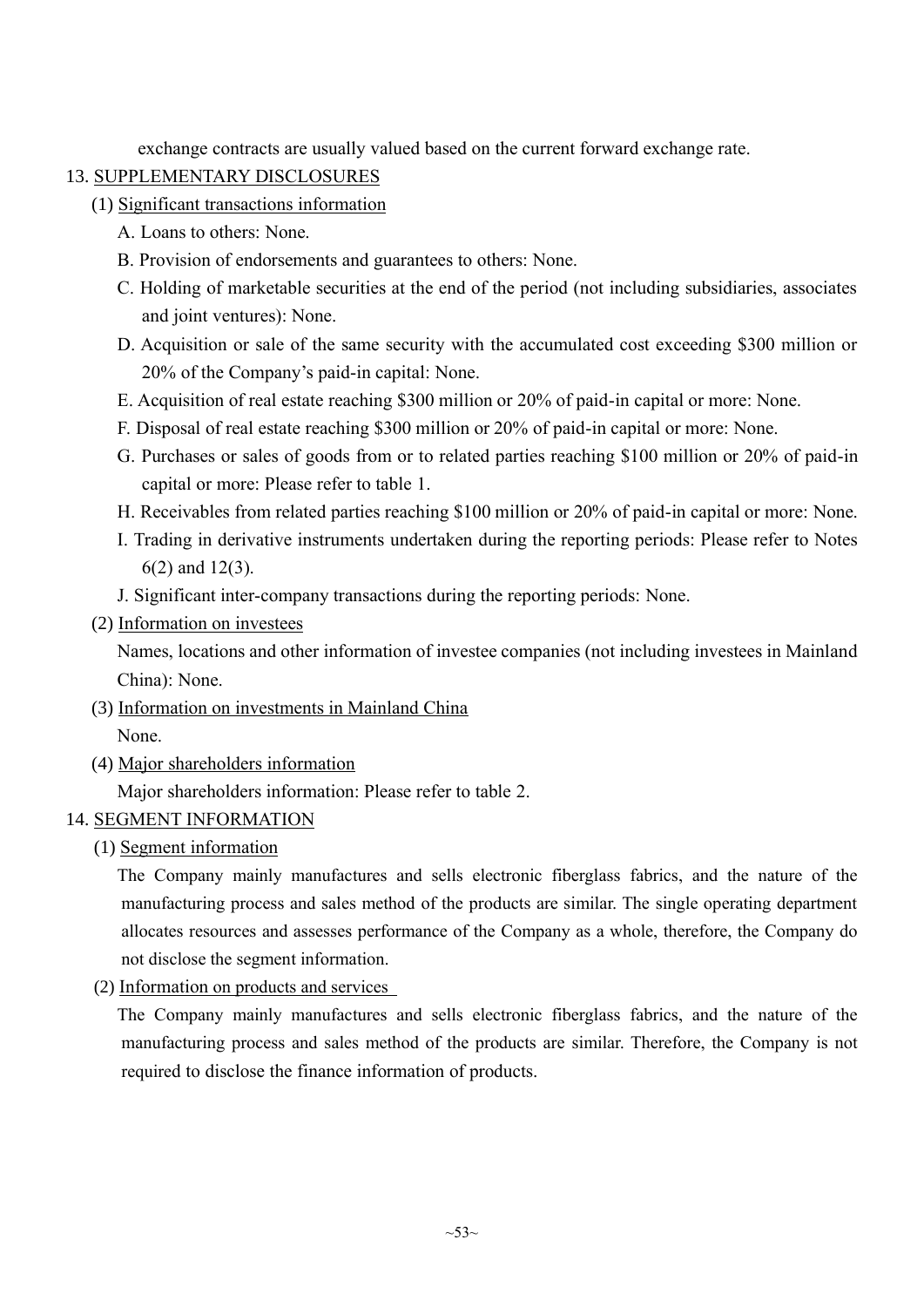# (3) Geographical information

Geographical information for the years ended December 31, 2021 and 2020 is as follows:

|         | Year ended December 31, 2021 |    |           | Year ended December 31, 2020 |           |    |             |
|---------|------------------------------|----|-----------|------------------------------|-----------|----|-------------|
|         | Non-current                  |    |           |                              |           |    | Non-current |
|         | Revenue                      |    | assets    |                              | Revenue   |    | assets      |
| Taiwan  | \$<br>287,121                | \$ | 1,261,871 | \$                           | 366,518   | \$ | 1,076,195   |
| China   | 507,399                      |    |           |                              | 492,252   |    |             |
| Japan   | 253,447                      |    |           |                              | 288,338   |    |             |
| America | 196,715                      |    |           |                              | 193,280   |    |             |
| Others  | 159,241                      |    |           |                              | 109,724   |    |             |
|         | 1,403,923                    | \$ | 1,261,871 | S                            | 1,450,112 |    | 1,076,195   |

# (4) Major customer information

Major customer information of the Company for the years ended December 31, 2021 and 2020 is as follows:

|              |         | Year ended December 31, 2021 |    | Year ended December 31, 2020 |             |  |  |  |  |
|--------------|---------|------------------------------|----|------------------------------|-------------|--|--|--|--|
|              | Revenue | Segment                      |    | Revenue                      | Segment     |  |  |  |  |
| A            | 251,905 | The Company                  | \$ | 281,553                      | The Company |  |  |  |  |
| B            | 196,601 | The Company                  |    | 266,000                      | The Company |  |  |  |  |
| $\mathsf{C}$ | 203,774 | The Company                  |    | 220,945                      | The Company |  |  |  |  |
| D            | 144,886 | The Company                  |    | 155,542                      | The Company |  |  |  |  |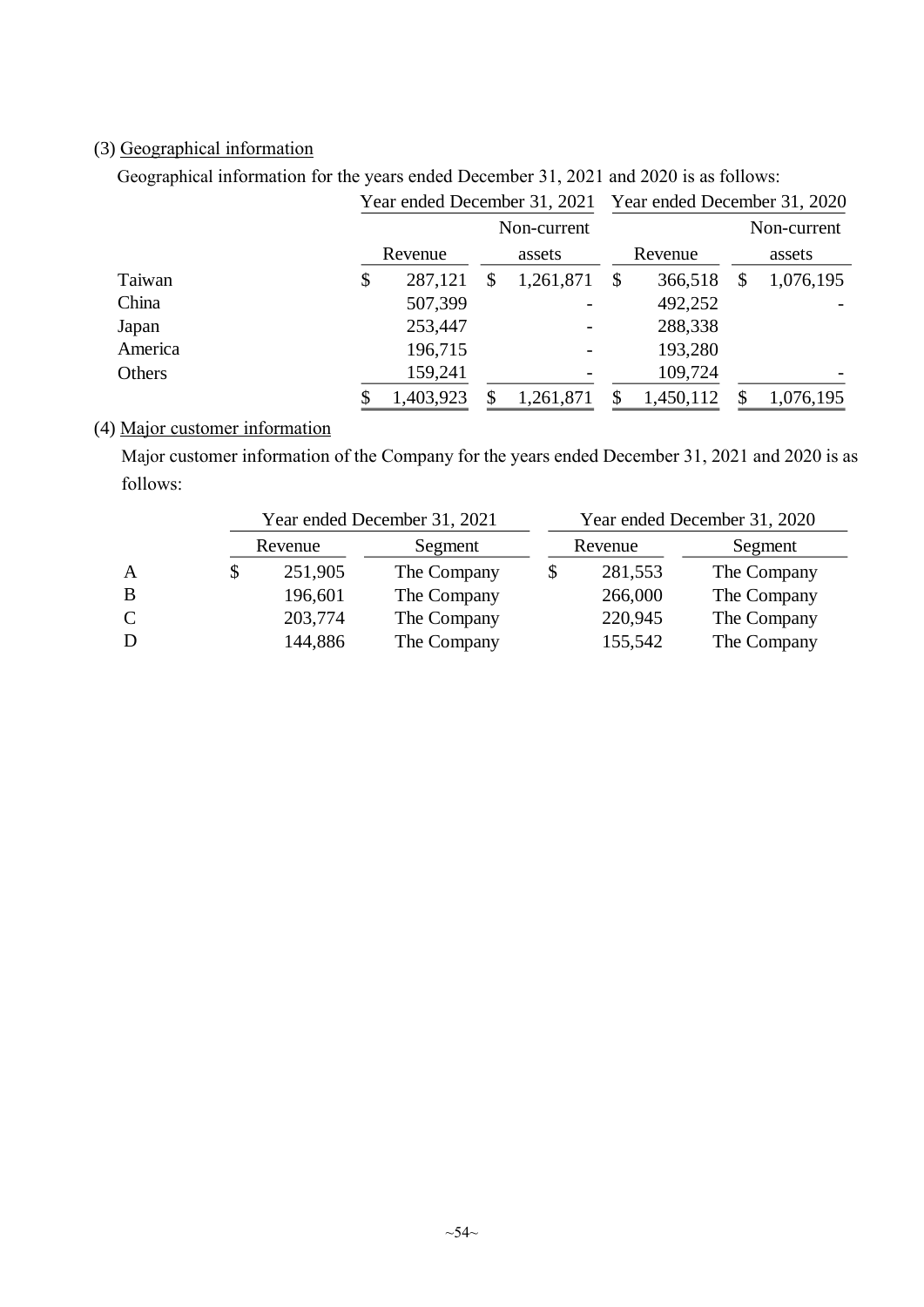#### BAOTEK INDUSTRIAL MATERIALS LTD.

#### Purchases or sales of goods from or to related parties reaching NT\$100 million or 20% of paid-in capital or more

#### For the year ended December 31, 2021

Expressed in thousands of NTD

(Except as otherwise indicated)

|                                                   |                                     |                                       |                      |                                         |           |                                             |             | Differences in transaction terms |                         |     |                                     |                                                               |          |
|---------------------------------------------------|-------------------------------------|---------------------------------------|----------------------|-----------------------------------------|-----------|---------------------------------------------|-------------|----------------------------------|-------------------------|-----|-------------------------------------|---------------------------------------------------------------|----------|
|                                                   |                                     |                                       |                      |                                         |           |                                             |             |                                  | compared to third party |     |                                     |                                                               |          |
|                                                   |                                     |                                       |                      | transactions<br>(Note 1)<br>Transaction |           |                                             |             |                                  |                         |     | Notes/accounts receivable (payable) |                                                               |          |
| Purchaser/seller                                  | Counterparty                        | Relationship with the<br>counterparty | Purchases<br>(sales) |                                         | Amount    | Percentage of<br>total purchases<br>(sales) | Credit term | Unit price                       | Credit term             |     | Balance                             | Percentage of<br>total notes/accounts<br>receivable (payable) | Footnote |
| <b>BAOTEK INDUSTRIAL</b><br><b>MATERIALS LTD.</b> | NITTO ASIA GLASS<br>FIBER CO., LTD. | Fellow subsidiary                     | Purchases            |                                         | 634,151   | 85%                                         | Note 1      | Note 1                           | Note 1                  | (\$ | 178,163)                            | (87%)                                                         |          |
| <b>BAOTEK INDUSTRIAL</b><br><b>MATERIALS LTD.</b> | NITTO BOSEKI CO., LTD.              | Parent                                | Sales                |                                         | (251,905) | (18%)                                       | Note 2      | Note 2                           | Note 2                  |     | 63,016                              | 16%                                                           |          |

Note 1: Goods purchased from related parties cannot be purchased from third prties, so the price is not compareable. The payments were due in 90 days.

Note 2: Goods are sold based on the price list in force that would be available to third parties. The sales are made at terms with a collection period of 90 days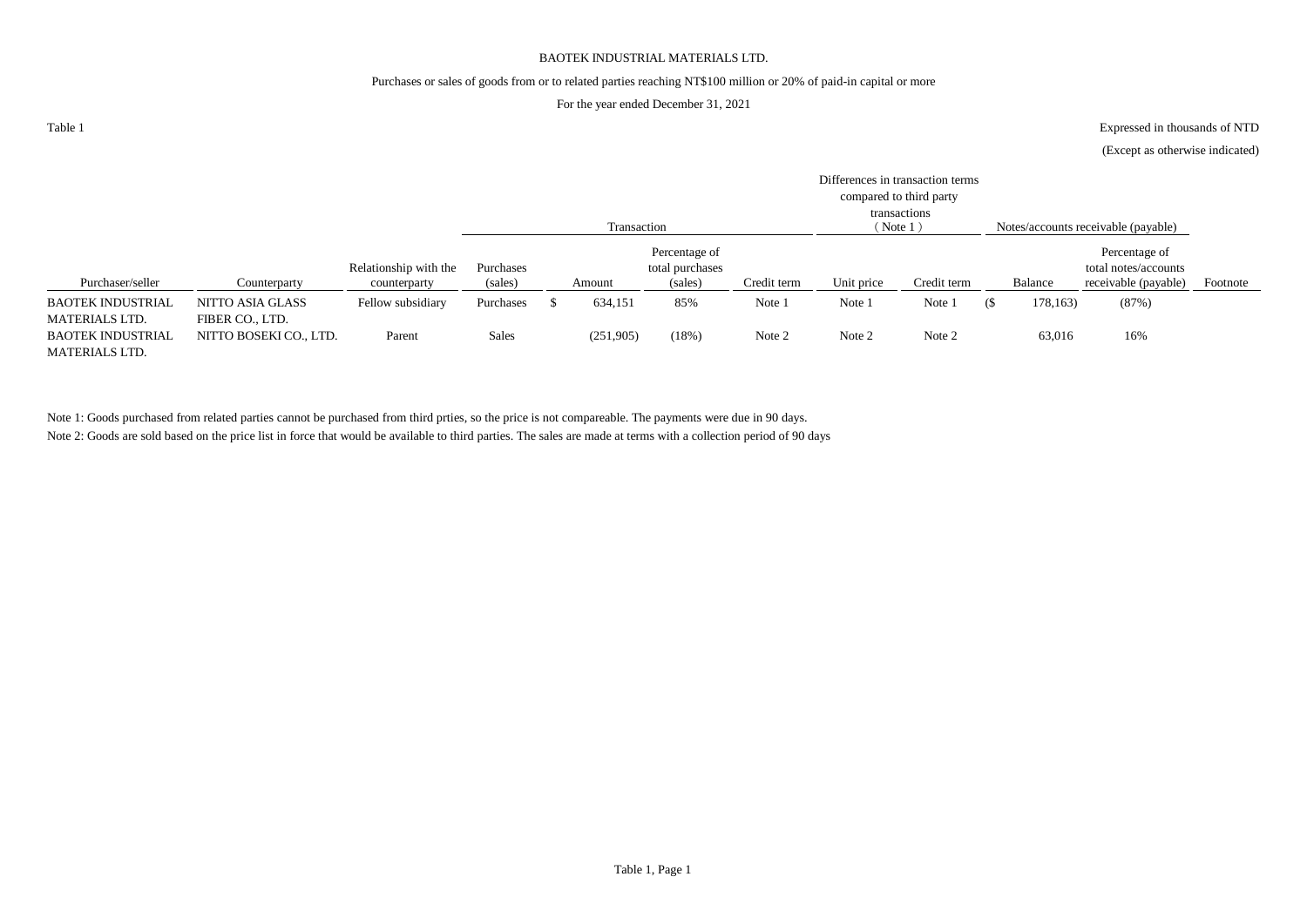#### BAOTEK INDUSTRIAL MATERIALS LTD.

#### Major shareholders information

December 31, 2021

Table 2

|                            | Shares                |              |
|----------------------------|-----------------------|--------------|
| Name of major shareholders | Number of shares held | Ownership (% |
| NITTO BOSEKI CO., LTD.     | 92,865,791            | 47.64%       |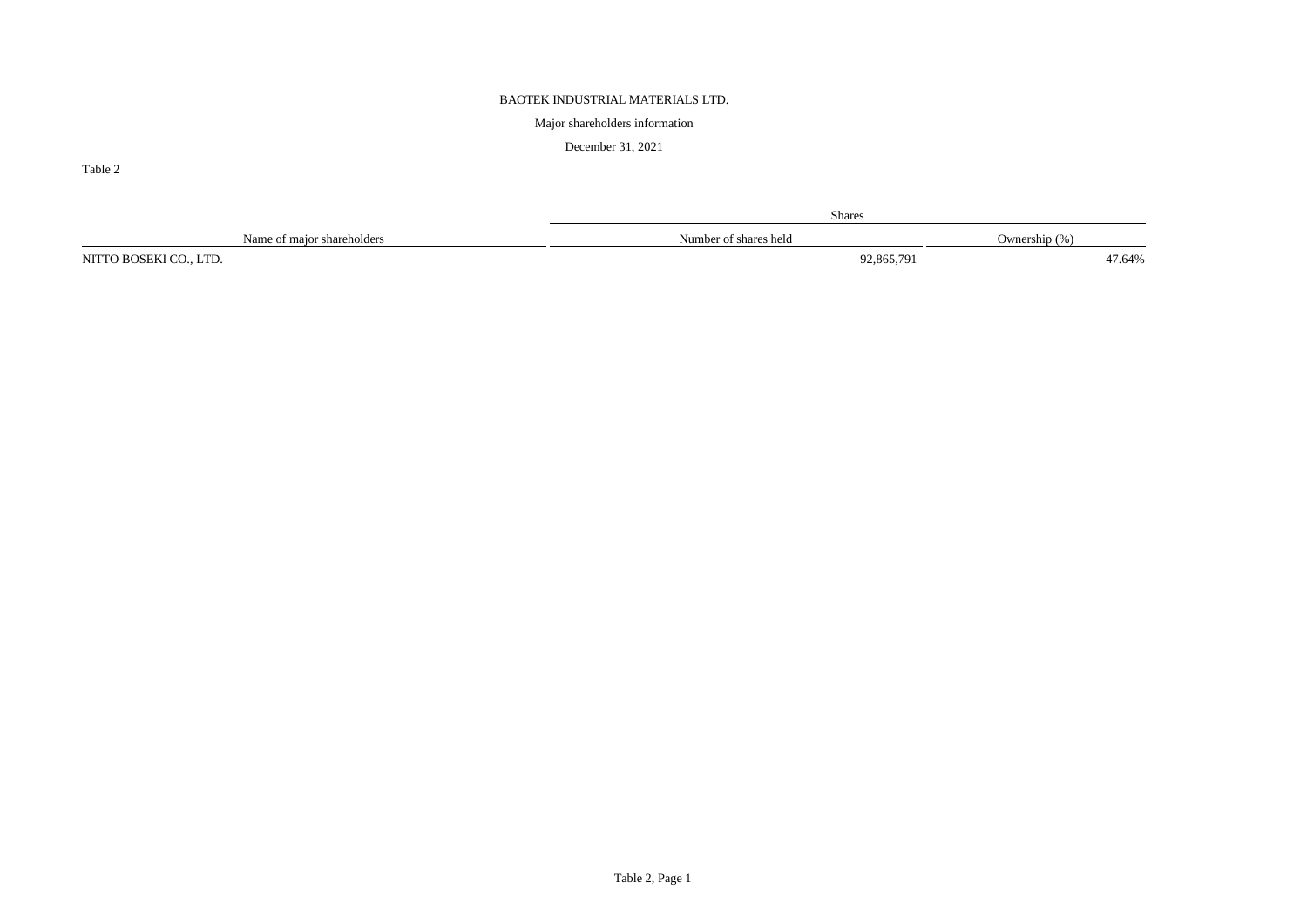# BAOTEK INDUSTRIAL MATERIALS LTD. STATEMENT OF CASH AND CASH EQUIVALENTS DECEMBER 31, 2021

(Expressed in thousands of New Taiwan dollars, except as otherwise indicated)

| Item                | Description                                | Amount |        |  |
|---------------------|--------------------------------------------|--------|--------|--|
| Cash on hand        |                                            | \$     | 54     |  |
| Cash in banks       |                                            |        |        |  |
| Demand deposits     |                                            |        |        |  |
| -New Taiwan Dollars |                                            |        | 59,361 |  |
| -Foreign currencies | USD 23,086.71, foreign exchange rate 27.68 |        | 639    |  |
|                     | JPY 4,443,751, foreign exchange rate 0.24  |        | 1,069  |  |
| Check deposits      |                                            |        | 310    |  |
|                     |                                            | \$     | 61,433 |  |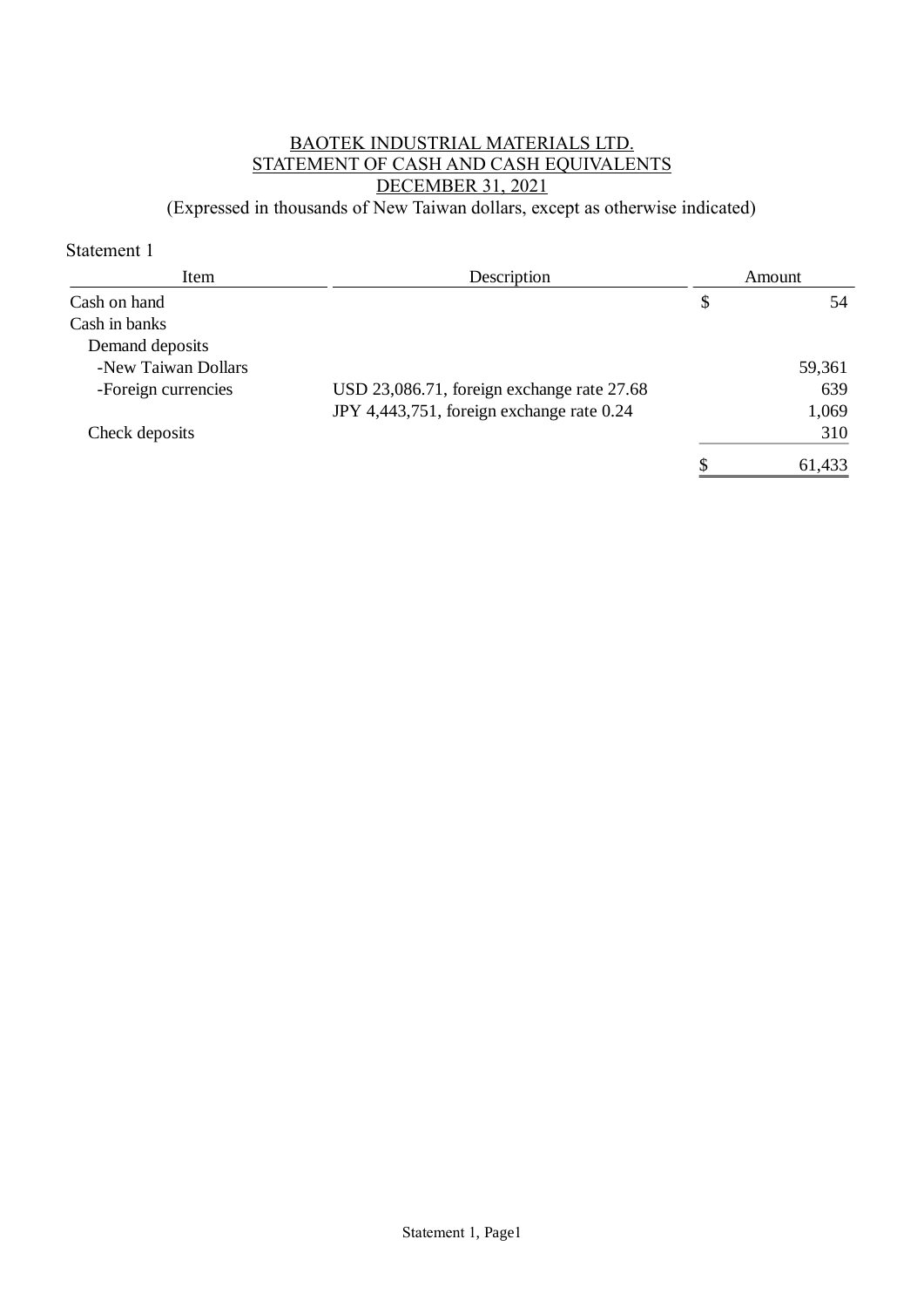# BAOTEK INDUSTRIAL MATERIALS LTD. STATEMENT OF TRADE RECEIVABLES DECEMBER 31, 2021

(Expressed in thousands of New Taiwan dollars, except as otherwise indicated)

| <b>Client Name</b>                         | Description | Amount |         | <b>Note</b>             |  |  |
|--------------------------------------------|-------------|--------|---------|-------------------------|--|--|
| Third parties                              |             |        |         |                         |  |  |
| A                                          |             | \$     | 75,126  |                         |  |  |
| $\bf{B}$                                   |             |        | 55,119  |                         |  |  |
| $\mathcal{C}$                              |             |        | 50,445  |                         |  |  |
| D                                          |             |        | 27,976  |                         |  |  |
| E                                          |             |        | 32,913  |                         |  |  |
| ${\bf F}$                                  |             |        | 17,763  |                         |  |  |
| G                                          |             |        | 16,354  |                         |  |  |
|                                            |             |        |         | No balance of each      |  |  |
|                                            |             |        |         | remaining<br>item<br>is |  |  |
| Others                                     |             |        | 24,007  | greater than 5% of this |  |  |
|                                            |             |        | 299,703 |                         |  |  |
| Less: Allowance for uncollectible accounts |             |        | 90)     |                         |  |  |
|                                            |             |        | 299,613 |                         |  |  |
| <b>Rleated parties</b>                     |             |        |         |                         |  |  |
| NITTO BOSEKI CO., LTD.                     |             |        | 63,035  |                         |  |  |
| NITTO MACAU CLASS WEAVING CO.,             |             |        | 23,756  |                         |  |  |
| LTD.                                       |             |        |         |                         |  |  |
| NITTOBO TAIWAN CO., LTD.                   |             |        | 6,884   |                         |  |  |
|                                            |             |        | 93,675  |                         |  |  |
| Less: Allowance for uncollectible accounts |             |        | 28)     |                         |  |  |
|                                            |             |        | 93,647  |                         |  |  |
|                                            |             | \$     | 393,260 |                         |  |  |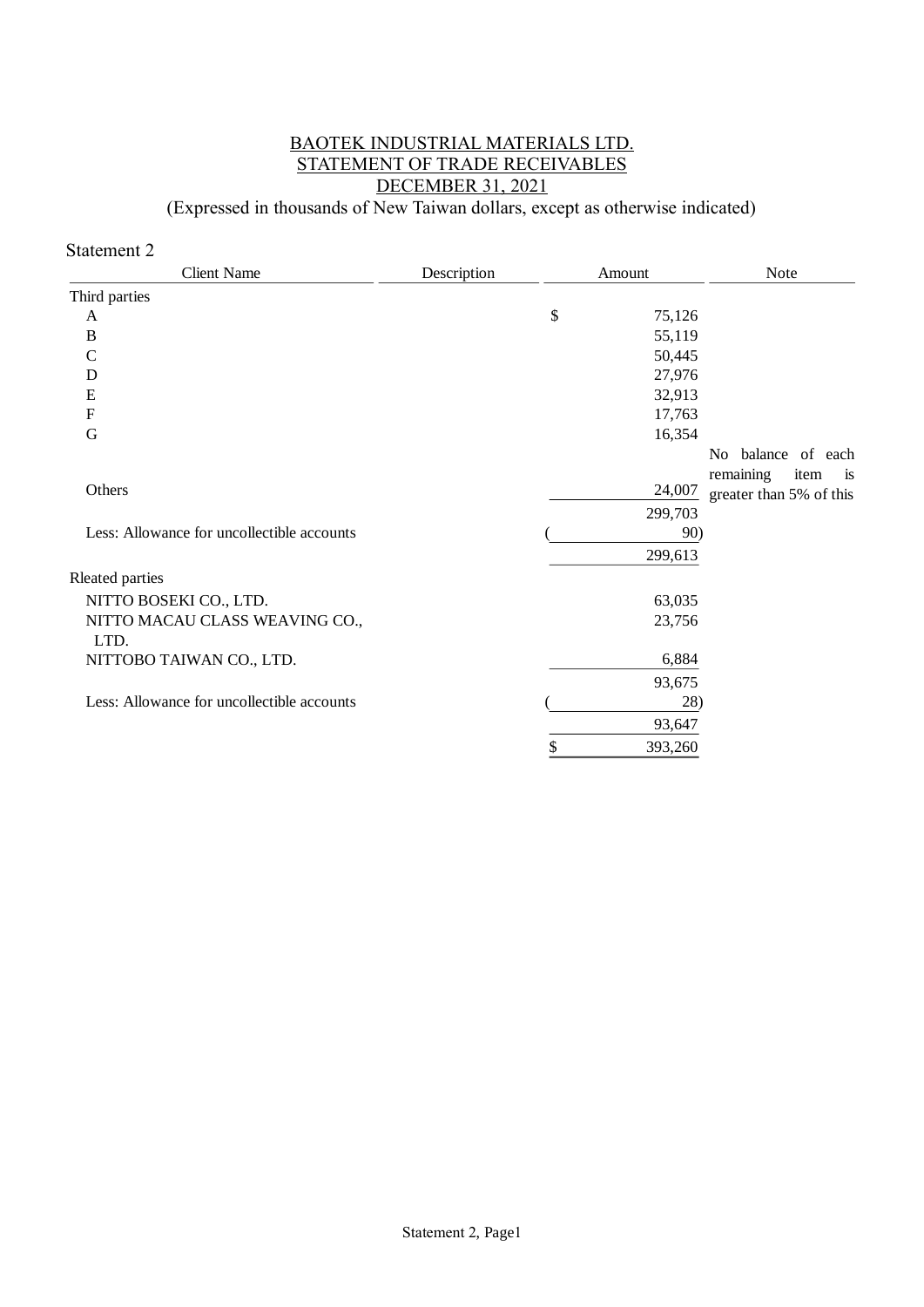# BAOTEK INDUSTRIAL MATERIALS LTD. STATEMENT OF INVENTORIES DECEMBER 31, 2021

(Expressed in thousands of New Taiwan dollars, except as otherwise indicated)

### Statement 3

|                                    |             | Amount        |                      |          |              |  |  |
|------------------------------------|-------------|---------------|----------------------|----------|--------------|--|--|
| Item                               | Description | Cost          | Net Realizable Value | Footnote |              |  |  |
| Raw materials                      |             | \$<br>80,954  | -S                   | 75,436   | <b>NOTE</b>  |  |  |
| <b>Supplies</b>                    |             | 2,282         |                      | 2,302    | "            |  |  |
| Work in progess                    |             | 68,275        |                      | 100,957  | $^{\dagger}$ |  |  |
| Finished goods                     |             | 199,808       |                      | 210,347  | $^{\dagger}$ |  |  |
|                                    |             | 351,319       |                      | 389,042  |              |  |  |
| Less: Allowance for valuation loss |             | 13,450)       |                      |          |              |  |  |
|                                    |             | \$<br>337,869 |                      |          |              |  |  |

Note: Net realisable value is based on the market value.

The above inventories were not pledged to others.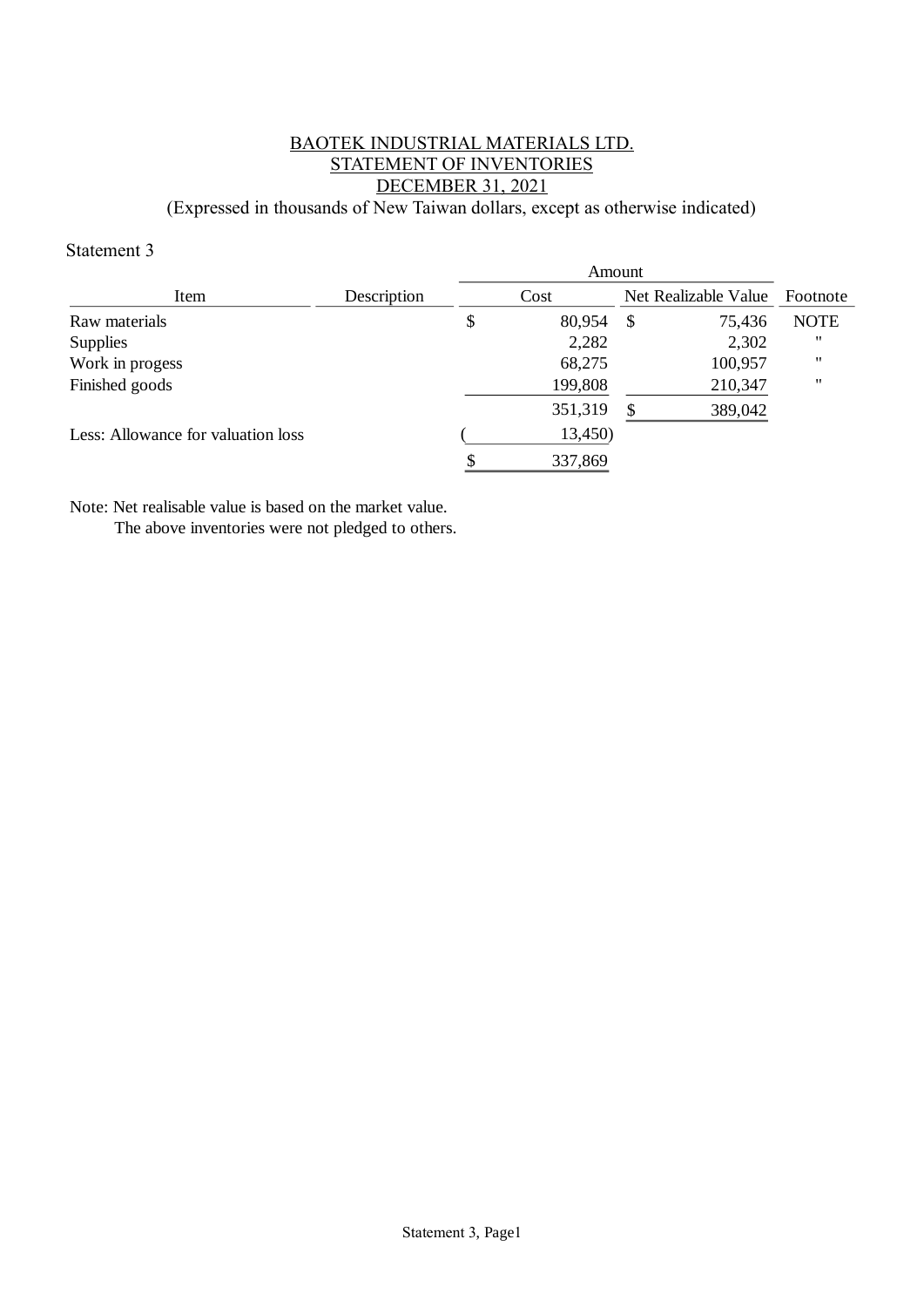# BAOTEK INDUSTRIAL MATERIALS LTD. STATEMENT OF CHANGES IN PROPERTY, PLANT AND EQUIPMENT FOR THE YEAR ENDED DECEMBER 31, 2021

(Expressed in thousands of New Taiwan dollars, except as otherwise indicated)

| Item                         | <b>Beginning Balance</b> |               | Addition    |              | Decrease                 |               | Transfer                 | <b>Ending Balance</b> | Collateral                         | Note |
|------------------------------|--------------------------|---------------|-------------|--------------|--------------------------|---------------|--------------------------|-----------------------|------------------------------------|------|
| Land                         | 363,594                  | <sup>\$</sup> | $\sim$      | $\mathbb{S}$ | $-$                      | <sup>\$</sup> | $\sim$ $-$               | \$                    | 363,594 Some pledged as collateral |      |
|                              |                          |               |             |              |                          |               |                          |                       | for short-term borrowings          |      |
| Buliding and structures      | 544,547                  |               | $4,020$ (   |              | 515)                     |               | 1,575                    | 549.627               | Some pledged as collateral         |      |
|                              |                          |               |             |              |                          |               |                          |                       | for short-term borrowings          |      |
| Machinery                    | ,953,106                 |               | 82,135 (    |              | 62,728)                  |               | 42,901                   | 2,015,414 None        |                                    |      |
| Development equipment        | 8,497                    |               |             |              | $\overline{\phantom{0}}$ |               | $\overline{\phantom{0}}$ | 8,497 None            |                                    |      |
| Transportation equipment     | 2,585                    |               |             |              |                          |               |                          | 2,585 None            |                                    |      |
| Office equipment             | 7,895                    |               | 979         |              | -                        |               | $\overline{\phantom{0}}$ | 8,874 None            |                                    |      |
| Other equipment              | 238,937                  |               | 9,495       |              | 221)                     |               | 338                      | 248,549 None          |                                    |      |
| Construction in progress and |                          |               |             |              |                          |               |                          |                       | None                               |      |
| equipment to be inspected    | 66,505                   |               | 196,381     |              |                          |               | 44,814)                  | 218,072               |                                    |      |
|                              | 3,185,666                |               | 293,010 (\$ |              | 63,464) $\$\$            |               | $\overline{\phantom{a}}$ | 3,415,212             |                                    |      |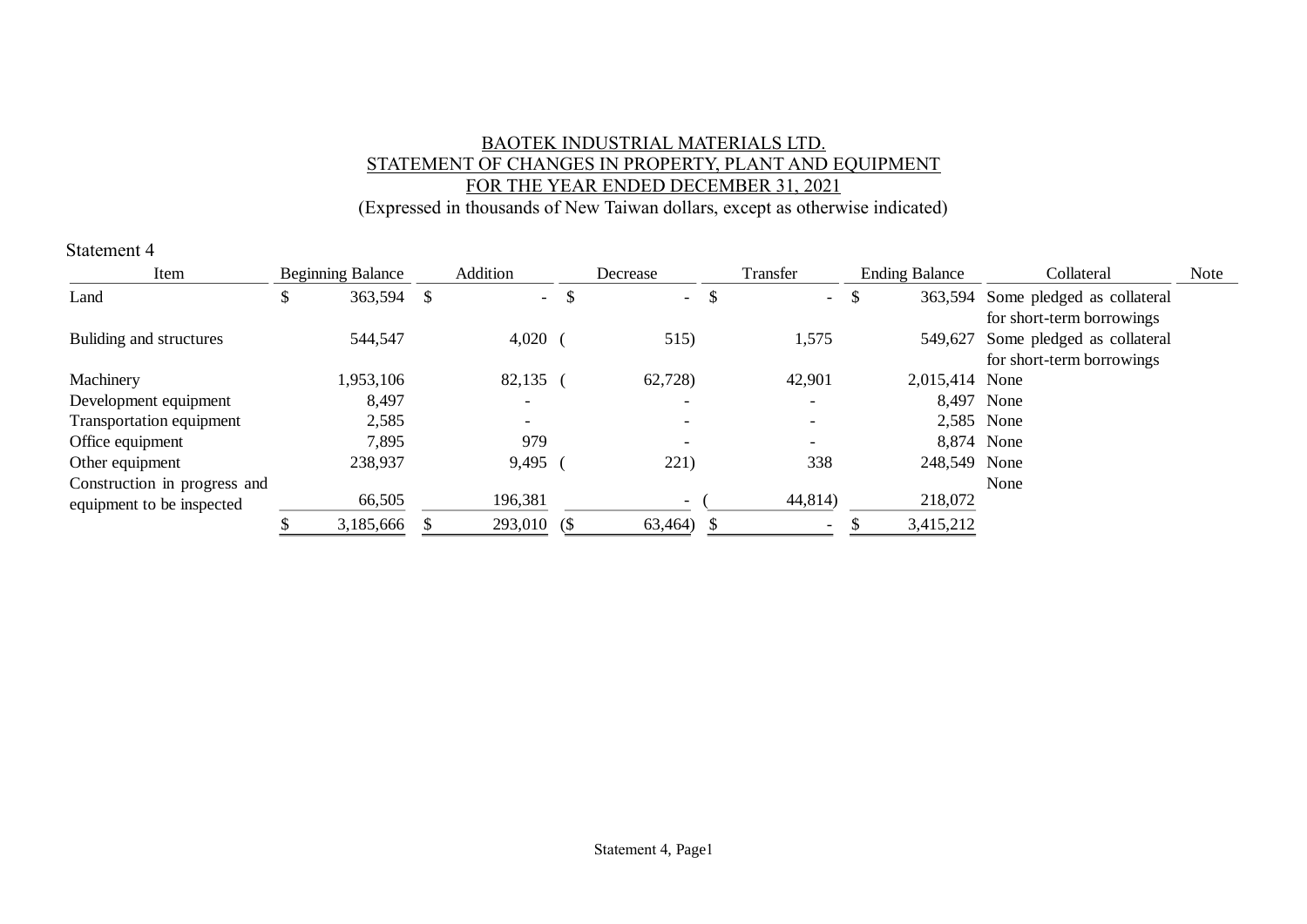# BAOTEK INDUSTRIAL MATERIALS LTD. STATEMENT OF CHANGES IN ACCUMULATED DEPRECIATION OF PROPERTY, PLANT AND EQUIPMENT FOR THE YEAR ENDED DECEMBER 31, 2021

(Expressed in thousands of New Taiwan dollars, except as otherwise indicated)

| Item                    | <b>Beginning Balance</b> | Addition |            | Decrease        | <b>Ending Balance</b> | <b>Note</b> |
|-------------------------|--------------------------|----------|------------|-----------------|-----------------------|-------------|
| Building and structures | 323,619                  |          | 22,497 (\$ | 515) $\sqrt{s}$ | 345,601               |             |
| Machinery               | 1,601,915                |          | 72,430     | 62,725          | 1,611,620             |             |
| Development equipment   | 5,266                    |          | 485        |                 | 5,751                 |             |
| Transportation equpment | 2,508                    |          | 46         |                 | 2,554                 |             |
| Office equipment        | 6,980                    |          | 344        |                 | 7,324                 |             |
| Other equipment         | 197,251                  |          | 9,386      | 221)            | 206,416               |             |
|                         | 2,137,539                |          | 105,188    | 63,461)         | 2,179,266             |             |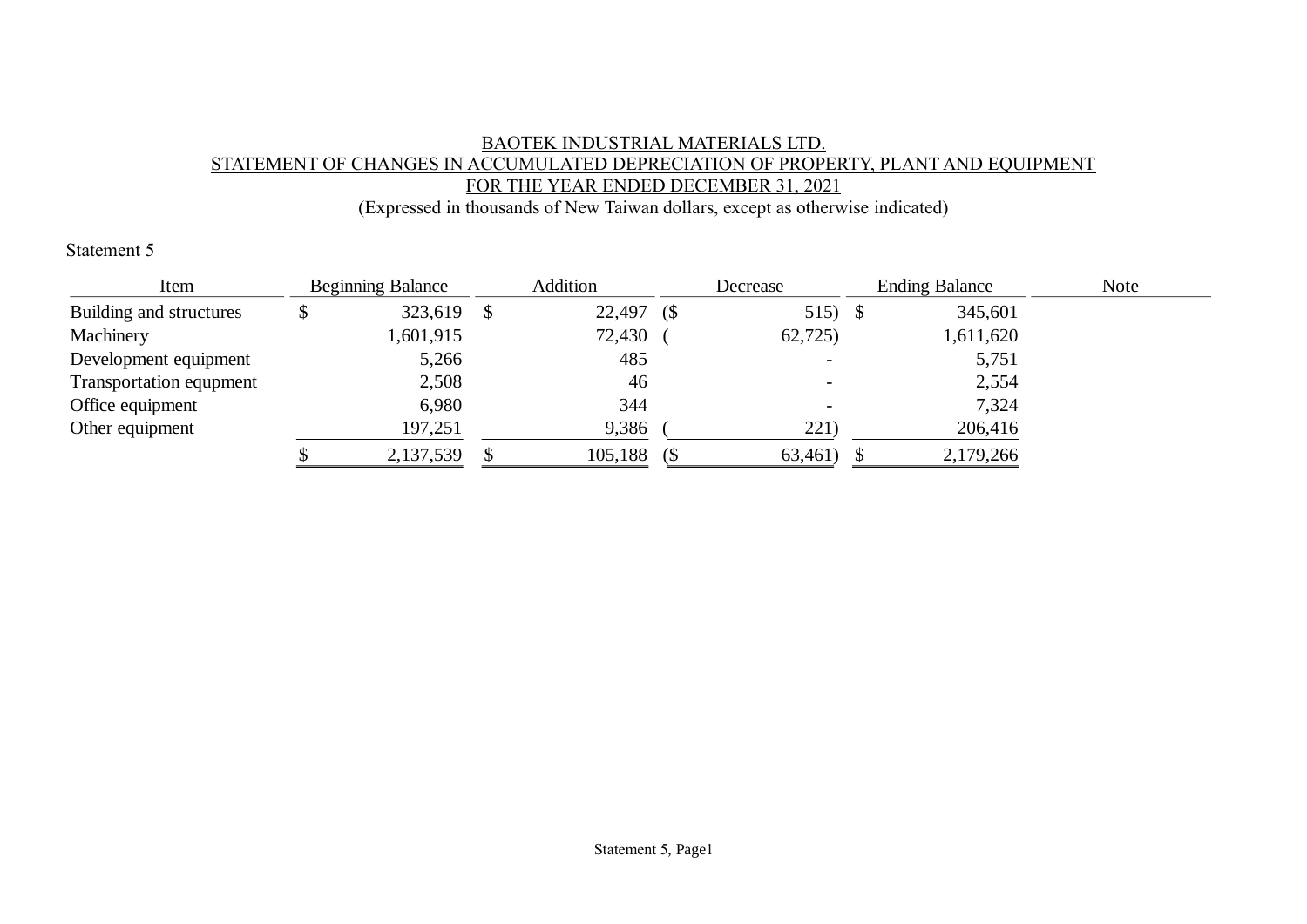# BAOTEK INDUSTRIAL MATERIALS LTD. STATEMENT OF TRADE PAYABLES DECEMBER 31, 2021

(Expressed in thousands of New Taiwan dollars, except as otherwise indicated)

| <b>Client Name</b>          | Description | Amount           | Note                                                     |  |  |  |
|-----------------------------|-------------|------------------|----------------------------------------------------------|--|--|--|
| Third parties               |             |                  |                                                          |  |  |  |
| Η                           |             | \$<br>5,570      |                                                          |  |  |  |
|                             |             | 5,060            |                                                          |  |  |  |
|                             |             | 3,476            |                                                          |  |  |  |
| K                           |             | 1,974            |                                                          |  |  |  |
| L                           |             | 955              |                                                          |  |  |  |
|                             |             |                  | of<br>No<br>balance<br>each<br>remaining item is greater |  |  |  |
| Others                      |             | 3,961<br>20,996  | than 5% of this account.                                 |  |  |  |
| <b>Rleated parties</b>      |             |                  |                                                          |  |  |  |
| NITTO ASIA GLASS FIBER CO., |             | 178,163          |                                                          |  |  |  |
|                             |             |                  | of<br>balance<br>No<br>each<br>remaining item is greater |  |  |  |
| Others                      |             | 6,325<br>184,488 | than 5% of this account.                                 |  |  |  |
|                             |             | \$<br>205,484    |                                                          |  |  |  |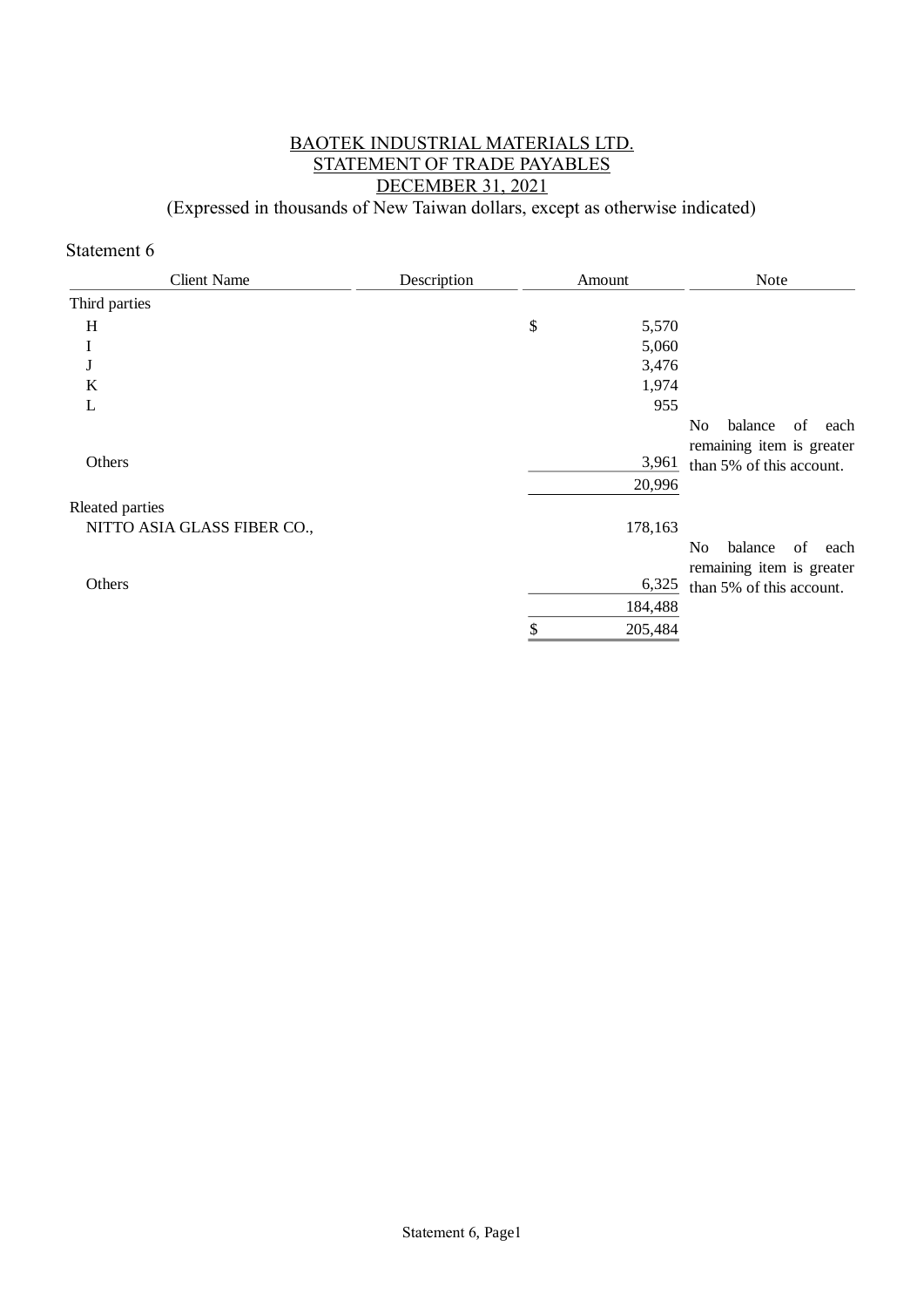## BAOTEK INDUSTRIAL MATERIALS LTD. STATEMENT OF OPERATING REVENUE FOR THE YEAR ENDED DECEMBER 31, 2021 (Expressed in thousands of New Taiwan dollars, except as otherwise indicated)

| Item               | Volume                          | Amount          |
|--------------------|---------------------------------|-----------------|
| Fiberglass fabrics | 56,397                          | \$<br>1,407,598 |
|                    | (In thousands of square meters) |                 |
| Raw materials      | 1 (metric tons)                 | 585             |
| Less: Sales return | 65                              | 1,755)          |
|                    | (In thousands of square meters) |                 |
| Sales allowance    |                                 | 2,505)          |
|                    |                                 | \$<br>1,403,923 |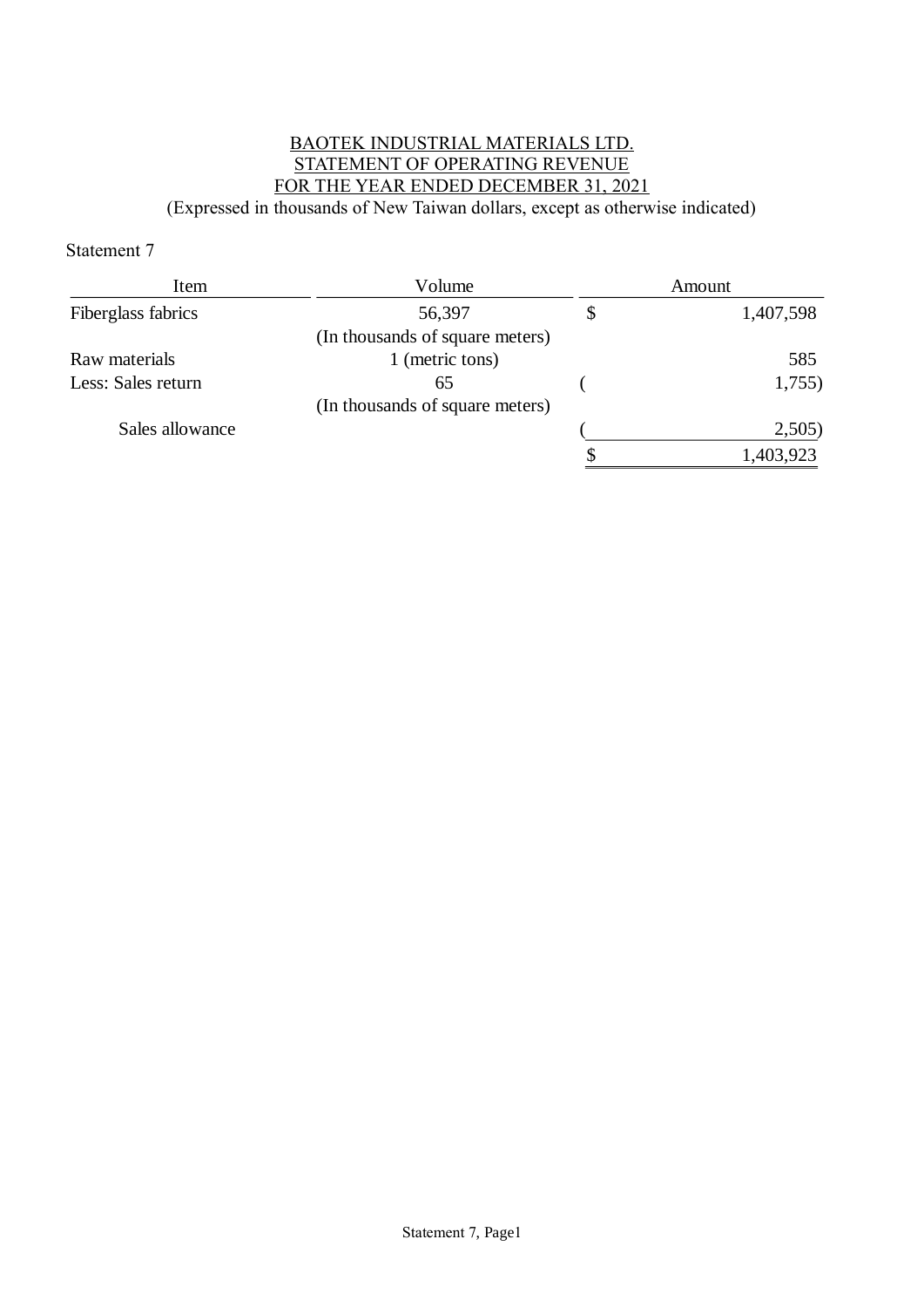## BAOTEK INDUSTRIAL MATERIALS LTD. STATEMENT OF OPERATING COSTS FOR THE YEAR ENDED DECEMBER 31, 2021 (Expressed in thousands of New Taiwan dollars, except as otherwise indicated)

| Item                                            | Amount       |           |  |
|-------------------------------------------------|--------------|-----------|--|
| Beginning balance of raw materials              | \$<br>68,344 |           |  |
| Add: Purchased during the year                  |              | 698,678   |  |
| Less: Ending balance of raw materials           |              | 80,954)   |  |
| Transferred to expenses                         |              | 11)       |  |
| Used during the year                            |              | 686,057   |  |
| Beginning balance of supplies                   |              | 1,642     |  |
| Add: Purchased during the year                  |              | 49,395    |  |
| Less: Ending balance of supplies                |              | 2,282)    |  |
| Supplies sold                                   |              | 473)      |  |
| Transferred to expenses                         |              | 7,951)    |  |
| Used during the year                            |              | 40,331    |  |
| Direct labor                                    |              | 141,289   |  |
| Manufacturing expense                           |              | 407,319   |  |
| Manufacturing cost                              |              | 1,274,996 |  |
| Add: Beginning balance of work in progress      |              | 59,409    |  |
| Transfer from finished goods                    |              | 336,180   |  |
| Less: Transferred to expenses                   |              | 7,999)    |  |
| Work in progress sold                           |              | 69)       |  |
| Ending balance of work in progress              |              | 68,275)   |  |
| Cost of work in progress                        |              | 1,594,242 |  |
| Add: Beginning finished goods                   |              | 173,778   |  |
| Less: Transferred to expenses                   |              | 9,001)    |  |
| Transferred to work in progress                 |              | 336,180)  |  |
| Ending balance of finished goods at December 31 |              | 199,808)  |  |
| Manufacturing and selling costs                 |              | 1,223,031 |  |
| Cost of work in progress sold                   |              | 69        |  |
| Cost of materials and supplies sold             |              | 473       |  |
| Cost of goods sold                              |              | 1,223,573 |  |
| Inventory price decline loss                    |              | 785       |  |
| Revenue from sales of scraps                    |              | 1,743)    |  |
| Operating costs                                 | \$           | 1,222,615 |  |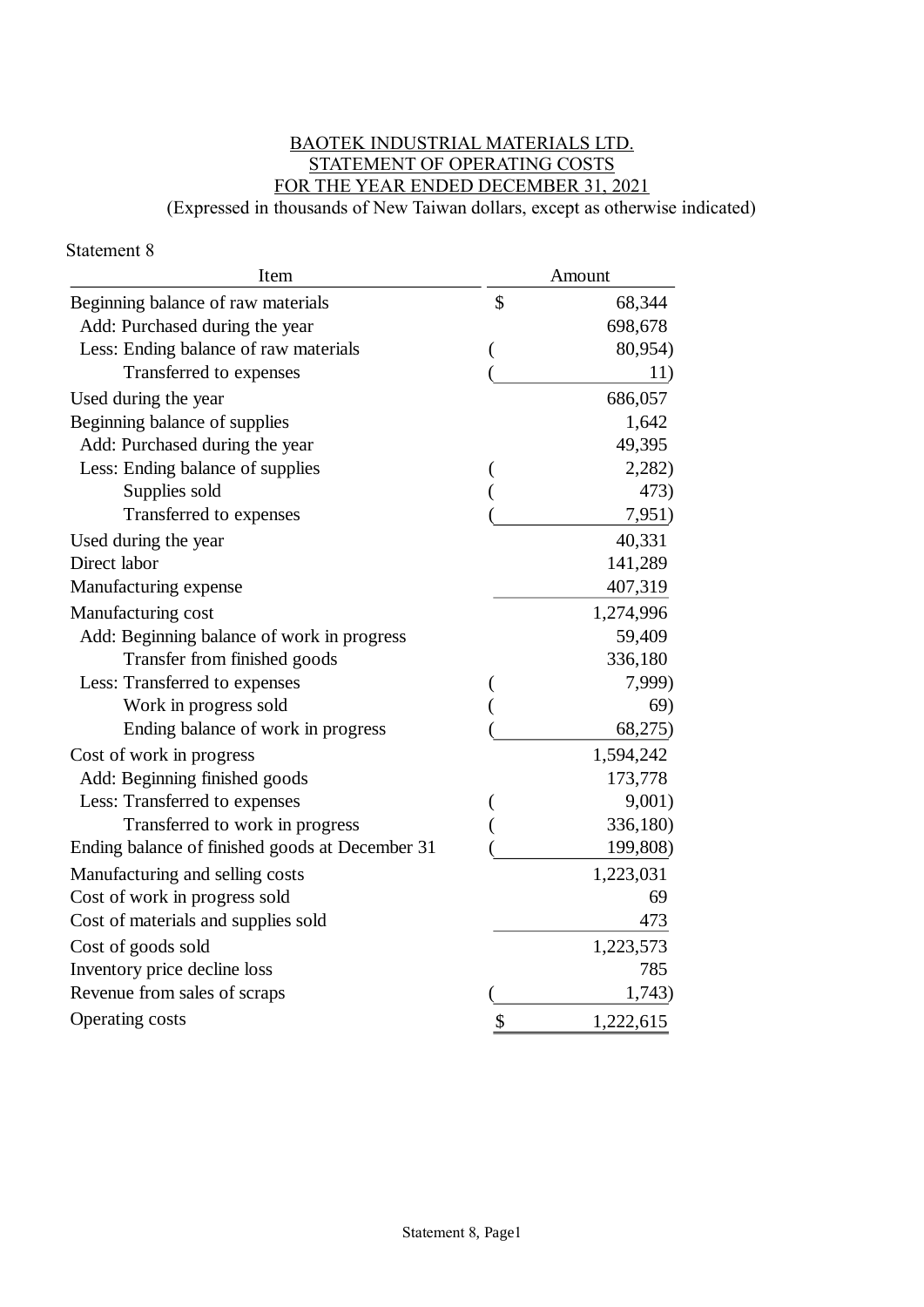## BAOTEK INDUSTRIAL MATERIALS LTD. STATEMENT OF MANUFACTURING EXPENSES FOR THE YEAR ENDED DECEMBER 31, 2021 (Expressed in thousands of New Taiwan dollars, except as otherwise indicated)

| Item                                | Description | Amount |         | <b>Note</b>          |  |
|-------------------------------------|-------------|--------|---------|----------------------|--|
| Utility expense                     |             | \$     | 101,372 |                      |  |
| Depreciation                        |             |        | 101,246 |                      |  |
| Repairs and maintenance expense     |             |        | 58,122  |                      |  |
| Wages, salaries and other personnel |             |        | 60,479  |                      |  |
| expense                             |             |        |         |                      |  |
| Gas expense                         |             |        | 28,974  |                      |  |
|                                     |             |        |         | No balance of each   |  |
|                                     |             |        |         | remaining<br>item is |  |
| Other expenses                      |             |        | 57,126  | greater than 5% of   |  |
|                                     |             |        | 407,319 |                      |  |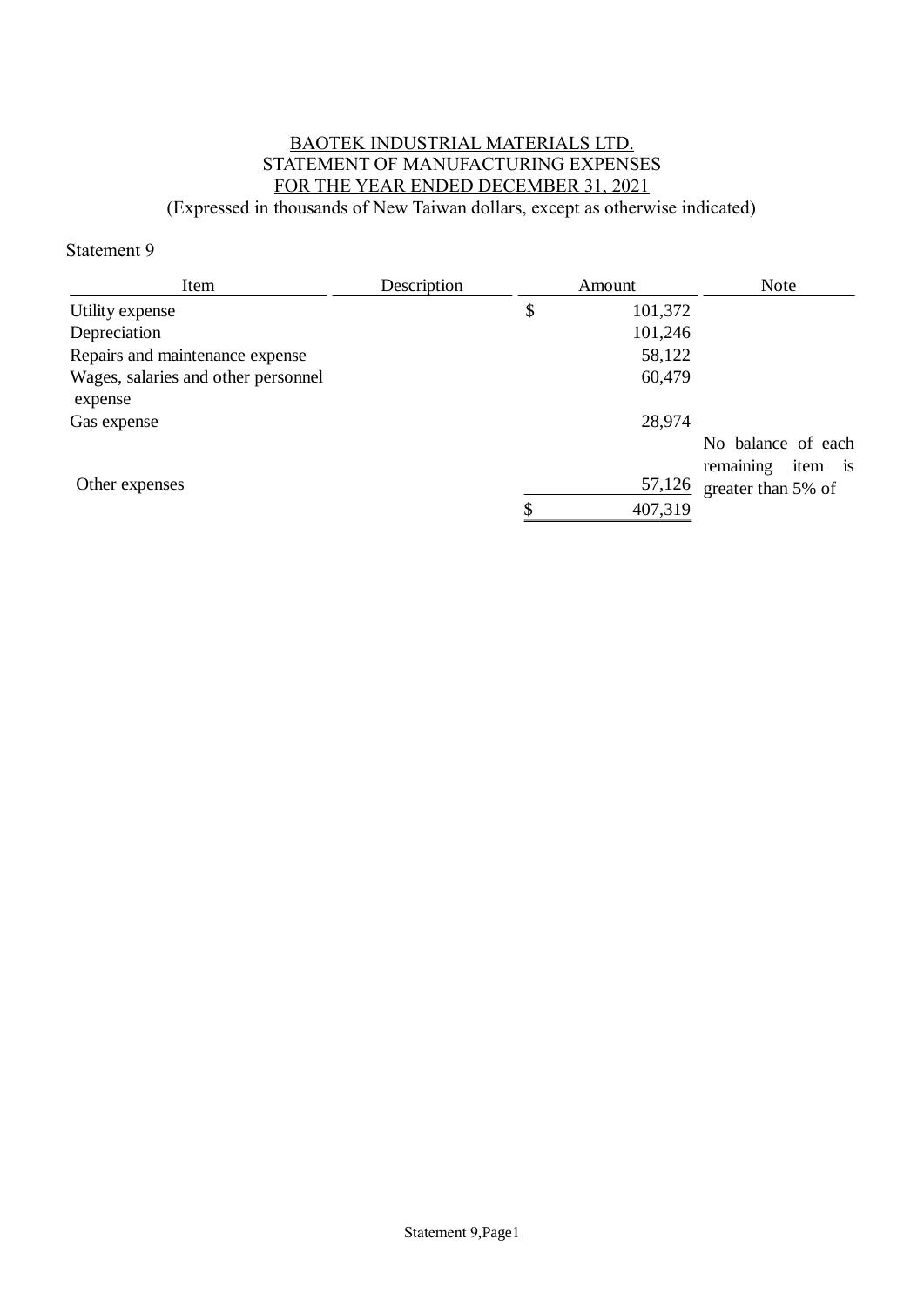## BAOTEK INDUSTRIAL MATERIALS LTD. STATEMENT OF SELLING EXPENSES FOR THE YEAR ENDED DECEMBER 31, 2021 (Expressed in thousands of New Taiwan dollars, except as otherwise indicated)

| Item                                                      | Description<br>Amount |    |                 | <b>Note</b>                                                   |
|-----------------------------------------------------------|-----------------------|----|-----------------|---------------------------------------------------------------|
| Freight<br>Wages, salaries and other<br>personnal expense |                       | \$ | 25,662<br>5,177 |                                                               |
| Other expenses                                            |                       |    | 3,284<br>34,123 | No balance of each<br>remaining item is<br>greater than 5% of |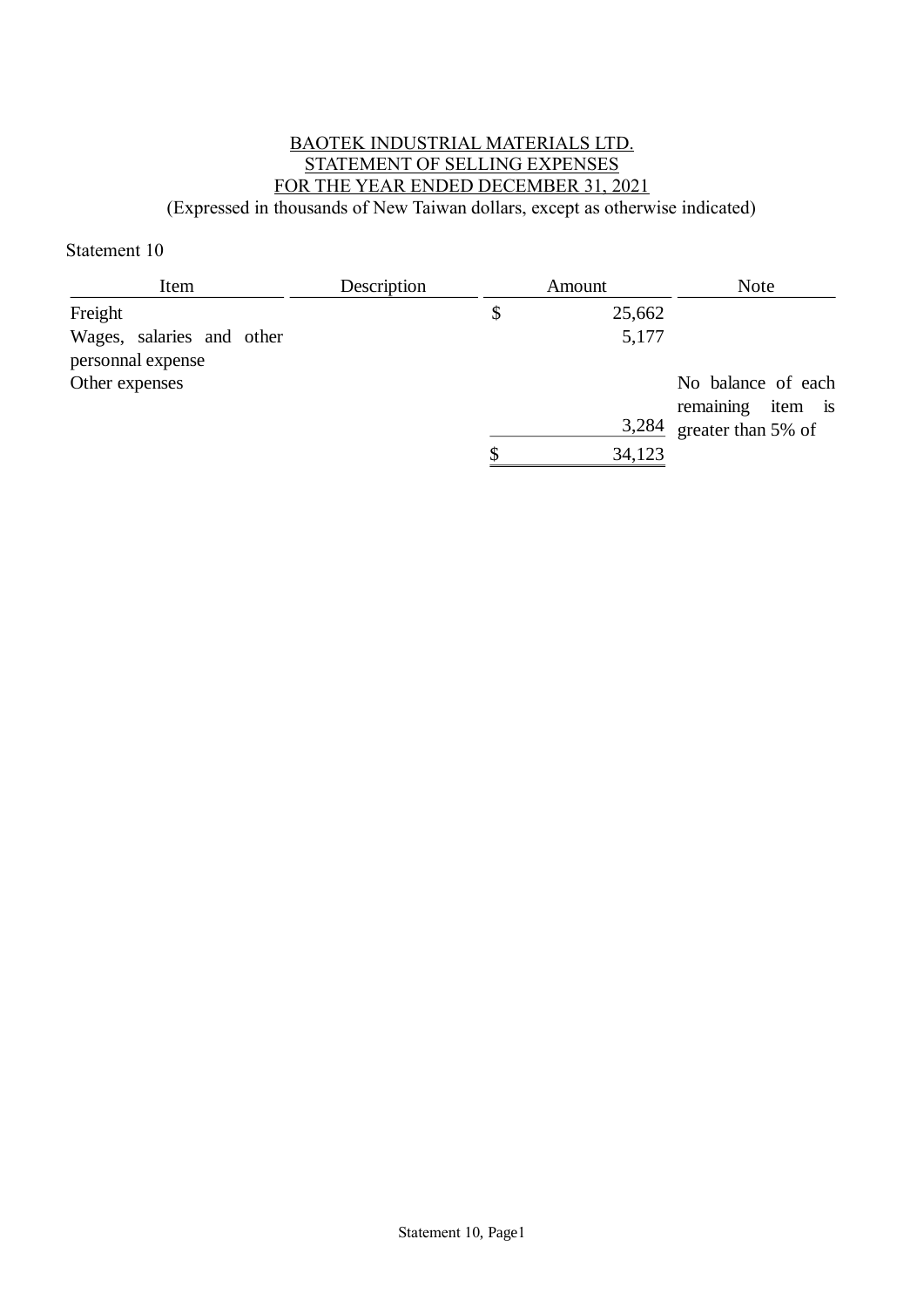## BAOTEK INDUSTRIAL MATERIALS LTD. STATEMENT OF ADMINISTRATIVE EXPENSES FOR THE YEAR ENDED DECEMBER 31, 2021 (Expressed in thousands of New Taiwan dollars, except as otherwise indicated)

| Item                      | Description | Amount |        | <b>Note</b>          |
|---------------------------|-------------|--------|--------|----------------------|
| Wages and salaries        |             | \$     | 28,033 |                      |
| Freight                   |             |        | 9,035  |                      |
| Depreciation              |             |        | 8,827  |                      |
| Professional service fees |             |        | 7,300  |                      |
|                           |             |        |        | No balance of each   |
|                           |             |        |        | remaining<br>item is |
|                           |             |        |        | greater than 5% of   |
| Other expenses            |             |        | 11,453 | this account.        |
|                           |             | \$     | 64,648 |                      |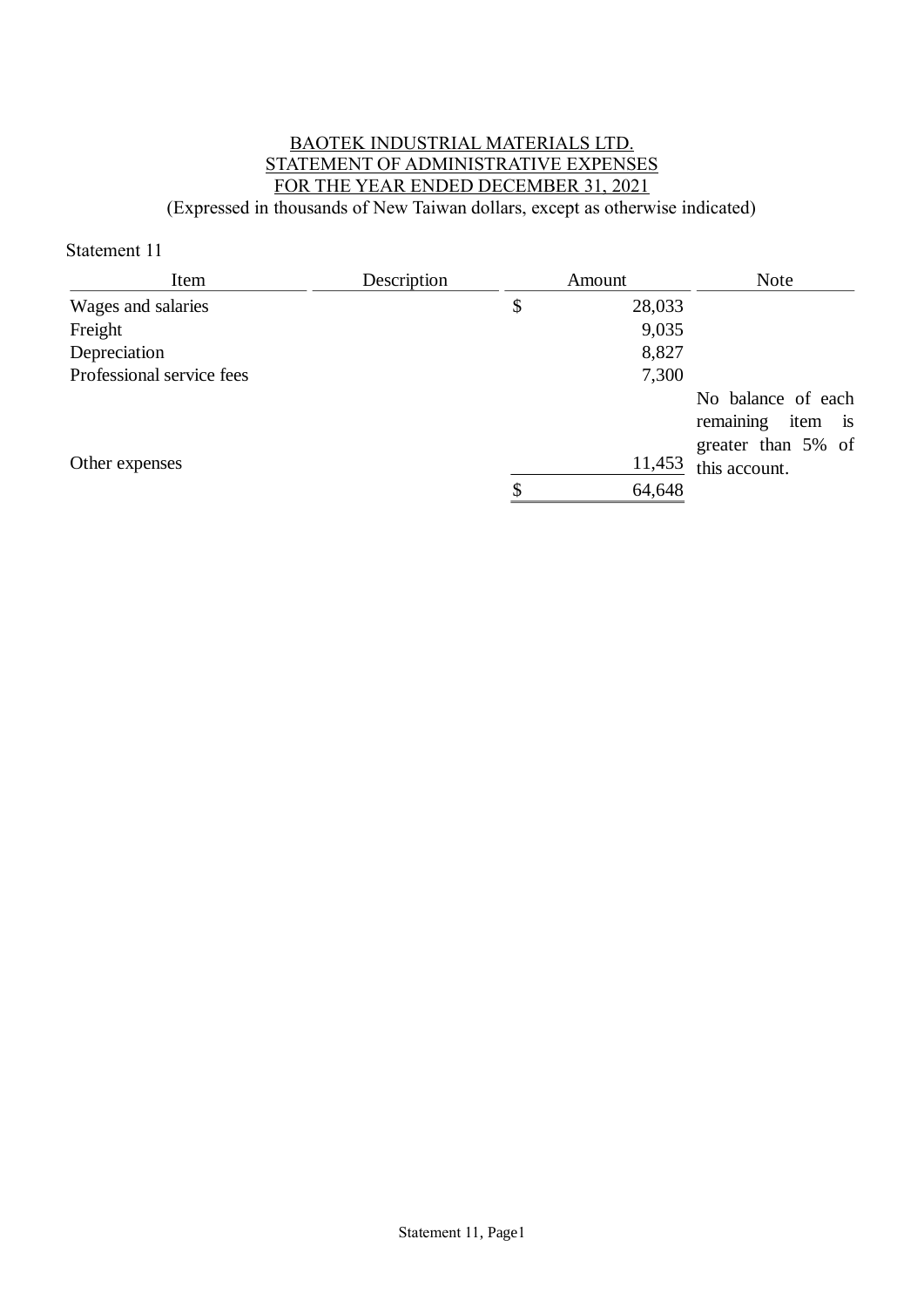### BAOTEK INDUSTRIAL MATERIALS LTD. STATEMENT OF RESEARCH AND DEVELOPMENT EXPENSES FOR THE YEAR ENDED DECEMBER 31, 2021 (Expressed in thousands of New Taiwan dollars, except as otherwise indicated)

| Description<br>Item |  | Amount      |     | <b>Note</b>               |    |      |  |
|---------------------|--|-------------|-----|---------------------------|----|------|--|
| Wages and salaries  |  | \$<br>8,255 |     |                           |    |      |  |
| Depreciation        |  | 1,467       |     |                           |    |      |  |
| Mangement fees      |  | 857         |     |                           |    |      |  |
|                     |  |             | No. | balance                   | of | each |  |
|                     |  |             |     | remaining item is greater |    |      |  |
| Other expenses      |  | 851         |     | than 5% of this account.  |    |      |  |
|                     |  | 11,430      |     |                           |    |      |  |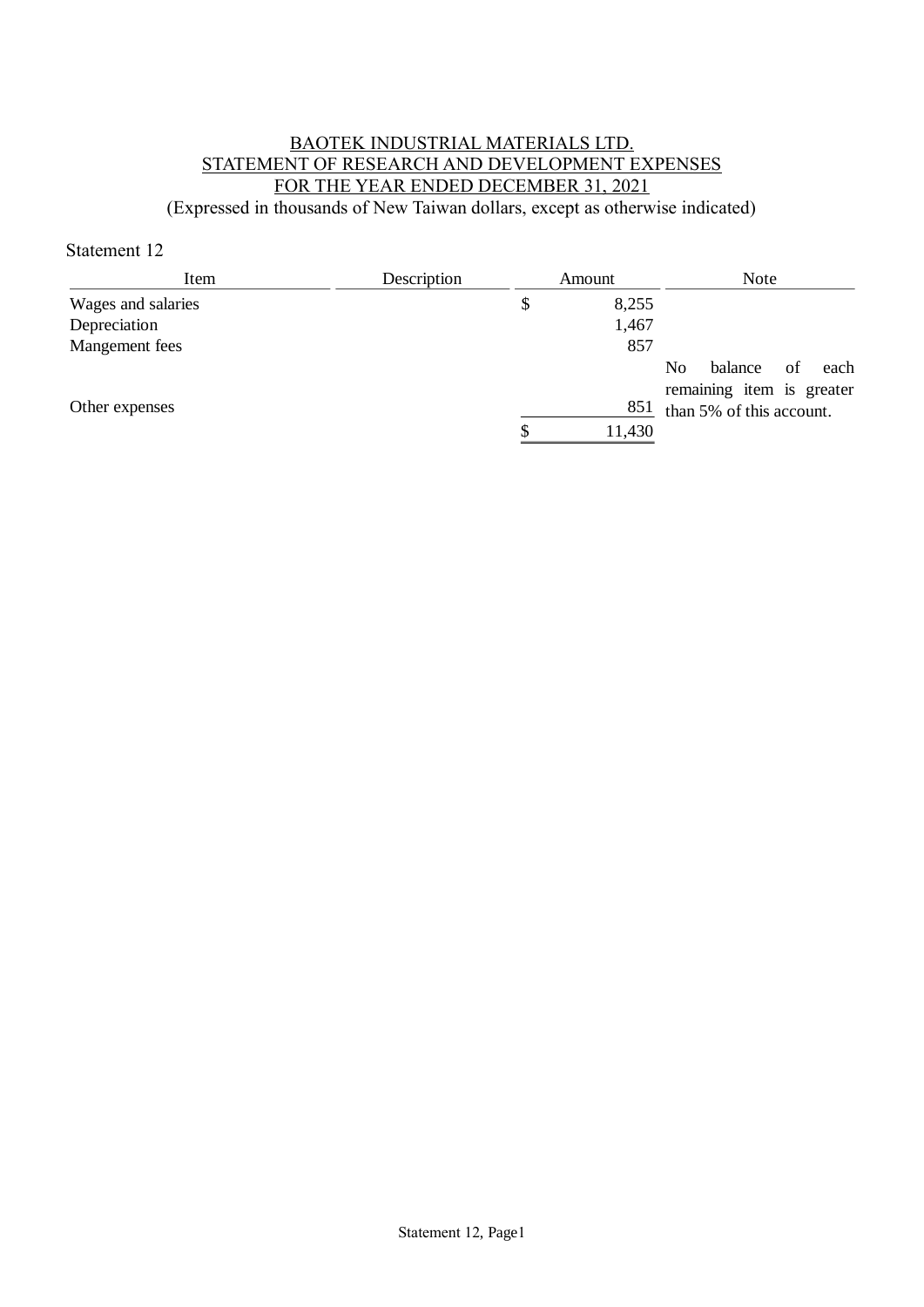# BAOTEK INDUSTRIAL MATERIALS LTD. SUMMARY STATEMENT OF CURRENT PERIOD EMPLOYEE BENEFITS, DEPRECIATION, AND AMORTIZATION EXPENSES BY FUNCTION FOR THE YEAR ENDED DECEMBER 31, 2021

(Expressed in thousands of New Taiwan dollars, except as otherwise indicated)

Statement 13

| Function                         | Year ended December 31, 2021            |                                        |                          | Year ended December 31, 2020            |                                        |                          |  |
|----------------------------------|-----------------------------------------|----------------------------------------|--------------------------|-----------------------------------------|----------------------------------------|--------------------------|--|
| Nature                           | Classified as<br><b>Operating Costs</b> | Classified as<br>Operating<br>Expenses | Total                    | Classified as<br><b>Operating Costs</b> | Classified as<br>Operating<br>Expenses | Total                    |  |
| <b>Employee Benefit Expense</b>  |                                         |                                        |                          |                                         |                                        |                          |  |
| Wages and salaries               | 170,097                                 | 33,213                                 | 203,310                  | 167,286                                 | 34,153                                 | 201,439<br>$\mathcal{S}$ |  |
| Labour and health insurance fees | 15,262                                  | 3,172                                  | 18,434                   | 14,136                                  | 2,835                                  | 16,971                   |  |
| Pension costs                    | 5,578                                   | 693                                    | 6,271                    | 5,632                                   | 1,486                                  | 7,118                    |  |
| Directors' remuneration          | $\overline{\phantom{0}}$                | 3,396                                  | 3,396                    |                                         | 3,396                                  | 3,396                    |  |
| Other personnel expenses         | 10,832                                  | 991                                    | 11,823                   | 12,280                                  | 935                                    | 13,215                   |  |
| Depreciation                     | 101,246                                 | 10,294                                 | 111,540                  | 96,619                                  | 9,036                                  | 105,655                  |  |
| Amortisation                     | $\overline{\phantom{0}}$                |                                        | $\overline{\phantom{0}}$ |                                         |                                        |                          |  |

Note:

1.As at December 31, 2021 and 2020, the Company had 335 and 357 employees, and 9 directors who were not employees, respectively.

2.A company whose stock is listed for trading on the stock exchange or over-the-counter securities exchange shall additionally disclose the following information:

(1) Average employee benefit expense in current year \$736.

Average employee benefit expense in previous year \$686.

(2) Average employees salaries in current year \$624.

Average employees salaries in previous year \$579.

(3) Adjustments of average employees salaries 7%.

(4) The Company established an audit committee on June 21, 2019, the Company did not elect a supervisor in accordance with the law.